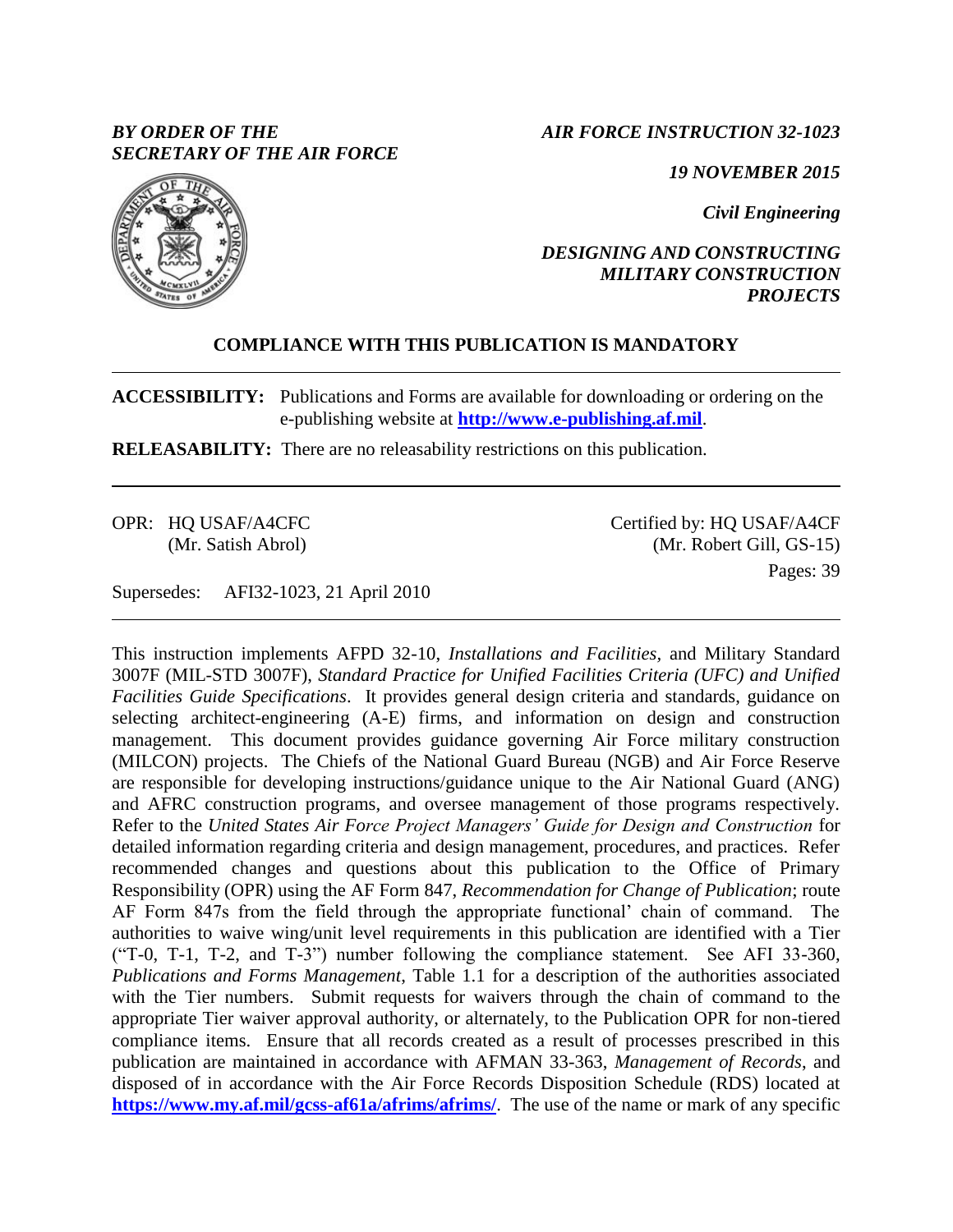manufacturer, commercial product, commodity, or service in this publication does not imply endorsement by the Air Force.

### *SUMMARY OF CHANGES*

This change updates roles and responsibilities resulting from realignment and consolidation. Solidify Air Force precedence in case of conflict with model building codes, and clarifies policy regarding compliance with *Title10 United States Code* Section 2807(b) Architectural and Engineering Services and Construction Design. References and terminology were also updated and clarified throughout the document. Due to Air Force restructuring, Air Force Center for Engineering and the Environment (AFCEE) and Air Force Civil Engineer Support Agency (AFCESA) were changed to Air Force Civil Engineer Center (AFCEC) throughout the document and their responsibilities revised in paragraph 1.4.4; revised and updated 2.2.2.2. Value Engineering (VE) requirements; deleted Chapter 4 Medical Facilities entirely; references used for Medical Facilities added to paragraph 1.2. Revised d Headquarters Air Force (HAF)- AFCEC MILCON Program Management Plan or Air Force MILCON Execution (HAF-AFCEC PgMP). OPR changed from AFCEE/TDB to USAF/A4CF.

| <b>Chapter 1-OVERVIEW</b> |  |
|---------------------------|--|
|                           |  |

| 1.1. |                                                                       | $\overline{4}$ |
|------|-----------------------------------------------------------------------|----------------|
| 1.2. |                                                                       | $\overline{4}$ |
| 1.3. |                                                                       | 5              |
| 1.4. | Roles and Responsibilities (refer to HAF-AFCEC PgMP for additional    | 5              |
| 1.5. |                                                                       | 9              |
| 1.6. |                                                                       | 11             |
|      | <b>Chapter 2— DESIGN PROCEDURES</b>                                   | 12             |
| 2.1. |                                                                       | 12             |
| 2.2. |                                                                       | 12             |
| 2.3. |                                                                       | 21             |
| 2.4. |                                                                       | 22             |
| 2.5. | Guidance Unique to the Unspecified Minor Military Construction (UMMC) | 22             |
| 2.6. | Congressional Authorization and Appropriations of MILCON Program:     | 22             |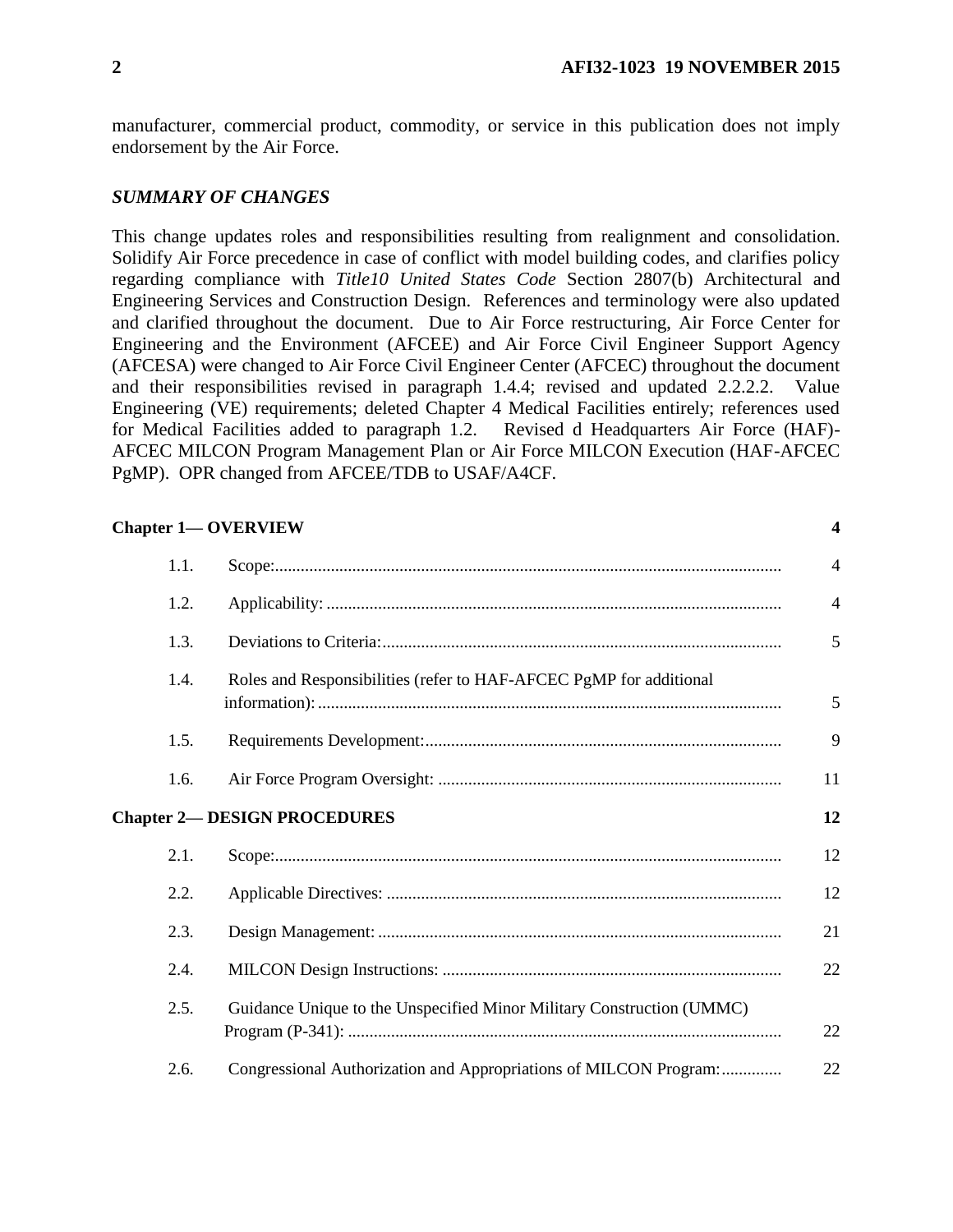# **AFI32-1023 19 NOVEMBER 2015 3**

|      | <b>Chapter 3- CONSTRUCTION MANAGEMENT</b>                              | 25 |
|------|------------------------------------------------------------------------|----|
| 3.1. |                                                                        | 25 |
| 3.2. |                                                                        | 25 |
| 33   |                                                                        | 28 |
|      | <b>Attachment 1— GLOSSARY OF REFERENCES AND SUPPORTING INFORMATION</b> | 30 |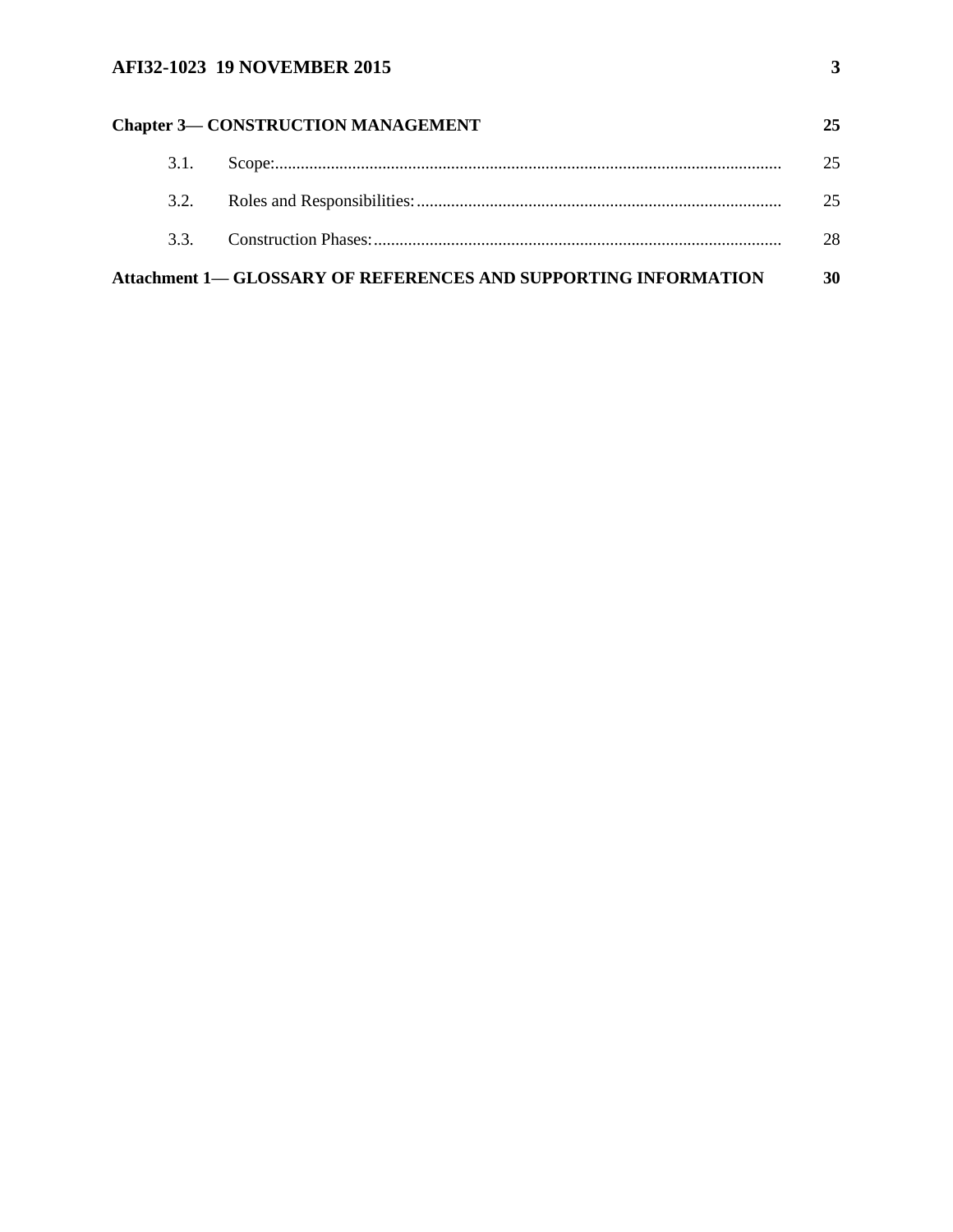#### **Chapter 1**

#### **OVERVIEW**

<span id="page-3-1"></span><span id="page-3-0"></span>**1.1. Scope:** This chapter: (i) defines the types of facilities to which this AFI applies, (ii) outlines deviation procedures from the HAF (A4CF)-AFCEC Program Management Plan for Air Force MILCON Execution (HAF-AFCEC PgMP), and (iii) identifies the roles and responsibilities of the primary stakeholders in the design and construction of Air Force MILCON projects located on Air Force installations and Joint Bases. The roles and delegation of authorities in the HAF-AFCEC PgMP are consistently updated and should be reviewed from time to time. A copy of the HAF-AFCEC PgMP is available at the Whole Building Design Guide (WBDG) website (:**[http//www.wbdg.org](http://http/www.wbdg.org)**) can also be obtained by contacting AFCEC/CF Workflow.

<span id="page-3-2"></span>**1.2. Applicability:** This instruction contains criteria for design and construction of Air Force facilities. The criteria in this AFI apply to all MILCON, Medical MILCON, Nonappropriated Fund (NAF), Defense Logistics Agency (DLA), Air Force Military Family Housing (MFH), Defense Commissary Agency (DeCA), Army and Air Force Exchange Service (AAFES), Air Force Special Operations Forces (SOF), and Unspecified Minor Military Construction (UMMC) projects regardless of funding and apply to:

1.2.1. All Air Force installations in the 50 states, the District of Columbia, United States territories and possessions, and at Air Force installations in foreign countries.

1.2.2. Properties listed or eligible for listing on the National Register of Historic Places.

1.2.3. Medical facilities. Planning, programming, design and construction procedures for medical facility projects are covered in DoDI 6015.17, *Planning and Acquisition of Military Health Facilities;* AFI 32-1021, *Planning and Programming Military Construction (MILCON) Projects;* Unified Facilities Criteria *(*UFC) 1-200-01, *General Building Requirements*; UFC 1-200-02, *High Performance and Sustainable Building Requirements;*  and UFC 4-510-01, *Design: Medical Military Facilities.*

1.2.4. **Defense Commissary Agency (DeCA) Facilities:** Refer to DoDI, 7700.20, *Commissary Surcharge, Nonappropriated Fund (NAF), and Privately Financed Construction Policy* and DoDI 7700.18, Commissary Surcharge, Non-Appropriated Fund (NAF) and Privately Financed Construction Reporting Procedures, for additional guidance.

1.2.5. **Nonappropriated Funds (NAF) facilities:** Refer to AFI 34-205, *Services Nonappropriated Fund Facility Projects,* and AFI 32-1022, *Planning and Programming Nonappropriated Fund Facility Construction Projects*, for additional guidance. Coordinate all actions related to AF NAF funded facilities with AFMC/SVXF.

1.2.6. **Army and Air Force Exchange Service (AAFES) Facilities.** These facilities are now known as the "Exchange". Refer to AFI 32-1022 for additional guidance.

1.2.7. **Other Tenant Organization Facilities**: including military departments and agencies (e.g., Department of Defense Education Activity (DoDEA) and DLA) and private organizations (e.g., Fisher House, museums, banks, credit unions, thrift shops). Refer to AFI 32-1022 for additional guidance.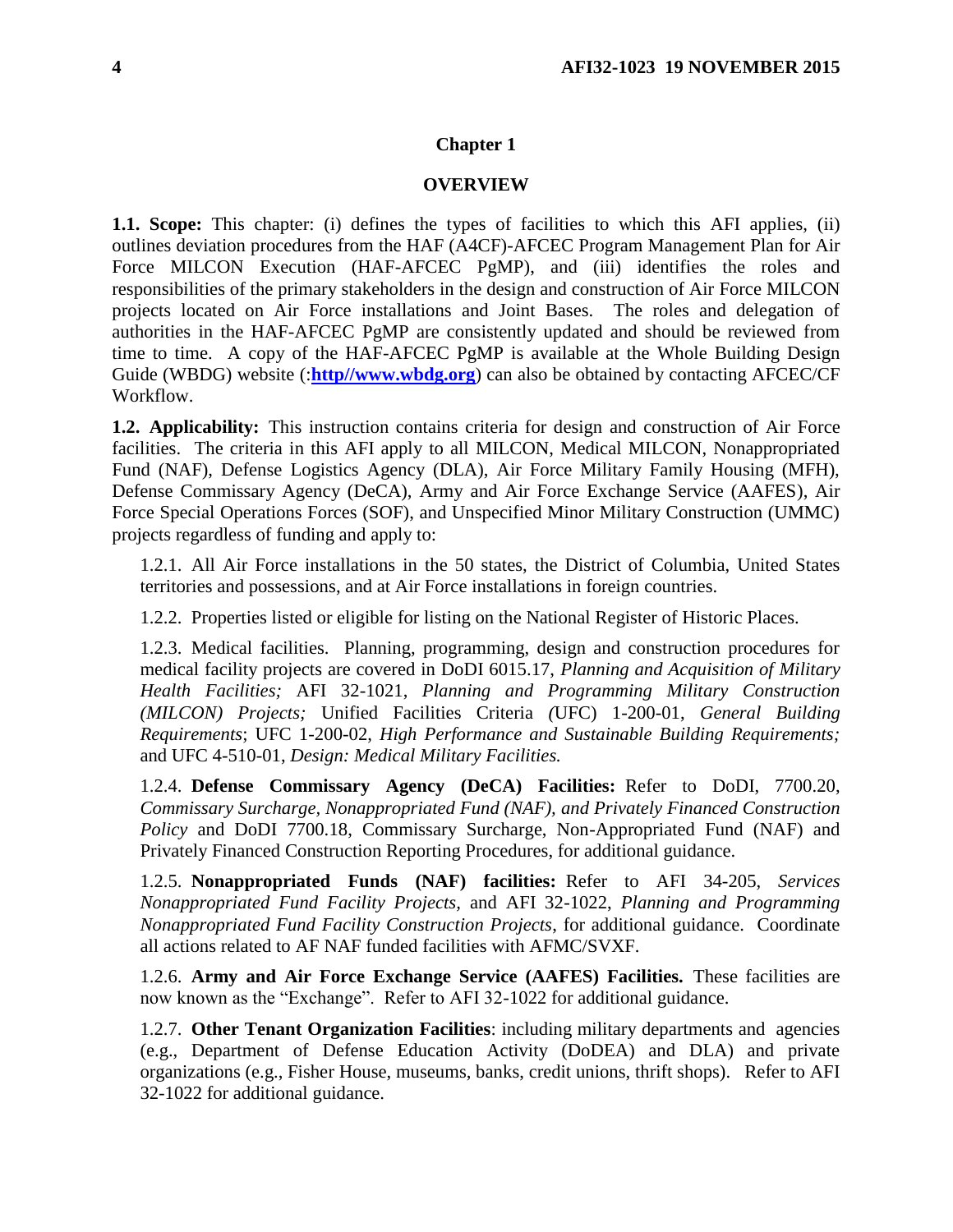1.2.8. **Air Force Military Family Housing (MFH).** Refer to AFI 32-6002, *Family Housing Planning, Programming, Design, and Construction* for additional design and construction guidance.

1.2.9. **Reserve Components**. The Chiefs of the National Guard Bureau (NGB) and Air Force Reserve are responsible for developing policies/instructions/guidance unique to their respective construction programs and oversees management of those programs. The office of the Air National Guard Civil Engineer (NGB/A7) is responsible for Air National Guard construction under *Title 10 United States Code (USC)* **Chapter 1803**, "Facilities For Reserve Components" and includes sections 10 USC 18231 thru 10 USC 18240. The Chief of the Air Force Reserve (HAF/RE) is responsible for Air Force Reserve construction under Title 10 United States Code section 8038. Refer to ANGI 32-1023, *Criteria and Standards for Air National Guard Design and Construction, and AFRCH 32-1001, Standard Facility Requirements,* for applicable guidance.

<span id="page-4-0"></span>**1.3. Deviations to Criteria:** For AF installations within the United States, deviations from UFC, and model building codes may be authorized by submitting a deviation request to the appropriate authority as defined herein. Deviations from life safety, occupational safety, security, antiterrorism, or other criteria required by federal law or Department of Defense direction are not permitted unless specifically authorized in legislation or Defense direction. **(T-0)** Approved deviations to criteria apply to a specific facility project and remain in effect indefinitely or until reevaluation/reconfirmation is required by other guidance (AFI, UFC, etc.). AF installations outside the United States, shall comply with applicable international agreements, if any. If construction criteria are not addressed in applicable international agreements, follow the more stringent of United States and host-nation criteria. When the host-nation and AF disagree on which is more stringent, solutions will be determined by collaboration between the AF Subject Matter Expert (SME), host-nation liaison, and other applicable stake holders (Combatant Command, Department of State, etc.).. For conflicts not resolved seek additional assistance from AFCEC/COS.

1.3.1. **UFCs.** Technical design requirements for DoD facilities are given in UFC publications. Designers are required to comply with all mandatory requirements unless the appropriate authority approves deviation from a requirement. The AFCEC Director or Deputy Director is the approval authority for deviation from UFC's requirements for a given project. Refer to MIL-STD-3007F, DoD Standard Practices for Unified Facilities Criteria and Unified Facilities guide Specifications, for further guidance. Requests for deviation shall be sent to AFCEC/CF Workflow for processing to the appropriate directorate.

### <span id="page-4-1"></span>**1.4. Roles and Responsibilities (refer to HAF-AFCEC PgMP for additional information):**

1.4.1. **Office of the Secretary of the Air Force (SAF).** The SAF provides guidance for the Air Force construction program through the Deputy Assistant Secretary for Environment, Safety, and Infrastructure (SAF/IEE).

1.4.2. **Deputy Assistant Secretary of the Air Force for Environment, Safety, and Infrastructure (SAF/IEE).** SAF/IEE is responsible for Air Force facility design and construction policy and oversight.

1.4.3. **The Director of Air Force Civil Engineers (AF/A4C).** The AF/A4C is responsible for policy development, distribution, interpretation, and oversight to ensure compliance and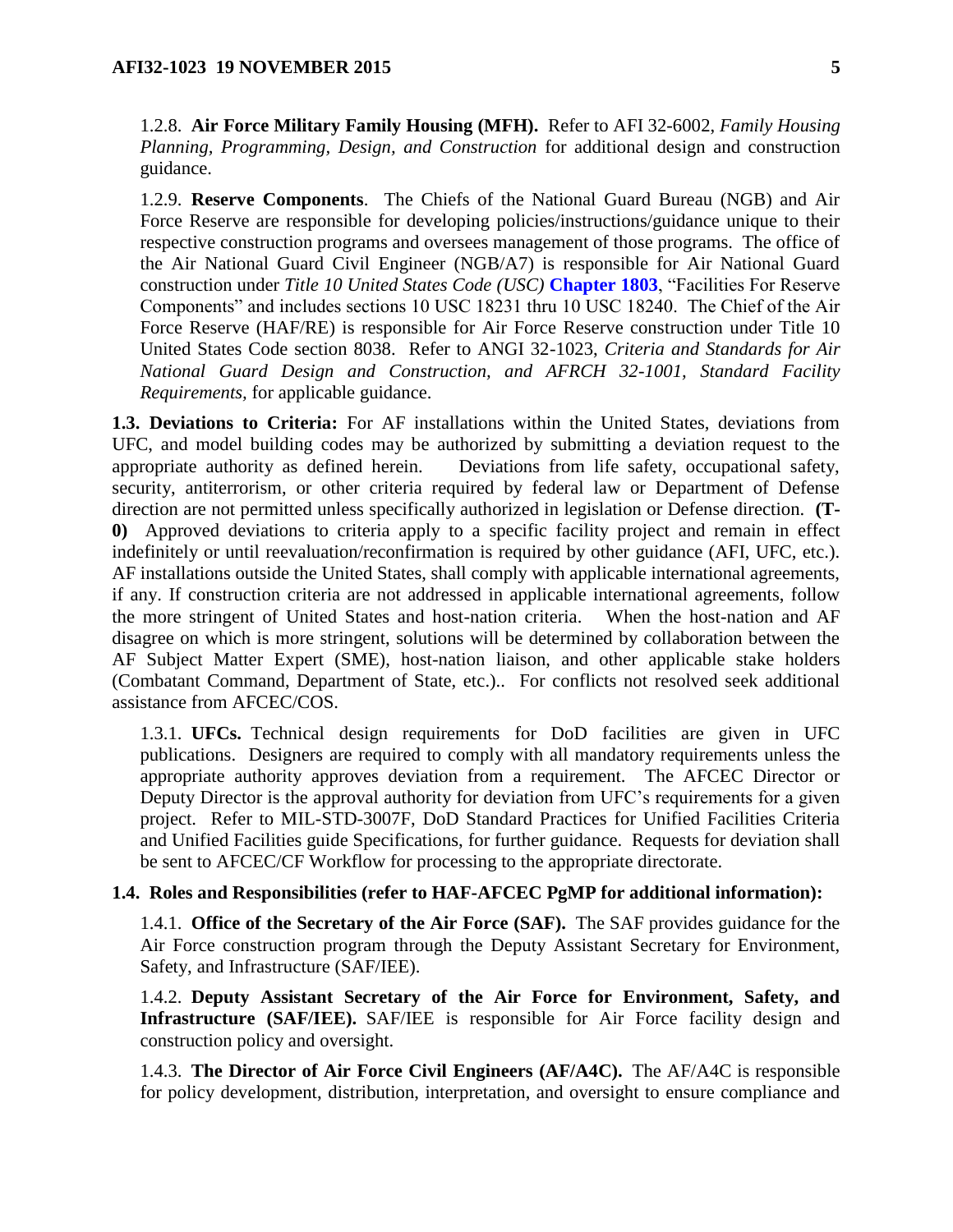progress toward goals. The Facility Management Division (AF/A4CF) is the lead in AF/A4C for MILCON program development and execution, and provides oversight of the Air Force MILCON process.

1.4.4. **Air Force Civil Engineer Center Director (AFCEC/CL) or Deputy Director (AFCEC/DD).** The AFCEC Director or Deputy Director is responsible for managing the UFC program for AF/A4C. The AFCEC Director, or Deputy Director as delegated, is the Air Force member of the Engineering Senior Executive Panel (ESEP). The AFCEC Director or Deputy Director is the approval authority for deviations from the UFC.

1.4.5. **Air Force Civil Engineer Center Facility Engineering Directorate (AFCEC/CF).** AFCEC/CF performs project Design Manager/Construction Manager (DM/CM) functions for MILCON; MILCON-funding levels, Non-Appropriated Fund (NAF), Base Realignment and Closure (BRAC), Housing, Combatant Command (COCOM), and AF Medical MILCON, SOF, and Energy Conservation Investment Program (ECIP). As the program manager and DM/CM, AFCEC/CF manages execution of design and construction in coordination with the Project Delivery Team (PDT). The DM/CM determines the execution strategy in concert with USAF policies and goals along with MAJCOM and installation engineer PDT members. AFCEC provides technical assistance and support to installations, MAJCOM, Field Operating Agencies (FOAs) and AF/A4C. AFCEC/CF develops, coordinates and interprets certain UFCs and industry standards, ensuring compliance with applicable SAF/IE and DoD policies and directives. AFCEC/CF is the technical subject matter expert and the technical authority for architecture and construction criteria. An AFCEC/CF representative is the Air Force member on the UFC Coordinating Panel and interfaces with the other Services to resolve issues and process UFCs. AFSVA/SVXF is the technical subject matter expert and technical authority for functional and operational design and construction criteria for Category B and Category C NAF activity construction

1.4.6. **Air Force Civil Engineer Center Operations Directorate (AFCEC/CO).** AFCEC/CO develops, coordinates and interprets applicable UFCs and industry standards, ensuring compliance with SAF/IE, and other applicable DoD policies and directives. AFCEC/CO is the technical subject matter expert and the technical authority in the following subject areas: electrical, mechanical, petroleum, oils and lubricants (POL), corrosion, civil, roofing, antiterrorism, nuclear, structural, airfield geometrics, energy security, fire protection, life safety and life-cycle cost engineering. AFCEC/CO is responsible for managing the ETL system for AF/A4C.

1.4.7. **Air Force Civil Engineer Center (AFCEC) Environmental Directorate (AFCEC/CZ**). AFCEC/CZ shall staff natural resources Subject Matter Expert (SME) that serves as a natural resources program manager and provides technical assistance and guidance to AF on natural resources issues. **(T-2).** Advocate for resources required to implement approved installation Integrated Natural Resources Management Plans (INRMP). The Deputy Director, Air National Guard (ANG), programs for resources required to implement INRMP at ANG installation. (T-2). Provide and manage contracts, interagency agreements, and cooperative agreements on behalf of, and for use by AF organizations for natural resources program management assistance and implementation of natural resources management projects, with the exception of installation Bird/Wildlife Aircraft Strike Hazard (BASH) program, which will be managed by Wing Flight Safety Office. AFCEC Director is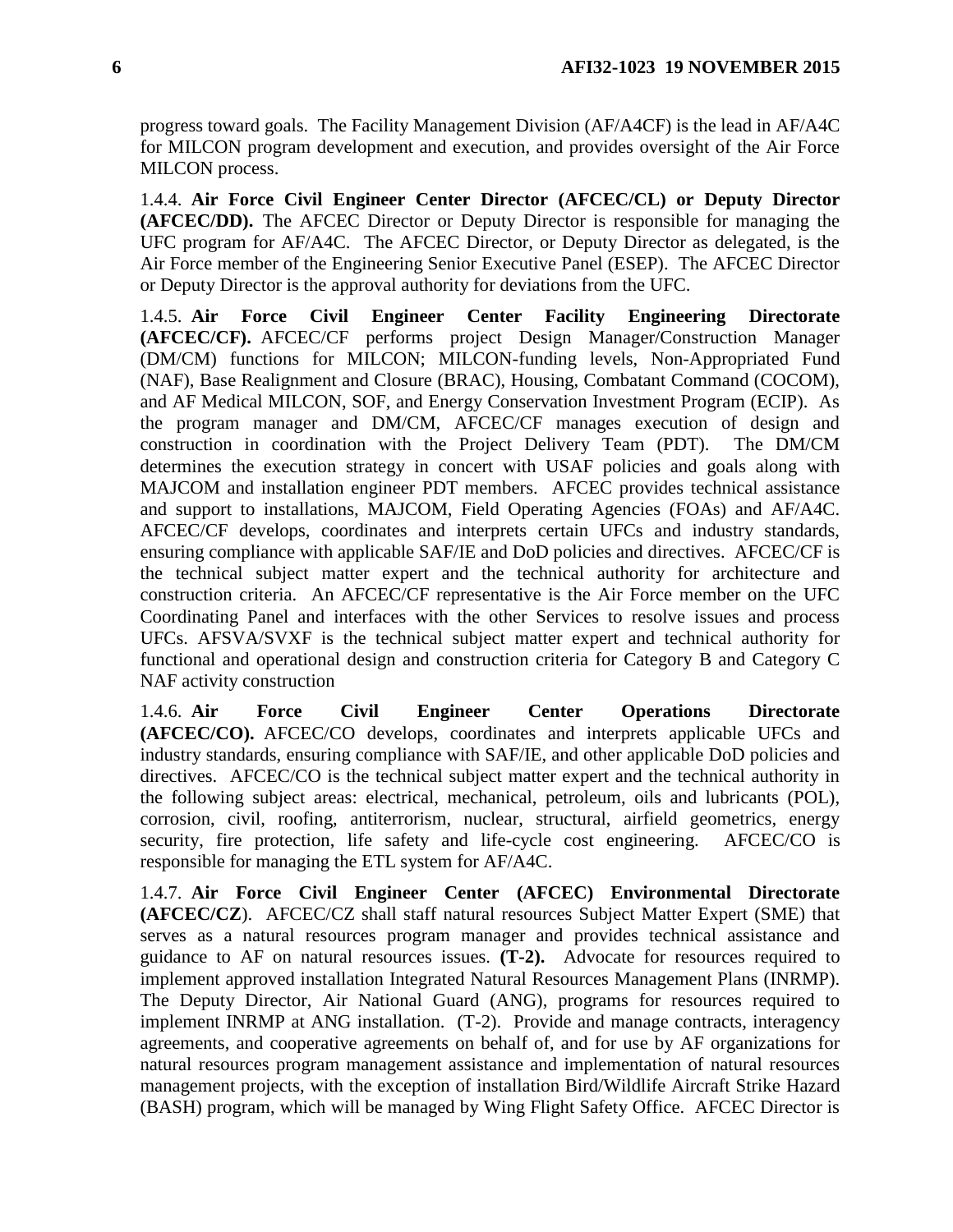delegated authority to sign cooperative agreements and interagency agreements entered into pursuant to the Sikes Act, 16 U.S.C., § 670c-1. (T-1). Administer the reimbursable forestry, agricultural and grazing, and fish and wildlife account programs as well as dispersed outdoor recreation programs on AF installations. (T-2). Manage the Department of Defense Forest Reserve Account program for AF and distributed funds for approved projects. (T-2). Operate the AF Wild land Fire Center at Eglin Air Force Base, administers National Wildfire Coordinating Group (NWCG) training and certification records for personnel involved in wild-land fire management activities, and maintains records of wildfires and prescribed fires on AF property. (T-1). Administer training and certification records for AF conservation law enforcement officers. (T-2). Develop and promotes the natural resources program requirements to support the AF Environmental Management System (EMS). (T-2).

1.4.8. **Design Agent/Construction Agent (DA/CA), Design Manager/Construction Manager (DM/CM).** Refer to the HAF-AFCEC PgMP, Management Controls, for additional information regarding Design, Authorities to Advertise, Funding and/or Award.

1.4.8.1. **DA/CA:** The DA/CA is the DoD component that is responsible for performing the contracting function and overseeing the technical execution of construction projects. For Air Force MILCON projects, the DA/CA is either U.S. Army Corps of Engineers (USACE), Naval Facilities Engineering Command (NAVFAC), or, for approved projects, AFCEC or the Installation – See DoDD 4270.5 for details on alternate construction agent for NAF projects. Per DoDD 4270.5, for the UK and British Isles, AFCEC is the DA/CA. Additionally, the HAF-AFCEC PgMP requires that the DoD construction agent for a MILCON project must certify to AFCEC/CF DM/CM, prior to final design approval, that the final facility design is within the scope of work authorized by Congress and that it provides a complete and useable facility.

1.4.8.2. **DM/CM**, AFCEC serves as DM/CM for all MILCON projects funded under appropriations listed in paragraph 1.2 above. AFCEC is the DM/CM for projects within the United States and Europe with the exception of the UK/British Isles per DoDD 4270.5.

1.4.9. **Major Command (MAJCOM).** The Requiring/Using MAJCOM has the overall responsibility for requirements identification. MILCON requirements and siting for projects programmed or planned by other organizations must be coordinated by the host base MAJCOM (refer to AFI 32-1021, *Planning and Programming Military Construction (MILCON) Projects*). The following are definitions/roles and responsibilities for execution of MILCON projects:

1.4.9.1. **Requiring/Using MAJCOM.** The Requiring/Using MAJCOM is either a host or tenant unit on an installation. A tenant unit is commonly referred to as the 'receiver' in host-tenant support agreements and receives base support from the Host MAJCOM. The Requiring/Using MAJCOM is the command responsible for executing the specific mission being supported by a MILCON requirement. Requiring/Using MAJCOMs are responsible d for pre-coordinating with Host MAJCOMs during the Program Objective Memorandum (POM) process. Requiring/Using MAJCOMs are responsible for validating the functional requirements during MILCON project planning and programming and Economic Analyses or EA waivers.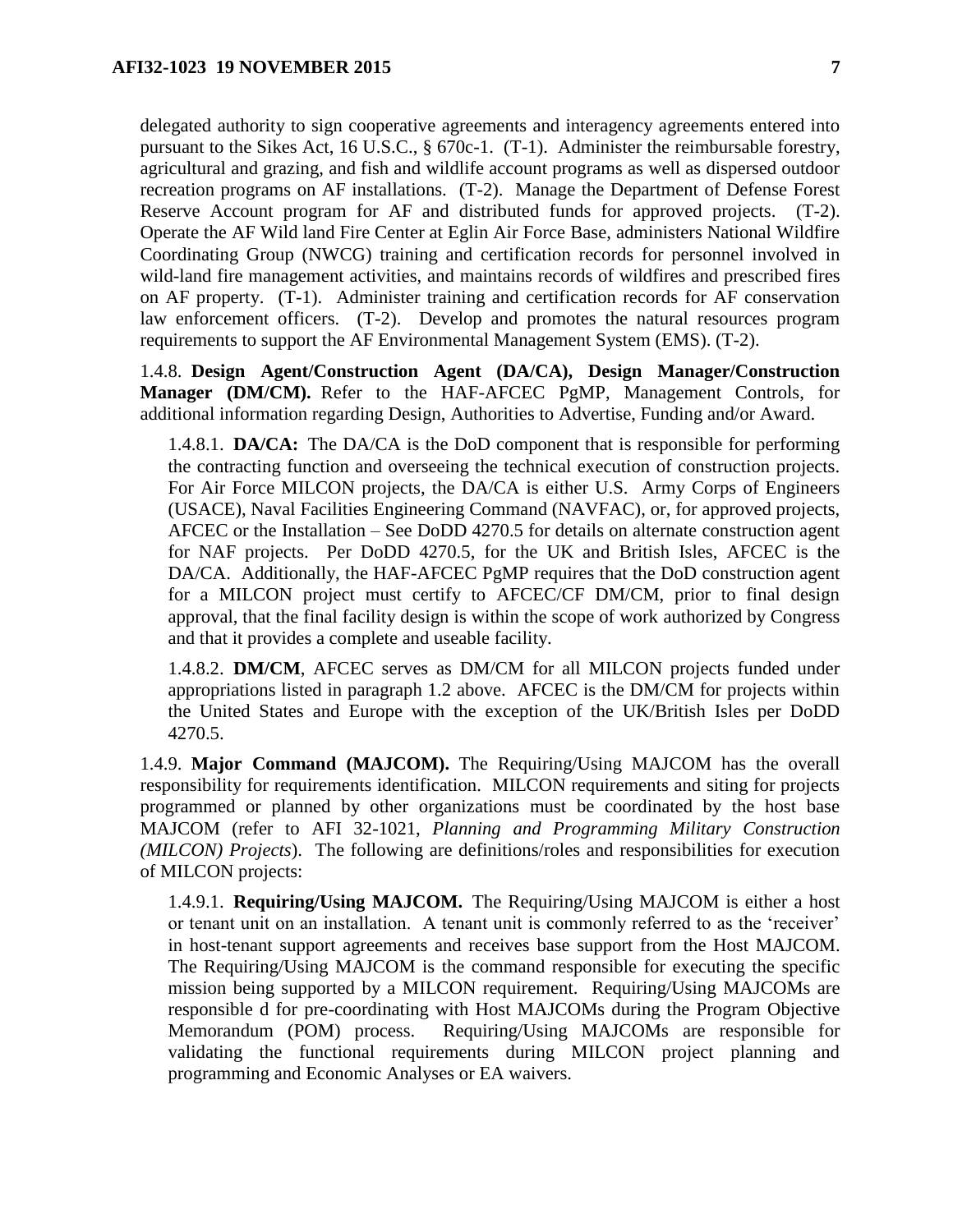1.4.9.2. **Host MAJCOM.** The Host MAJCOM is the command that provides base operating support on an installation and is commonly referred to as the 'supplier' in hosttenant support agreements. The Host MAJCOM oversees the installation where the Requiring/Using MAJCOM mission and MILCON are being executed. Host MAJCOMs are responsible for ensuring appropriate siting, architectural, environmental, and master plan integration are completed as necessary during project programming and execution.

1.4.10. **Reserve Components**. The Chiefs of the National Guard Bureau (NGB) and Air Force Reserve are responsible for developing policies/instructions/guidance unique to their respective construction programs and oversee management of those programs. The office of the Air National Guard Civil Engineer (NGB/A7) is responsible for Air National Guard construction under *Title 10 United States Code (USC)* **Chapter 1803**, "Facilities For Reserve Components" and includes sections 10 USC 18231 thru 10 USC 18240.The Chief of the Air Force Reserve (HAF/RE) is responsible for Air Force Reserve construction under Title 10 United States Code section 8038. Refer to ANGI 32-1023, *Criteria and Standards for Air National Guard Design and Construction, and AFRCH 32-1001, Standard Facility Requirements,* for applicable guidance.

1.4.11. **Base Civil Engineer (BCE).** BCEs are responsible for initiating planning and programming (draft DD Form 1391) and oversee and coordinate base activities for MILCON projects at their installations. **(T-1)** BCEs shall direct concerns or failures to meet specifications to the DM/CM for resolution. Installations are responsible for Planning Charrette Report-Level I (PCR-I) in support of draft DD Form 1391 development and National Environmental Policy Act (NEPA) documentation. The primary responsibility for draft programming of MILCON projects lies with the installation commanders, who identify, plan, and program facilities to support their assigned missions in accordance with their Installation Development Plan (IDP). MAJCOMs will accomplish the BCE role in overseas environments where no AF installation exists.

1.4.12. **Host-Tenant.** Manage situations per AFI 25-201, *Intra-Service, Intra-Agency, and Inter-Agency Support Agreements Procedures*. By agreement of host and tenant, the tenant organization may fund design and construction.

1.4.12.1. **DoD Components or Federal Agencies:** Refer to AFI 65-601 V1, *Budget Guidance and Procedures,* for situations involving other DoD components or federal agencies.

1.4.12.2. **Joint Basing.** Joint basing exists where two or more Service Component installations have merged into one installation and one Component has been appointed as the lead (i.e. supporting Component). The supporting Component is responsible for providing Installation Support (IS) to the Joint Base (JB). The supported Component(s) transfers installation management to the supporting Component.

1.4.12.2.1. Except as provided below, the supporting Component's policies, procedures, and guidance shall govern facilities planning, design, acquisition, construction, sustainment, modernization, and disposal actions at Joint Bases.

1.4.12.2.1.1. To the extent required and only when providing unique *mission related* capabilities, the supported Component's unique planning, architectural and/or design and construction criteria shall be used, even when those unique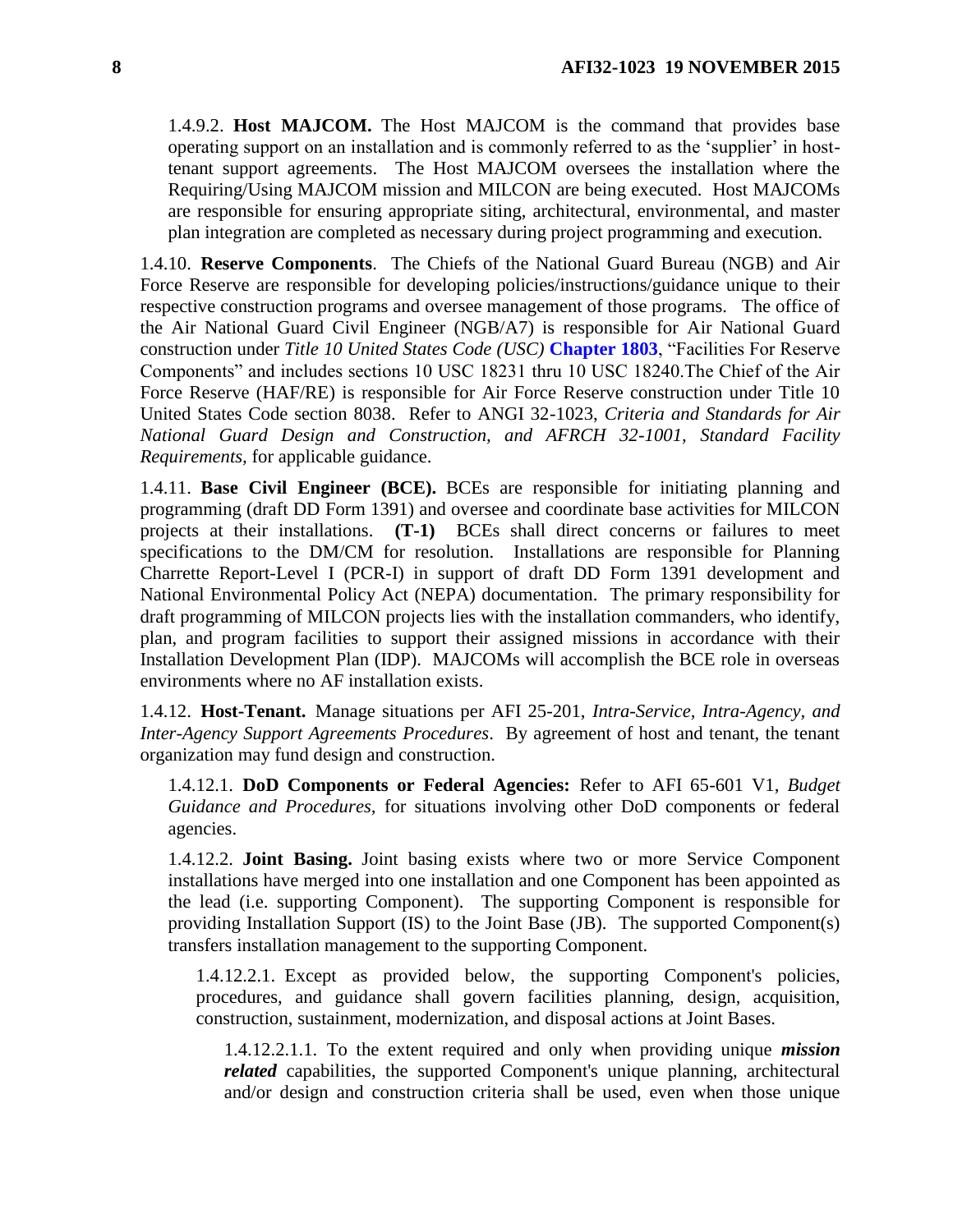*mission related* capabilities and/or criteria may conflict with the supporting Component's criteria.

1.4.12.2.1.2. Where the AF is the supported component on a JB, the installation shall ensure that the relevant MOA or other support agreement with the supporting component requires Wing Commander approval of design and construction of facilities' impacting the airfield/airspace and airfield operations.

1.4.12.2.1.3. In accordance with the Joint Base Implementation Guide (JBIG) published by the Office of the Deputy Secretary of Defense, Air National Guard and Army National Guard facilities and land are tenant property and do not constitute a supported component.

1.4.12.2.2. Except as provided below, the supporting Component's DA/CA shall be used for all MILCON at Joint Bases.

1.4.12.2.2.1. For supported Component projects actively in design, under construction, or pending final acceptance when JB formed, the supported Component's assigned design/construction agent shall maintain responsibility for the construction project through financial completion, at which point the DA/CA of the supporting Component shall ensure that the preparation and submittal of final DD Form 1354, *Transfer and Acceptance of Military Real Property* is completed by the installation Public Works organization or installation Real Property Office – whether that be BCE, Department of Public Works (DPW) or NAVFAC. **(T-1)**

1.4.12.2.3. **New Construction.** The Component generating a new construction requirement is responsible for programming the necessary planning, design, construction and sustainment funding. The Component generating an increase to the Joint Base population is responsible for any new programming, planning, design and construction needed to expand installation support facilities to accommodate the population increase. In all cases, reuse of existing facilities is the preferred approach over new construction whenever feasible.

1.4.12.2.4. **Demolition and Disposal.** The organization requiring the new construction is responsible for demolition of their vacated buildings. If another Component occupies the vacated buildings, follow-on demolition responsibility is relinquished. In all cases, demolition of facilities no longer needed as a result of new construction shall be accomplished at the earliest opportunity after funds are available.

#### <span id="page-8-0"></span>**1.5. Requirements Development:**

1.5.1. The DM/CM shall ensure that design and construction of a proposed construction project for which they are responsible is in conformance with the following documents: **(T-1)**

1.5.1.1. **Installation Development Plan (IDP).** Installation Development Plans (IDP) includes specific Area Development Plans (ADP) and are required at all Air Force installations. The IDP is a summary document that provides information at an appropriate level of detail for the installation, the command, and other decision-makers to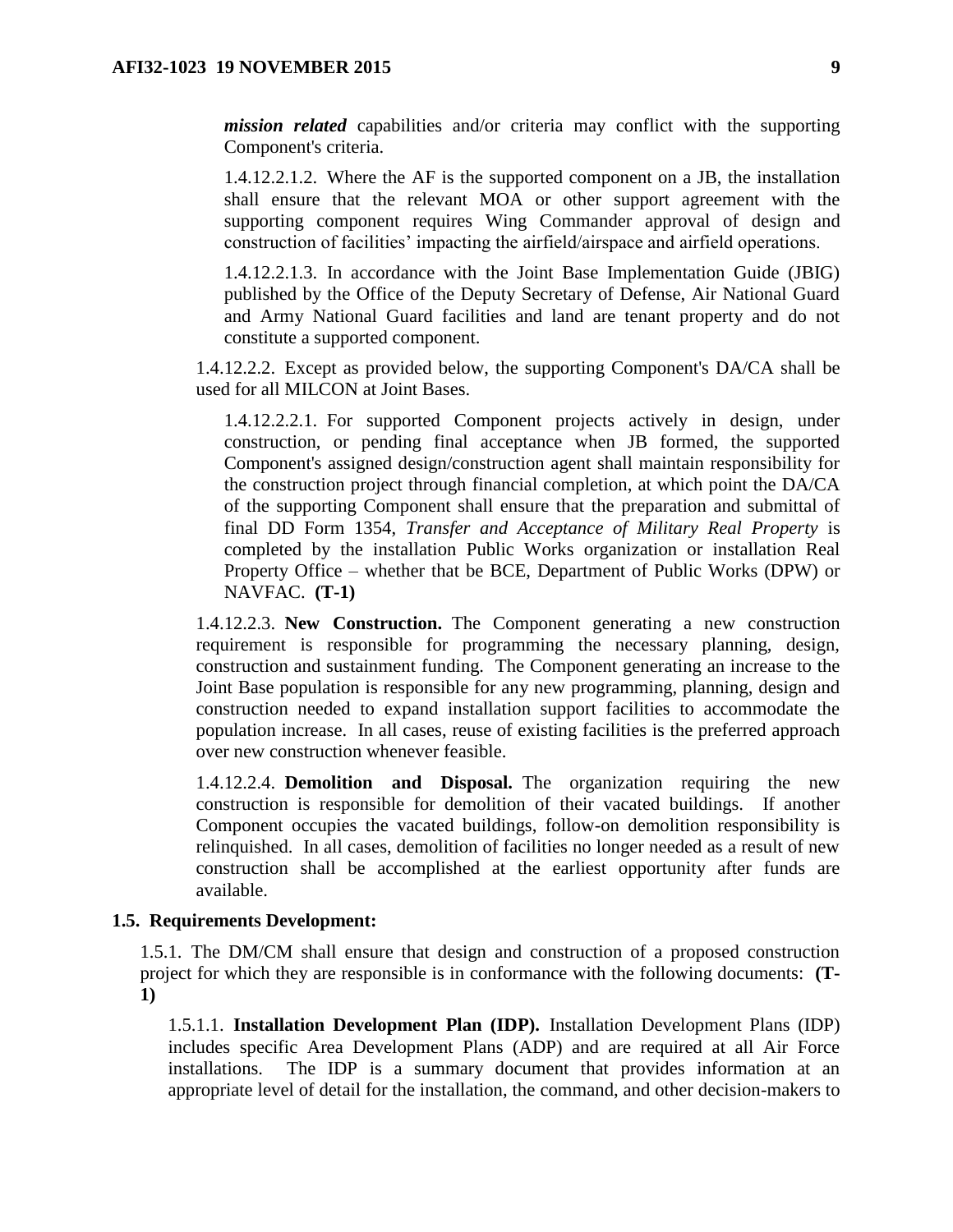understand the character and structure of the installation, and its development potential. Refer to AFI 32-7062, *Air Force Comprehensive Planning* which provides responsibilities and requirements for comprehensive planning and describes procedures for developing, implementing, and maintaining the IDP. The DM/CM and DA/CA shall ensure that the Designer of Record (DOR) provides designs for infrastructure systems and facility construction that conform to requirements of the IDP and ADP.

1.5.1.2. **Area Development Plan (ADP).** An ADP is developed by the base for a specific area and/or functional use. The ADP provides the notional vision necessary to assess the site requirements for a project and outline mitigation for future use with a special focus on the installation area where the project is located and its mission capacity. Refer to the IDP for the ADP requirements of a specific project.

1.5.1.3. **Planning Charrette Reports (Level I and Level II).** Planning Charrette Reports-Levels I and II (PCR-I and PCR-II) document and provide a basis for understanding, describing and quantifying project requirements (refer to Attachment 1, Terms for additional definition). PCR-I and PCR-II also provide the basis for cost and scope development and refinement of the draft DD Form 1391. The DOR shall use the PCR-II obtained from AFCEC, COE/NAVFAC, or Installation Contracting Office as the principle basis of project design or Request for Proposal (RFP) development.

1.5.1.3.1. **PCR-I.** The BCE initiates the PCR-I as early as possible involving as many stakeholders of the Project Delivery Team (PDT) as practical. Refer to attachment 1 for additional clarification. Inclusion of environmental planning / environmental impact analysis process (EIAP) staff is critical to ensure the approach for environmental impact analysis can be shaped and environmental issues can be avoided, through siting, if possible.

1.5.1.3.2. **PCR-II.** The DM/CM initiates a PCR-II. It further defines/validates the need and provides a refined draft DD Form 1391and seek opportunities to optimize cost and scope with updates to the scope and cost to the 1391. Cost, scope optimization and economic analysis are required throughout the life of Air Force construction projects and shall be included in both the PCR-I and PCR-II, see paragraph 2.2.1.3., Cost Management below.

1.5.1.3.3. **PCR Funding.** The PCR-I and PCR-II are considered advanced planning activities; therefore Operations and Maintenance (O&M) funds are used for its preparation. Centralized sustainment will be provided as outlined in the AFCEC FSRM Business Rules. See the WBDG website for a PCR document template. Ensure that development of the PCR-I and PCR-II requirements follow those in the HAF-AFCEC PgMP, Attachment 1, Planning Activities, found at WBDG website.

1.5.1.4. **Project Management Plan (PMP).** The PMP presents the strategic decisions on the project schedule, design, acquisition, and construction that are agreed upon by the project stakeholders. The DM/CM will take the lead in preparing the PMP. The PMP should be attached to any planning or design instruction issued for a particular MILCON project. Additionally, the PMP shall be compared to the HAF-AFCEC Program Management Plan for Air Force MILCON Execution to ensure both documents are in alignment. A PMP template can be found at the WBDG website, Construction Criteria Base section.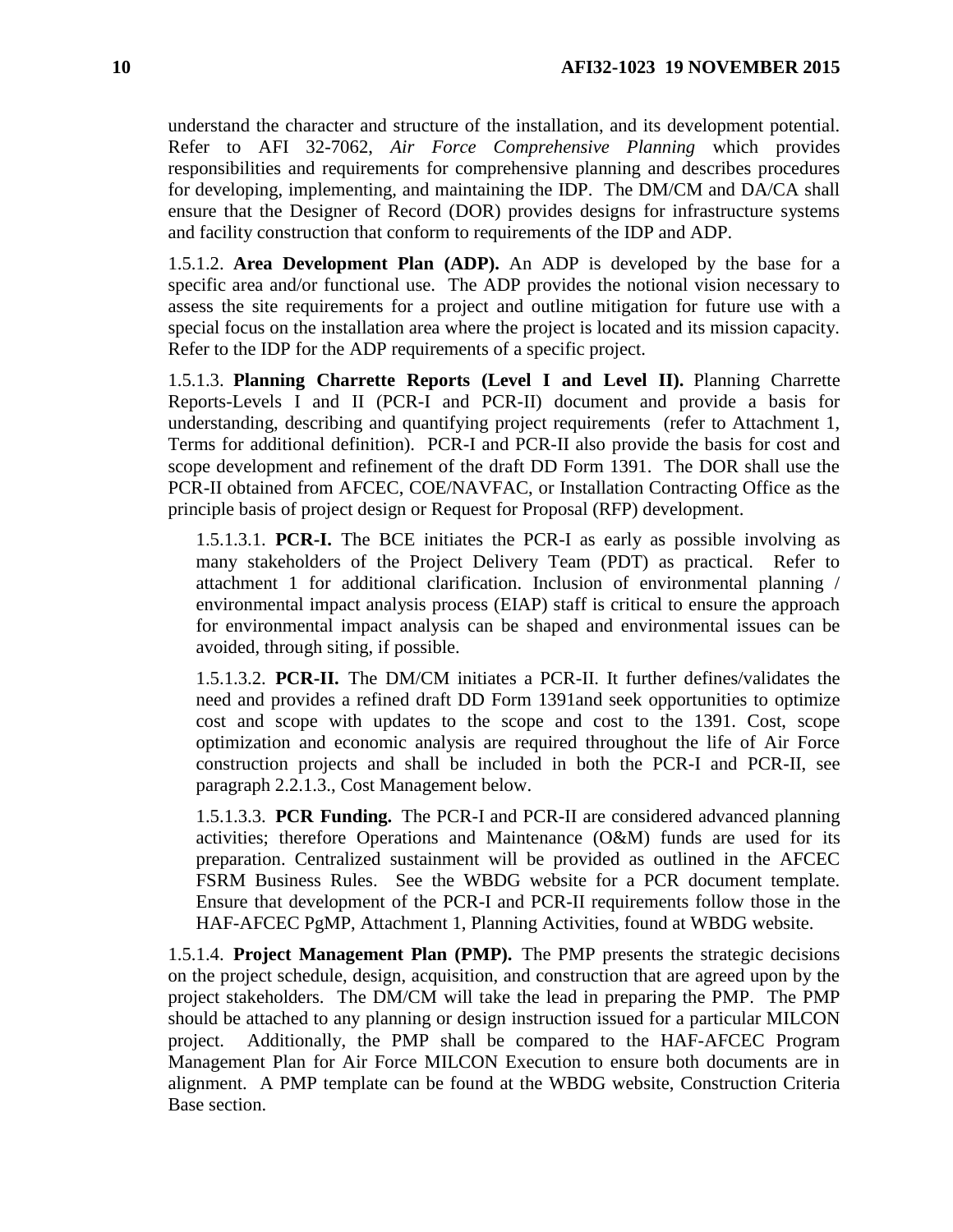1.5.1.5. **Project Siting.** Refer to AFI 32-7062, *Comprehensive Planning*, and AFI 32- 1021, *Planning and Programming Military Construction (MILCON) Projects.* The designer shall coordinate significant variations from the ADP with the PDT stakeholders before design progresses. (T-1). Re-siting projects during design shall be avoided unless life-cycle cost effective or mission failure would occur.

1.5.1.6. **National Environmental Policy Act (NEPA).** Project re-siting will occur in coordination with the environmental planning functions designated representative, to ensure project siting in a manner consistent with the National Environmental Policy Act (NEPA) process. **(T-0)** This representative also needs to be present to record which alternative sites were considered but not carried forward, to document alternatives consideration as part of the Environmental Impact Analysis Process (EIAP). Assessment of alternatives is not required for environmental studies or reviews in foreign nations in accordance with DoDD 6050.7 Environmental Effects Abroad of Major Department of Defense Actions (codified at 32 CFR part 187). Once the project and its alternatives have been sufficiently developed, NEPA may proceed; refer to paragraph 2.2.4.2 for guidance on the EIAP.

1.5.1.6.1. Key roles of NEPA execution are the responsibility of the NGB on behalf of the Air National Guard.

### <span id="page-10-0"></span>**1.6. Air Force Program Oversight:**

1.6.1. **Goals and Metrics.** The management tool for performance measurement of the Air Force design and construction program is a set of cradle-to-grave metrics called the USAF MILCON Ribbon Cutter. The *Ribbon Cutter Implementation Guide* can be found on the WBDG website. Its purpose is to provide accountability and program management expectations and capability from planning through financial closeout. It is intended to measure performance of all members of the PDT, especially DM/CMs, DA/CAs, and project programmers. The goals and metrics are codified in the Air Force Military Construction Program Management Plans. HQ AFCEC has overall responsibility for managing the AF MILCON program and is responsible for documenting project data in Automated Civil Engineering System-Project Management (ACES-PM) throughout contract execution, (design and construction phases through financial closeout). Installations and MAJCOMs are responsible for data in ACES-PM during the Planning and Programming phases. **(T-1)** Additionally errors and/or omissions that occurred during the planning and/or programming phases shall be resolved by the installation and MAJCOM planners and/or programmers regardless of project phase.

1.6.2. **Automated Civil Engineering System-Project Management (ACES-PM).** ACES-PM is the Air Force management information system used by Air Force Civil Engineers to manage planning, design, and construction programs. It is used to provide management assessments of project cost, major milestones, and to provide an indicator to position construction funds with the Construction Agent (CA). Timely, accurate ACES-PM data entry is essential through the course of the project life. The DM/CM will be the primary person that updates ACES-PM during contract execution, design and construction through financial completion. (T-1) The DM/CM will also update and track NAF projects in ACES-PM. When constructing NAF projects, AFPC/SVXF will provide the DM/CM information needed to keep the ACES-PM current.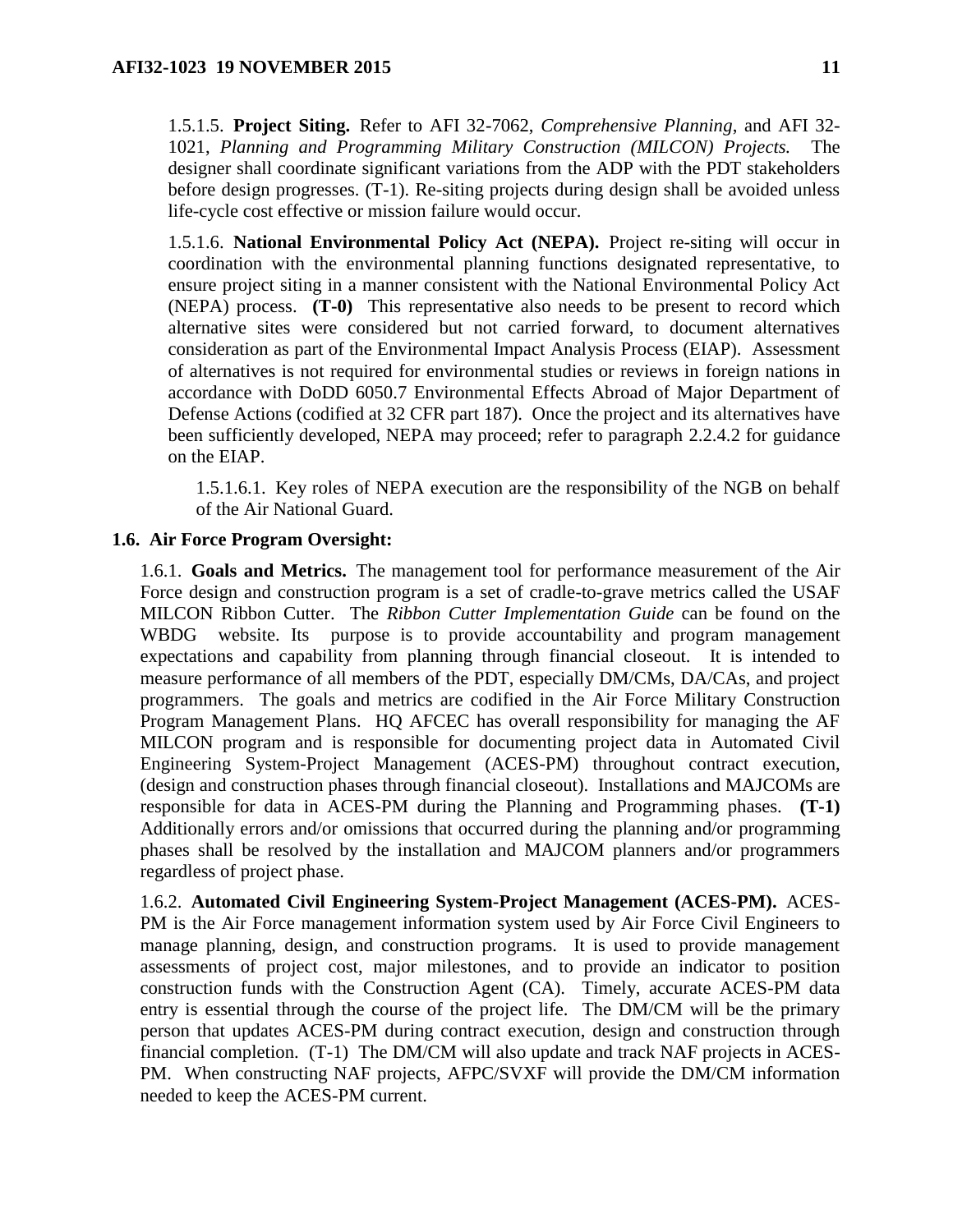#### **Chapter 2**

#### **DESIGN PROCEDURES**

<span id="page-11-1"></span><span id="page-11-0"></span>**2.1. Scope:** This chapter addresses design procedures and directives for Air Force MILCON projects. For ANG & AFR see section 1.2.9 & 1.4.10. It also describes the design management process, Design Instructions (DIs), Unified Facilities Criteria (UFC), guidance for Unspecified Minor Military Construction (P-341) projects, authorities for funding, cost controls, reprogramming and change orders. In addition to the general design requirements below, refer to HAF-AFCEC PgMP for additional design activities, design/construction codes and management controls.

#### <span id="page-11-2"></span>**2.2. Applicable Directives:**

2.2.1. **General Design Requirements.** The objective for all Air Force facilities is to enable mission execution, and enhance occupant safety and quality of life by providing sustainable facilities. The application of asset management principles to include space optimization, energy efficiency and similar efforts to optimize initial costs while reducing facility life-cycle costs is critical to long term value for the Air Force. Excellence in function, design, construction and cost optimization are goals for all MILCON projects. In addition to the cost management guidance below, designers must also comply with installation planning criteria, architectural compatibility and facilities excellence standards.

2.2.1.1. **Air Force Corporate Facilities Standards (AFCFS).** All AF designs shall conform to the standards outlined and specified in the AFCFS, an electronic document available at the WBDG website. The AFCFS shall also be used to formulate individual Installation Facilities Standards (IFS). The AFCFS and IFS shall work together to clearly define the acceptable range of quality for all AF design and construction. (T-2)

2.2.1.2. **Standard Facilities Designs (Dynamic Prototypes).** Design teams shall utilize AF standard facilities designs, also called Dynamic Prototypes, when available for a specific facility type. These designs are most often available as building modules developed using Building Information Model (BIM) software and are available at the WBDG website. **(T-2)**

2.2.1.3. **Functional and Flexible Design.** Air Force facilities shall be designed to meet mission requirements with the flexibility to accommodate changes in use with a minimum expenditure of resources. Functional and flexible aspects shall be as defined in the AFCFS, PCR-II and UFC 3-101-01, Architecture. **(T-2)**

2.2.1.4. **Design for Accessibility.** Design shall **c**omply with the most recent DoD and Air Force accessibility policy when providing for people with disabilities. **(T-0)**

### 2.2.1.5. **Commercial and DoD Facility and Infrastructure Design and Construction Standards and Criteria.**

2.2.1.5.1. **Unified Facilities Criteria (UFC) Program.** The UFC program is implemented by MIL-STD-3007F, *Standard Practice for Unified Facilities Criteria and Unified Facilities Guide Specifications*, and for the Air Force by this AFI. AFCEC is responsible for managing the UFC program for AF/A4C.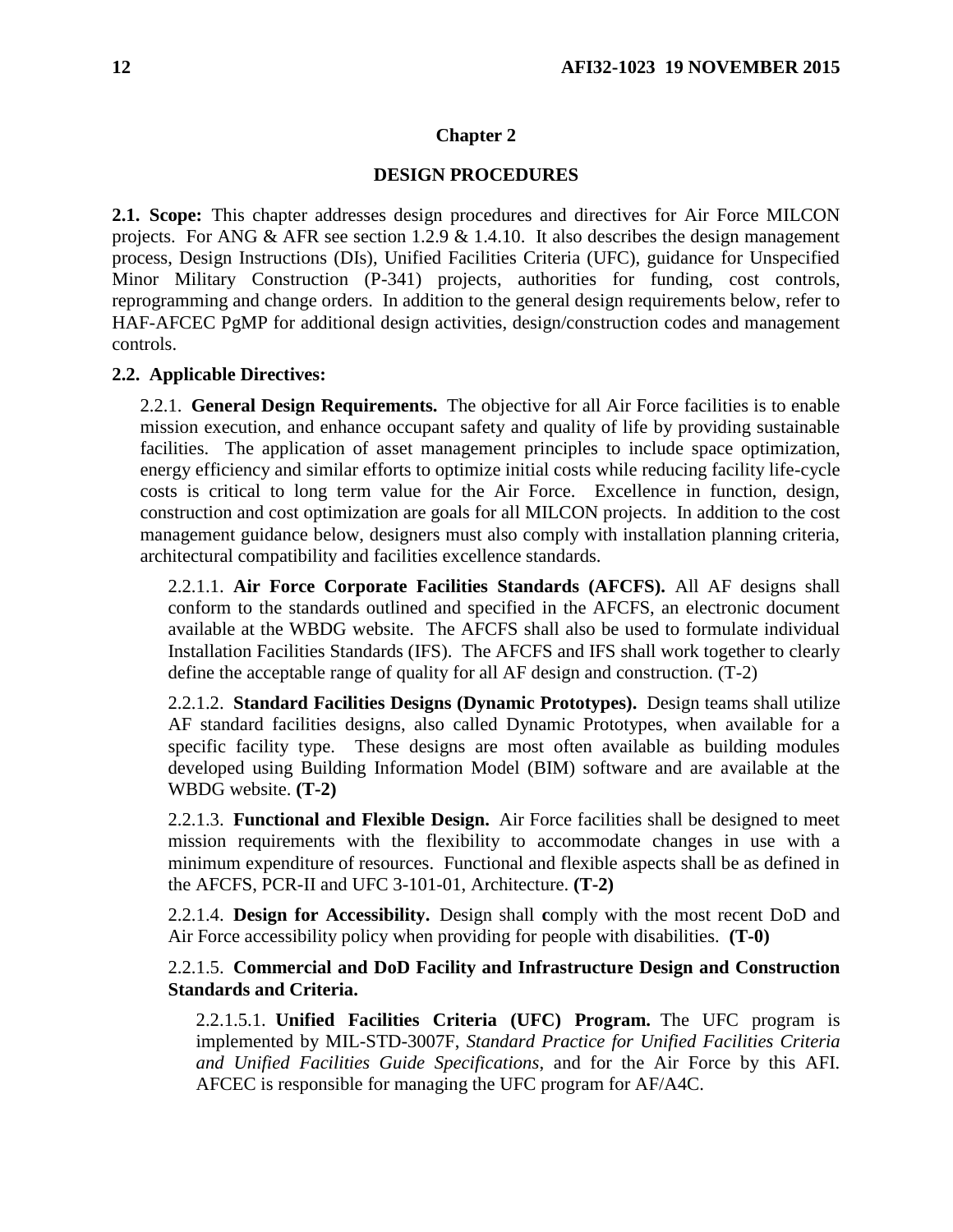2.2.1.5.2. **Commercial Standards.** It is Congressional and DoD direction to use commercial criteria and technical standards based on their suitability for military use. The UFC unification process maximizes the use of commercial standards.

2.2.1.5.3. **Engineering Technical Letters (ETL).** This AFI de-authorizes the use of Engineer Technical Letters (ETLs) as directive publications. Future content normally found in previous ETLs will be published in Air Force publication types listed in AFI 33-360 chapter four and follow the formal publications process outlined in chapter seven. A4C will be the OPR for all directive publications and AFCEC will be the OPR for non-directive and technical publications. Legacy ETLs will completely rescind or incorporated into either a UFC or Air Force Publication by 1 October 2016.

2.2.1.5.4. **Whole Building Design Guide (WBDG).** The WBDG website, with its Construction Criteria Base (CCB) electronic library, is the official distribution medium for all non-sensitive technical DoD facility-related documents and contains the latest UFCs, Unified Facilities Guide Specifications (UFGS), AF Design Guides and Standard Facilities designs. All UFC, UFGS and Design Guide/Standard Design documents can be viewed at: **[http://www.wbdg.org](http://www.wbdg.org/)**.

2.2.1.6. **Space Criteria.** Facility sizes shall be based on functional analyses while minimizing overall designed space. AFI 32-1024, *Standard Facility Requirements* and AFMAN 32-1084, *Facility Requirements,* provides general planning and programming guidance. For facilities in the National Capital Region, refer to AFI 32-9010, *Management and Reporting of Air Force Space and Building Services in OSD Assigned Facilities and in the Washington DC Area*. For Air Force Reserve facilities, refer to AFRCH 32-1001, *Facility Space Standards*. For Air National Guard facilities, refer to ANGH 32-1084, Facility Space *Standards*. Medical Facilities use DoD and Servicespecific medical space planning criteria that is maintained and applied by the Office of the Assistant Secretary of Defense (Health Affairs), Defense Health Agency (DHA) and the AF Health Facilities Division.

2.2.1.7. **Working within the Airfield Imaginary Surfaces.** Refer to AFI 32-7063, *Air Installation Compatible Use Zone Program*; Title 14, Code of Federal Regulations Part 77, *Objects Affecting the Navigable Airspace*; and UFC 3-260-01, *Airfield and Heliport Planning and Design*. For joint Military/Civilian Use Airfields, particularly those under Federal aviation administration (FAA) oversight are also subject to FAA circulars.

2.2.1.8. **Preservation of Historic Resources.** DoDI 4715.16, *Cultural Resources Management*, provides policy, prescribes procedures, and assigns responsibilities for managing archaeological and historic resources in and on properties and lands under DoD control. Refer to AFPD 32-70, *Environmental Quality*, AFI 32-7064, *Integrated Natural Resources Management*, and AFI 32-7065, *Cultural Resources Management Program* for guidance and compliance requirements.

2.2.1.9. **Antiterrorism (AT).** All DoD facilities must comply with the latest UFCs and directives governing AT standards for facilities. **(T-0)** Refer to UFC 4-020-01, DoD Security Engineering Facilities Planning Manual, to establish AT requirements and to UFC 4-010-01, DoD Minimum Antiterrorism Standards for Buildings, for minimum AT criteria for inhabited facilities. Refer to UFC 4-022-01, *Security Engineering: Entry*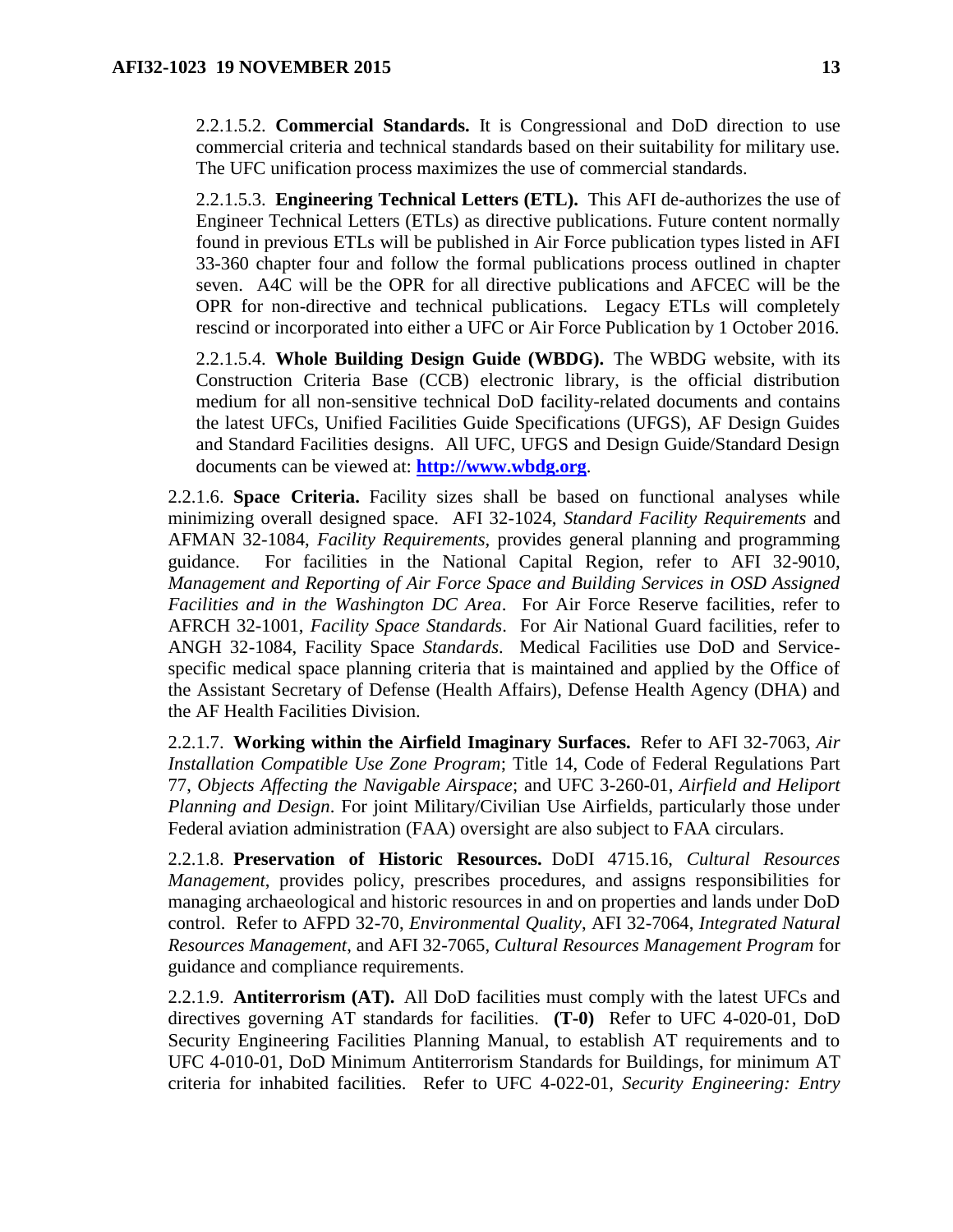*Control Facilities/Access Control Points*, for further guidance on Entry Control Facilities (ECFs).

2.2.1.10. **Model Building Codes.** Refer to UFC 1-200-01, *General Building Requirements,* and the *United States Air Force Project Managers' Guide for Design and Construction* for specific guidance. In the case of conflicts between the model codes and Air Force and/or DoD criteria, the Air Force/DoD criteria shall take precedence. **(T-0)**

2.2.1.11. **Sustainable Design and Development.** Sustainable design and development principles shall be incorporated into all AF design and construction projects. Refer to UFC 1-200-02, *High Performance and Sustainable Building Requirements,* and the most current AF Sustainable Design and Development Policy or Implementing Guidance (WBDG website) for specific direction, compliance tracking and reporting requirements, located at the WBDG website. **(T-1)**

2.2.1.12. **Fire Protection.** Fire protection features shall be in accordance with UFC 3- 600-01, *Fire Protection Engineering for Facilities*. Follow AFI 32-10141 *Planning and Programming Fire Safety Deficiency Correction Projects,* and use Attachment 7 for requesting Criteria Alternative/Equivalency. AFCEC /CO shall review all requirements and designs associated with Hangar Fire Protection systems prior to construction. **(T-1)** Additional information and specific Fire Protection technical guidance is published on the WBDG website.

2.2.1.13. **Occupational Safety and Health Administration.** Air Force facilities will conform to all applicable standards published under OSHA. **(T-0)** Standards issued that affect facilities are found primarily in Title 29 Code of Federal Regulations, Part 1910, *General Industry Standards* and Title 29 Code of Federal Regulations, Part 1926, *Safety and Health Regulations for Construction*. Refer to AFI 91-203; *Air Force Consolidated Occupational Safety Instruction.*

2.2.1.14. **Explosive Safety Standards.** Designs for construction or modification of ammunition and explosives facilities or any planned facilities near ammunition and explosives facilities will be reviewed by the DoD Explosive Safety Board in accordance with DoD 6055.09-STD, *Department of Defense Ammunition and Explosives Safety Standards;* DoD Directive 6055.9E, *Explosives Safety Management and the DoD Explosives Safety Board,* and AFMAN 91-201, *Explosives Safety Standards*. **(T-0)**

2.2.1.15. **Others not listed.** Other standards and criteria listed in Unified Facilities Guide Specifications shall be adopted for inclusion(e.g.). Construction Operations Building Information Exchange (COBie) may be adopted by UFGS after publication of this AFI.

2.2.2. **Cost Management.** Use life-cycle cost analysis and value engineering (VE) to manage and optimize project costs. Cost optimization takes into account upfront capital cost savings and long-term life-cycle savings (lower maintenance cost/better durability). Cost control requires continual systematic cost management beginning with PCR-I development, programming, PCR-II development, design, construction and continuing throughout the life of the facility. The cost-benefit analysis, and life-cycle cost analysis are methods for evaluating project cost effectiveness.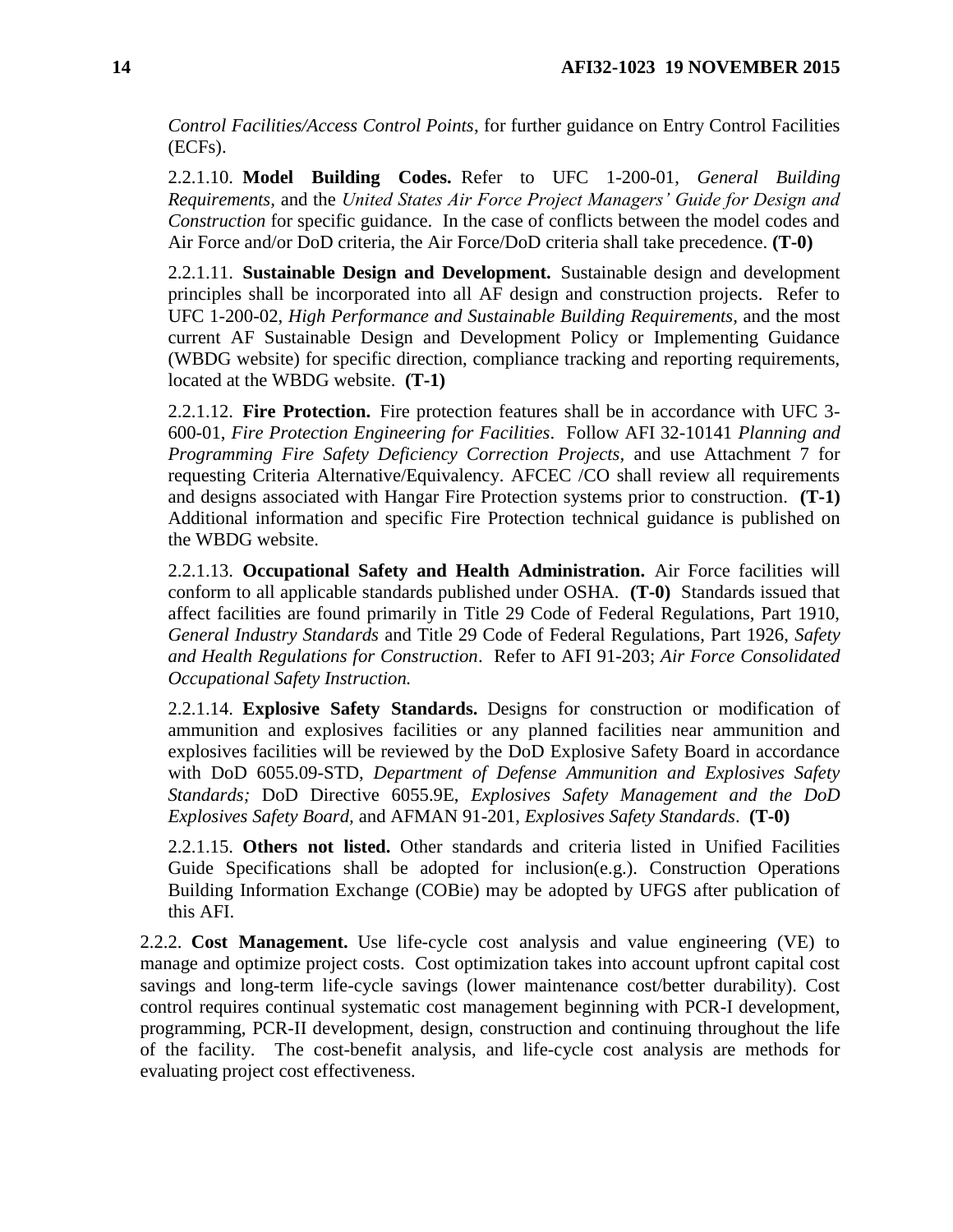2.2.2.1. **Life Cycle Cost.** Programming and design decisions for all types of construction will be based on life-cycle cost of the facility. **(T-1)** Use the present value discounting approach described in AFI 65-501, *Economic Analysis,* and AFMAN 65-506, *Economic Analysis,* unless otherwise specified. Because NAF funded projects may use a different decision-making process, contact the funding organization for further information. All life-cycle cost analyses are as defined by Title 10 Code of Federal Regulations Part 436, *Federal Energy Management and Planning Programs.* To prepare a life-cycle analysis, use the *National Institute of Standards and Technology (NIST) Handbook 135, Life-Cycle Costing Manual for the Federal Energy Management Program,* and the Annual Supplement to Handbook 135*, Energy Price Indices and Discount Factors for Life- Cycle Cost Analysis.*

2.2.2.2. **Value Engineering (VE).** Value engineering is used to analyze and improve design and construction projects by achieving an optimum balance between function, performance, quality, safety, and cost. Conduct VE studies early in the design process as soon as adequate information is available. Office of Management and Budget (OMB) Circular No: A-131, dated December 26, 2013, is the Federal Directive that requires federal agencies to consider and use Value Engineering (VE) as a management tool to ensure realistic budgets and maintain acceptable quality in program and acquisition functions. The OMB Circular currently requires VE for new projects and programs when the project cost estimate is at least \$5 million or such lower dollars threshold as determined by the Senior Accountable Official (SAO) and identified in the agency's VE guidelines. Component shall comply with DoD Instruction 4245.14, "DoD Value Engineering (VE) Program.

2.2.2.2.1. **VE Requirements.** A formal third-party VE study shall be performed on Air Force Military Construction (MILCON) projects with a Programmed Amount (PA) over \$5 million. The Air Force DA/CA will determine which MILCON will receive formal VE. Informal (in-house, Agent) VE analysis, incorporating VE principles/guidelines, will be prepared for projects between \$2 and \$5 million. **(T-1)** A VE study shall not eliminate features required to comply with Occupational Safety and Health Act (OSHA) standards and other laws. **(T-0)** See paragraph 2.2.1.14.

2.2.3. Architect-Engineer (A-E) Selection and Services. A-E services are described below:

2.2.3.1. Design Phase (**Title I):** These services are related to preparing a specific construction project design prior to construction contract award and consist of conducting field surveys, site investigations and studies to obtain design data, and preparing design analyses, technical calculations, contract plans, specifications, and cost estimates. Title 10, United States Code 9540 limits that portion of A-E's fee for direct design services to 6% of the estimated cost of construction for producing and delivering the design, plans, drawings, and specifications needed for a construction project.

2.2.3.2. **Construction Phase (Title II) and Supervision, Inspection and Overhead (SIOH).** Title II services are defined as services provided by A-E, in-house personnel, construction management firms, or other services during the construction project. Title II services are related to specific or proposed construction project and consist of observation, inspection, and documentation of construction progress. SIOH is a funded cost and must be included in the project estimate for purposes of determining approval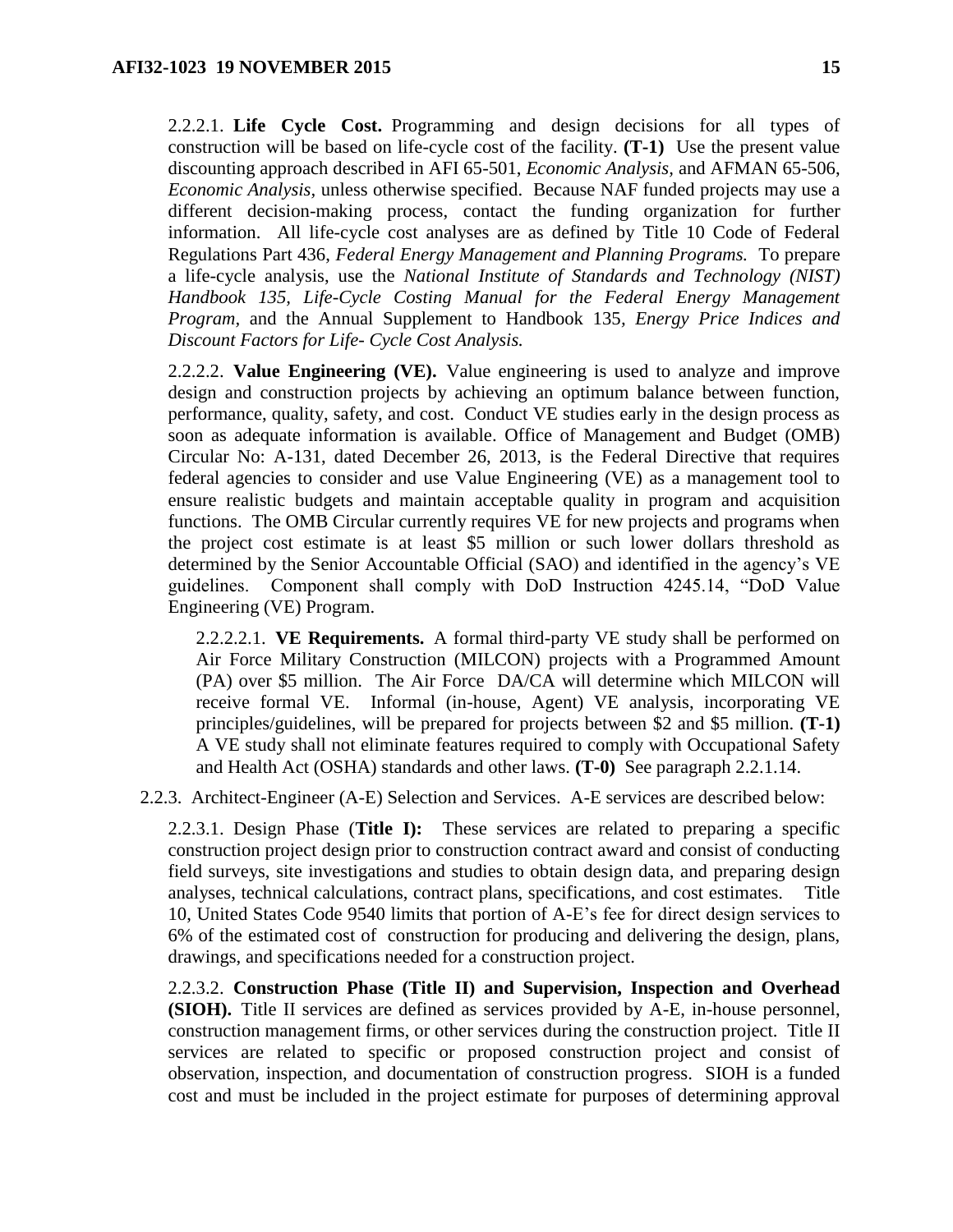thresholds. SIOH pays for contract administration, project management, and general overhead costs of the Agent organization. SIOH can be used to fund Title II services which may include construction inspections performed by A-E firms, and technical interpretation of proposed contract changes (such as change orders or value engineering change proposals).

2.2.3.3. **Other A-E Services.** These services are design and construction-related services, but are not connected with a specific construction project. The services consist of developing Installation Development Plans (IDP) with associated Area Development Plans (ADP), (per FAR Subpart 36.6 Architect-Engineer Services; 36.601-4 Implementation), design criteria, fact finding studies, surveys, investigations, and the performance of environmental projects involving prevention, compliance, and restoration when the services of registered architects or engineers are required. Excluded are services that need not be performed by a registered engineer or architect such as providing design and construction equipment or computer programs.

2.2.3.4. **Authorities.** *Title 10 United States Code* Sections 2807(a), *Architectural and Engineering Services and Design, Title 10 United States Code* Section 9540(a), *Architectural and Engineering Services,* and the Defense Federal Acquisition Regulation Supplement (DFARS) 236.606-70 authorize contracting for and administration of A-E services for project design. *Title 10 United States Code*, Sections 4540, 7212 and 9540 limit the portion of the A-E's fee for producing contract plans and specifications to six percent of the estimated cost of the construction project. **(T-0)** The six percent (6%) limit also applies to construction contract modifications (see DFARS Subpart 236.6.). This limitation does not include site investigations, studies and surveys or other services that are not an integral part of the production and delivery of plans, designs, and specifications. *Title 40 United States Code*, Sections 1101 – 1104, commonly called the *Brooks Act*, provides the authority, definitions, and basic procedures for the Federal Government's selection of A-E firms for professional services on facility projects. *Title 10 United States Code*, Section 2855(a) applies the *Brooks Act* to military construction (however, the *Brooks Act* is not applicable to NAF contracting). For additional guidance, refer to Defense Federal Acquisition Regulation Supplement (DFARS) Subpart 236.6, *Architect-Engineer Services* and Air Force Federal Acquisition Regulation Supplement (AFFARS), Part 5336, Construction and Architect-Engineer Contracts. Procedures for the execution of reserve component funds issued under Title 10 USC, Section18233(e are described in ANGRC ETL 1.

2.2.3.5. **The Federal Business Opportunities (FedBizOpps or FBO) Synopsis Review.** The FBO announcement is a key document in the A-E selection process. It identifies proposed, specific contract actions. Public announcements for A-E services will reflect the minimum needs of the government, not arbitrarily restrict eligible firms, and described the work required and selection criteria in sufficient detail to facilitate a meaningful selection of the most highly qualified firm. In the case of indefinite delivery/indefinite quantity (IDIQ) contracts, the FBO synopsis identifies contract requirements based on projected, yet uncertain requirements.

2.2.3.5.1. **A-E Contracts on Specific Projects.** On projects where the AF is the DA, the BCE in the case of installation contracts, or the respective directors of AFCEC in the case of AFCEC contracts, shall approve the technical data to be included in the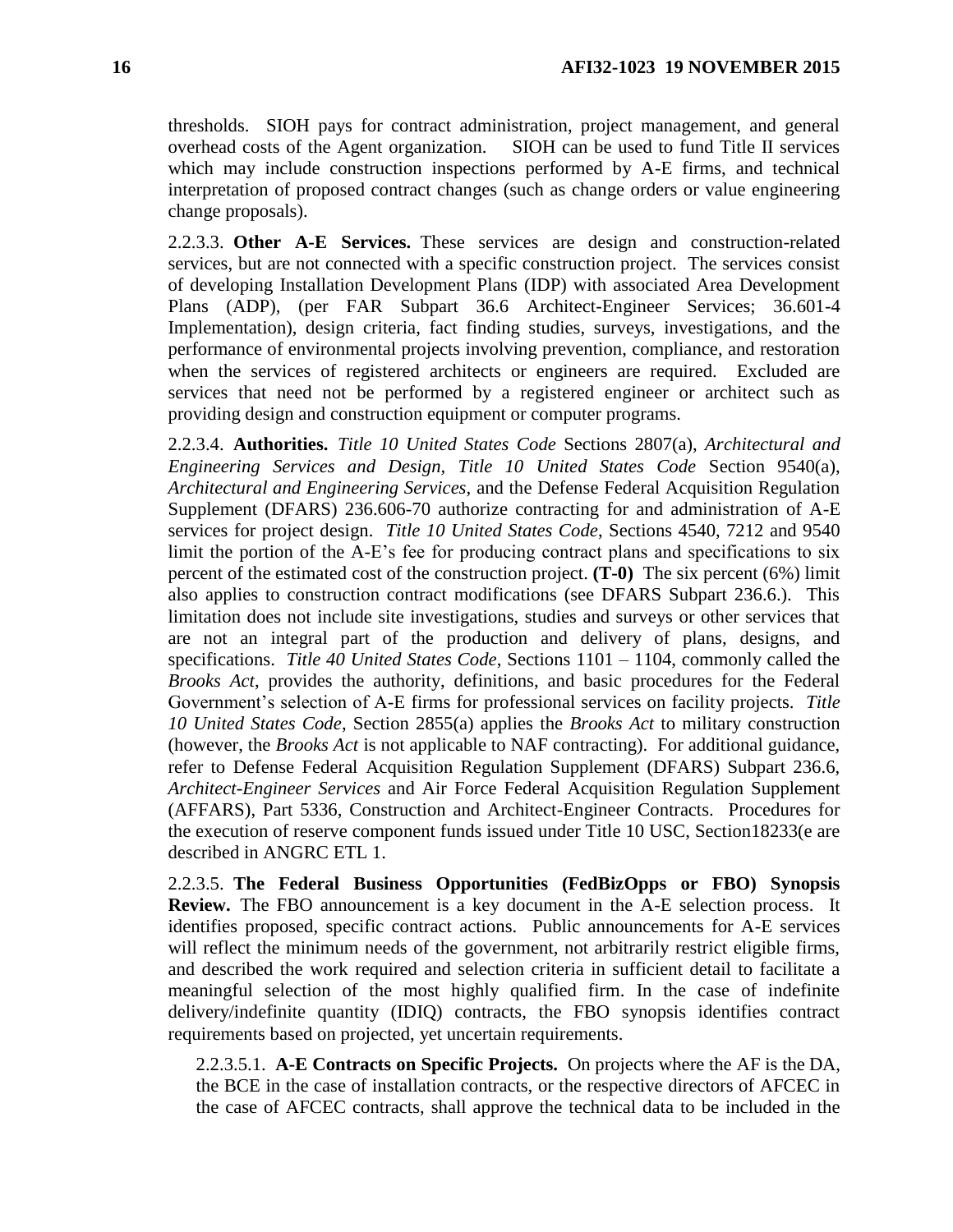FBO synopsis, prior to submitting this information to the CO, to ensure it properly describes the requirement. **(T-1)**

2.2.3.5.2. **IDIQ Contracts.** Pursuant to FAR 36.602-2 (a), pre-selection boards are authorized. Additionally, boards shall be chaired by registered professional engineers or architects. The BCE in the case of installation contracts, or the AFCEC Director in the case of AFCEC contracts, shall approve the technical data to be included in the FBO synopsis, prior to submitting this information to the CO, to ensure it properly describes the requirements, the geographical coverage, and provides an appropriate capacity relative to projected requirements. NAF contracting offices may have their own NAF IDIQ A-E contracts. **(T-1)** Contact the funding organization for guidance.

2.2.3.6. A**-E Slate Selection Approval.** Approval authority for A-E selection is outlined in DFARS 236.6.

2.2.3.6.1. **Approval Authority.** For all A-E services, (Title I, Title II, IDPs, Other Services, and IDIQs), the BCE will provide slate selection approval authority for services exceeding \$1,000,000 per contract. **(T-1)** Similarly, for contracts at MAJCOM Civil Engineer or AFCEC, slate selection approval authority for services exceeding \$1,000,000 per contract, will be obtained from their respective directors. Note: slate selection approval authorizes the BCE to select A-Es to provide the required services; approval is not for the selected 'slate' of A-E service providers.

2.2.3.6.2. **Notification Action (A-E Fees Greater than \$1,000,000).** When the cost of A-E design services for a project, or a group of related projects, is estimated to exceed \$1,000,000, Congress must be notified in accordance with 10 USC § 2807(b), *Architectural & Engineering Services and Construction Design*, before award or obligation of funds. **(T-0)** Notification action is also required for project design undertaken by government personnel, as well as for A-E services and construction design planned for projects that are Congressional inserts or directed designs. AF/A4CF will initiate this Congressional notification, notify AFCEC when it has been sent to SAF/IEE, and notify the MAJCOM and AFCEC when SAF/IEE (through SAF/LL and SAF/FMBL) submits the notification package to Congress. (See DFARS Subpart 236.601 for the content of the Congressional notification and timeline requirements). Notification must be completed (including the wait period) prior to start of any design, including that performed by government personnel. Staffing actions for 10 USC § 2807 notification typically take 30–45 days. During the notification waiting period, public announcement of the plan to initiate design on a particular military construction project may be made and administrative actions leading to award of the A-E contract may be started, but no actions that obligate government funds may be undertaken.

2.2.3.6.2.1. When a large project or several projects for the same functional purpose with total A-E costs of \$1,000,000 or more are undertaken, Congressional notification is required prior to the start of design for any portion of the undertaking, even though the project design may be subdivided into several A-E contracts or a combination of A-E contracts and design performed in-house by government personnel. Notification is required even though the design costs for such portion may be less than the reporting threshold specified by law.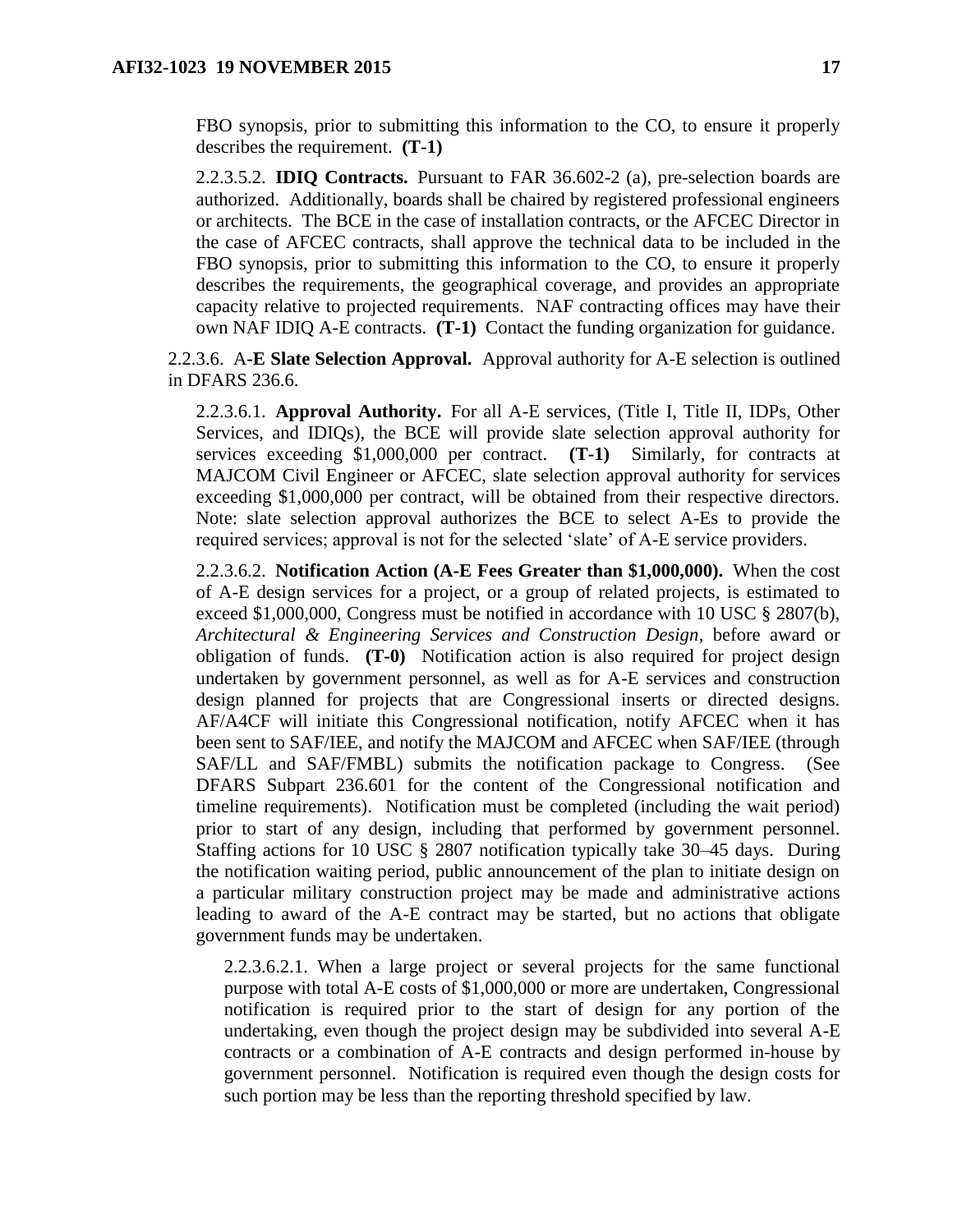2.2.3.6.2.2. Planning and design (P&D) funds expended to AFCEC, USACE and NAVFAC to award and administer A-E contracts are separate from the services themselves and do not apply to the 10 USC § 2807 threshold. All other costs funded with P&D funds apply to the threshold. For a design-build contract, the design effort after construction contract award accomplished by the construction contractor is funded with construction dollars and is not applicable to the threshold. However, preparation of a Request for Proposal (RFP) for a designbuild contract is considered A-E services and is subject to the 10 USC § 2807 notification requirements.

2.2.3.6.2.3. For projects executed as design-build, a project-specific design cost estimate will normally be made and used as the basis for determining the notification requirements. In the absence of a design cost estimate, six percent of the programmed amount will be used by AF/A4CF as the estimated design cost for the purpose of determining notification requirements.

2.2.3.6.2.4. The level of effort authorized by a design instruction (3%, 15%, 35%, 100%, etc.) has no bearing on the Congressional notification requirement, as notification must be completed prior to start of any design.

2.2.3.6.2.5. If there is any perceived potential for reaching the Congressional notification threshold, prior notification should be made. In the case where no notification has been made and the threshold is approached after start of design, project managers must notify AF/A4CF and request further guidance.

2.2.3.6.2.6. Notwithstanding 10 USC § 2807 requirements, procurement/financial management regulations may, in some cases, also require Congressional notification. The guidance provided here does not relieve the requirement to comply with procurement/financial management regulations governing notification.

2.2.3.7. **Cost-Plus-Fixed-Fee Contracts.** Advance approval by the Secretary of Defense or designee is required for the use of cost-plus-fixed-fee contracts that are funded by a military construction appropriations act that are estimated to exceed \$25,000 and will be performed within the U.S., except Alaska. Refer to DFARS, Subpart 216.306, *Cost-Plus-Fixed-Fee Contracts* for further guidance. **(T-0)**

### 2.2.4. **Environmental Criteria:**

2.2.4.1. **Environmental Quality Standards.** All projects must meet applicable federal, state, and local environmental standards and regulations in the U.S., its trust territories and possessions. **(T-0)** All projects in foreign countries must comply with an applicable international agreement, country-specific final governing standards or the Oversees Baseline Environmental Guidance Document (whichever applies) and geographic combatant command, and DoDI 4715.05, Environmental Compliance at Installations outside the United States, November 1, 2013 and DoDI 4715.08, Remediation of Environmental Contamination outside the United States, November 1, 2013.

2.2.4.2. **Environmental Impact Analysis Process (EIAP).** EIAP is the Air Force procedure for complying with NEPA. Ensure all construction projects comply with Title 32 Code of Federal Regulations, Part 989, *Environmental Impact Analysis Process,* and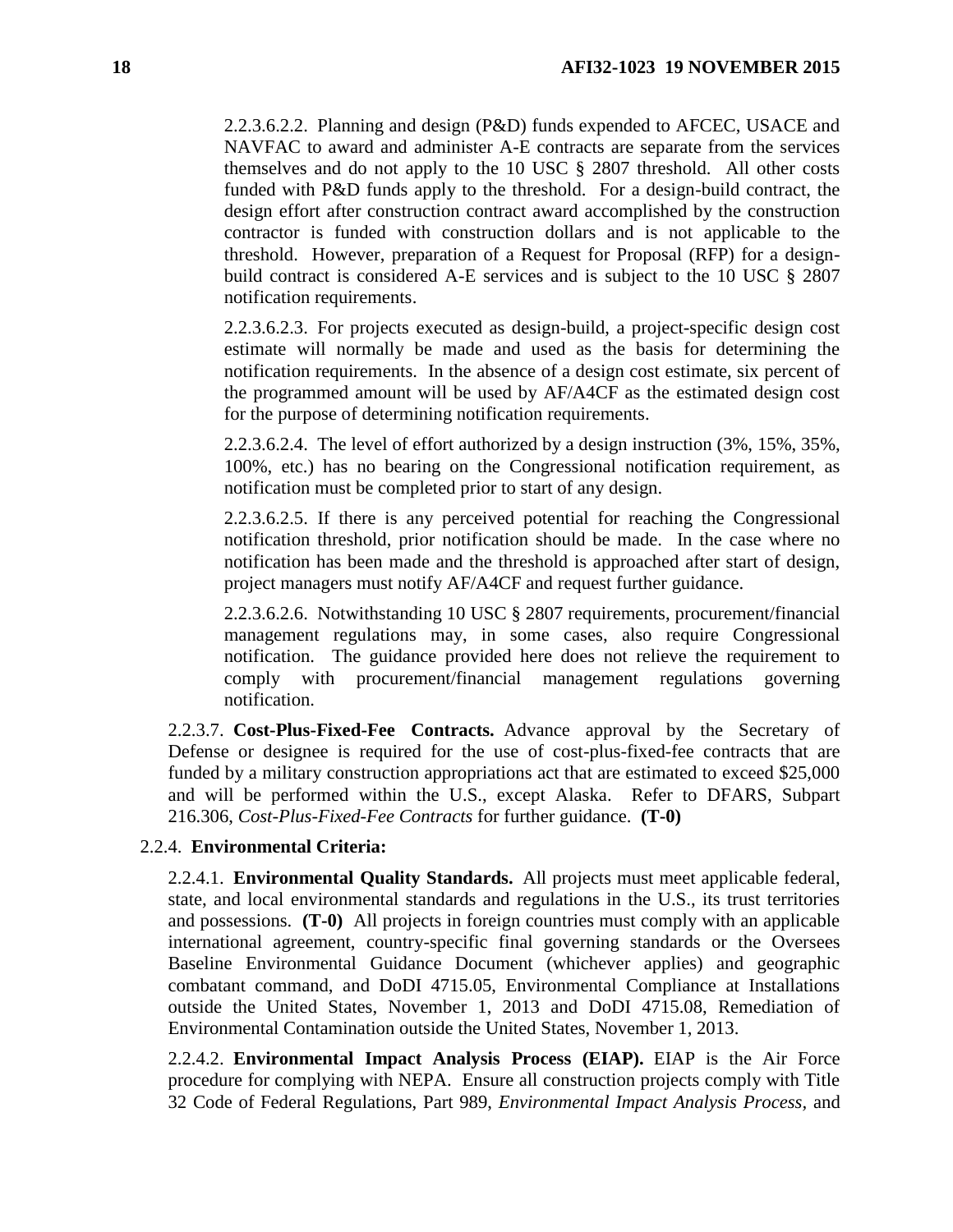that all design and construction decisions are consistent with the results of the process. **(T-0)** The process, including permits, should be complete prior to concept design completion to facilitate incorporation of mitigation and/or required actions into the design; in all cases this must be done prior to advertising for construction. In order to properly conduct EIAP, the appropriate environmental planning functional (EPF) representative must be notified and invited to participate in the MILCON planning charrettes to ensure that proper consideration of alternatives is conducted, and to ensure a plan is developed for the completion of EIAP. The EPF may be a base-level POC or a POC from the AFCEC/CZ, depending on the scale of the MILCON project. The EIAP should address all environmental constraints within and surrounding the projects' limits of construction. Follow the requirements and work practices in Title 40 Code of Federal Regulations, Parts 1500-1508, *National Environmental Policy Act of 1969, as Amended*; EO 12114, *Environmental Effects Abroad of Major Federal Actions;* DoD Directive 6050.7, *Environmental Effects Abroad of Major Department of Defense Actions*; and AFI 32-7061, *The Environmental Impact Analysis Process which has been codified within 32 CFR Part 989, AFI 32-7001, Environmental Management for overall Environmental Quality standards, and AFI 90-2002, Air Force Interactions with Federally Recognized Tribes.* Also, for real estate issues comply with requirements of AFI 32-7066, *Environmental Baseline Surveys (EBS) in Real Estate Transactions*. The AF Form 813, *Request for Environmental Impact Analysis*, is used for documenting the need to conduct environmental analysis or the application of certain Categorical Exclusions (CATEXs). CATEXs are not appropriate at overseas locations. AFI 32-1021, "Planning and Programming Military Construction (MILCON) projects" requires a Certificate of Compliance addressing the status on compliance with various environmental regulations including EIAP. The Certificate of Compliance is summarized in the DD Form 1391. Complete the certificate at the time the project is presented to the Air Staff for review and approval to be included in the AF budget request.

2.2.4.3. **Floodplains and Wetlands Regulations.** All Air Force construction projects in the U.S., its trust territories and possessions must conform to Executive Order (EO) 11988, *Floodplains Management;* EO 11990, *Protection of Wetlands*; and AFI 32-7064, *Integrated Natural Resources Management*. **(T-0)** If Floodplains and Wetlands cannot be avoided then a Finding of No Practicable Alternative shall be included within EIAP and the EPF will coordinate with the MAJCOM NEPA Liaison.

2.2.4.4. **Environmentally Preferable Products and Materials.** Comply with the DoD Green Procurement Program (GPP) by using products and materials that are environmentally preferable. **(T-0)** Refer to *Title 42 United States Code*, Section 6901, *Solid Waste Disposal/Resource Conservation and Recovery Act and Major Amendments*; *Title 42 United States Code*, Section 8262, *National Energy Conservation Policy Act; Title 42 United States Code*, **Chapter 133**, *Pollution Prevention*; EO 13423; EO 13514; and ETL 00-1, *EPA Guideline Items in Construction and Other Civil Engineering Specification.*

2.2.4.5. **Toxic and Hazardous Materials.** All Air Force Construction projects in the U.S., its trusterritories and possession must comply with requirements, and work practices provided in *Title* 29 *United States Code,* Section 651, *Occupational Safety and Health Act of 1970*; Title 29 Code of Federal Regulations, Part 1926.62, *Lead Exposure*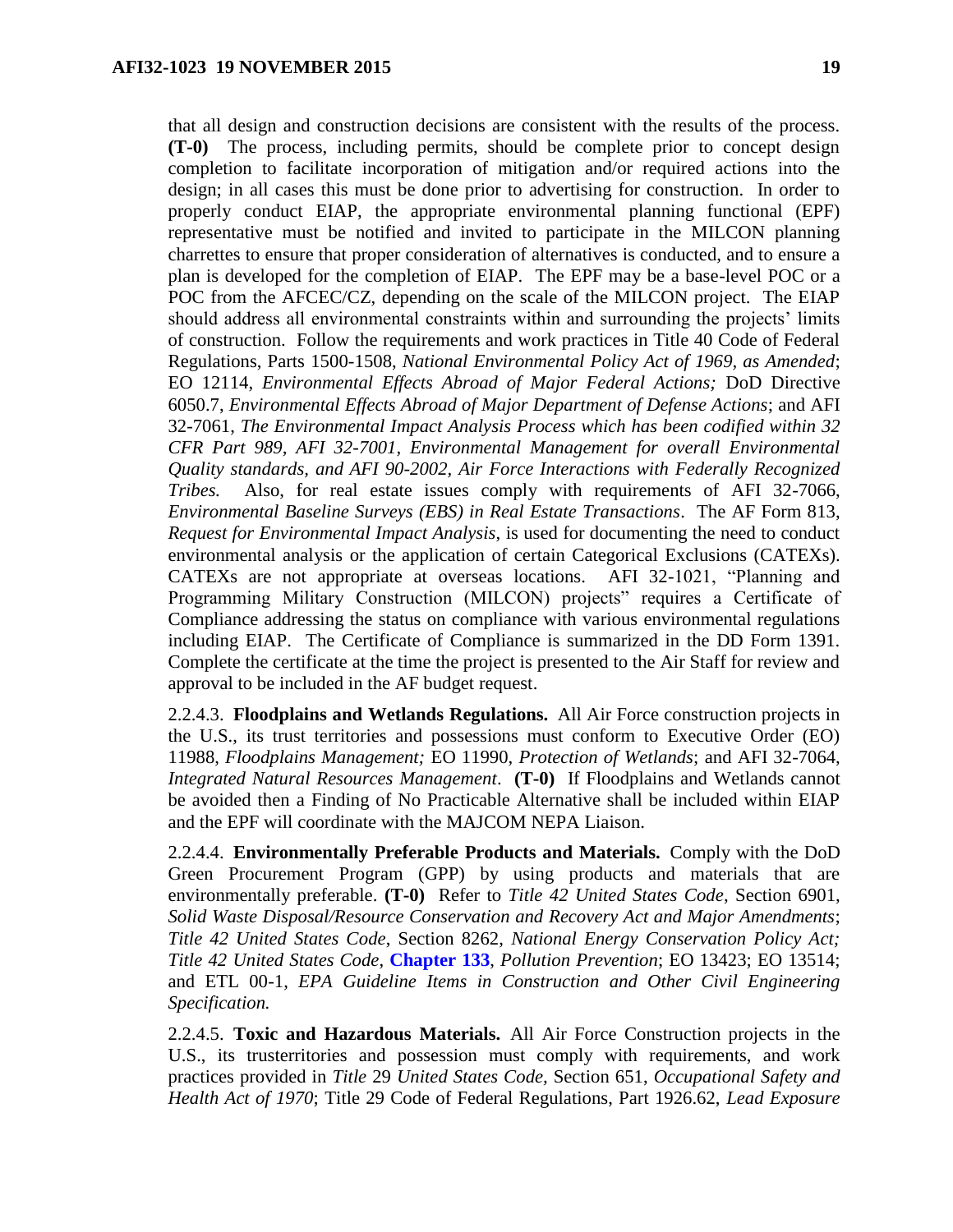*In Construction; Interim Final Rule--Inspection and Compliance Procedures*; Title 29 Code of Federal Regulations, Part 1910.134, *Respiratory Protection*; UFC 1-900-01, *Selection of Methods for the Reduction, Reuse, and Recycling of Dmolition Waste*; and AFI 32- 7042, *Waste Management.* **(T-0),** Air Force installations in foreign countries must comply with an applicable international agreements, country-specific final governing standards or Overseas Baseline Environmental Guidance (Whichever applies), and geographic combatant command policy.

2.2.4.6. **Asbestos.** All Air Force Construction projects in the U.S., its trust territories and possession must comply with requirements and work practices in Title 29, Part 1926.1101, *Asbestos*; Title 40, Part 61, Subpart M, *Asbestos National Emission Standard for Hazardous Air Pollutants (NESHAP) Regulations*; and Title 40, Part 763, *Asbestos*. **(T-0)** Demolition and construction projects that involve asbestos survey, removal, abatement, and disposal actions must separately track the cost associated with each of these actions along with a per unit cost basis. Reference to AFI 32-1052, Facility Asbestos management, for AF guidance on asbestos procedures for demolition and construction projects that involves asbestos. Air Force installations in foreign countries must comply with an applicable international agreements, country-specific final governing standards or Overseas Baseline Environmental Guidance (Whichever applies), and geographic combatant command policy.

2.2.4.7. **Lead-Based Paint.** All Air Force Construction projects in the U.S., its trust territories and possession must comply with requirements. Follow the requirements and work practices in Title 42 United States Code, Section 4831, *The Lead-Based Paint Poisoning Prevention Act of 1971*; Title 40 Code of Federal Regulations, Part 745, *Lead-Based Paint Poisoning Prevention in Certain Residential Structures*; Title 40 Code of Federal Regulations, Part 260 - 282, Hazardous Waste; Public Law 102-550, *The Residential Lead- Based Paint Hazard Reduction Act of 1992*; Title 15 United States Code, Section 2601, *Control of Toxic Substances, Findings, Policy, a*final governing standards or Overseas Baseline Environmental Guidance (Whichever applies), and geographic combatant command policy.

2.2.4.8. **Solid Waste Management.** AFI 32-7042*,* requires Air Force installations to track and report the amount of construction and demolition debris that is recycled and disposed of in landfills. **(T-1)** Refer to UFC 3-250-07, *Standard Practice for Pavement Recycling;* UFC 1-900-01 and UFGS-02 41 00, *Demolition and Deconstruction Guide,*  for additional guidance*.*

2.2.4.9. **Ozone Depleting Substances (ODSs).** The regulations in Title 40 Code of Federal Regulations, Part 82, *and Protection of Stratosphere Ozone* establish requirements regarding the service, maintenance, repair, and/or disposal of a wide array of equipment containing ODSs, and apply to all Air Force installations. **(T-0)** For further detail on the ODS program, refer to AFI 32-7001, *Environmental Management*; AFI 32-7086, *Hazardous Materials Management; and* AFI 32-7040, *Air Quality Compliance and Resource Management.* Air Force installations in foreign countries must comply with an applicable international agreements, country-specific final governing standards or Overseas Baseline Environmental Guidance (Whichever applies), and geographic combatant command policy.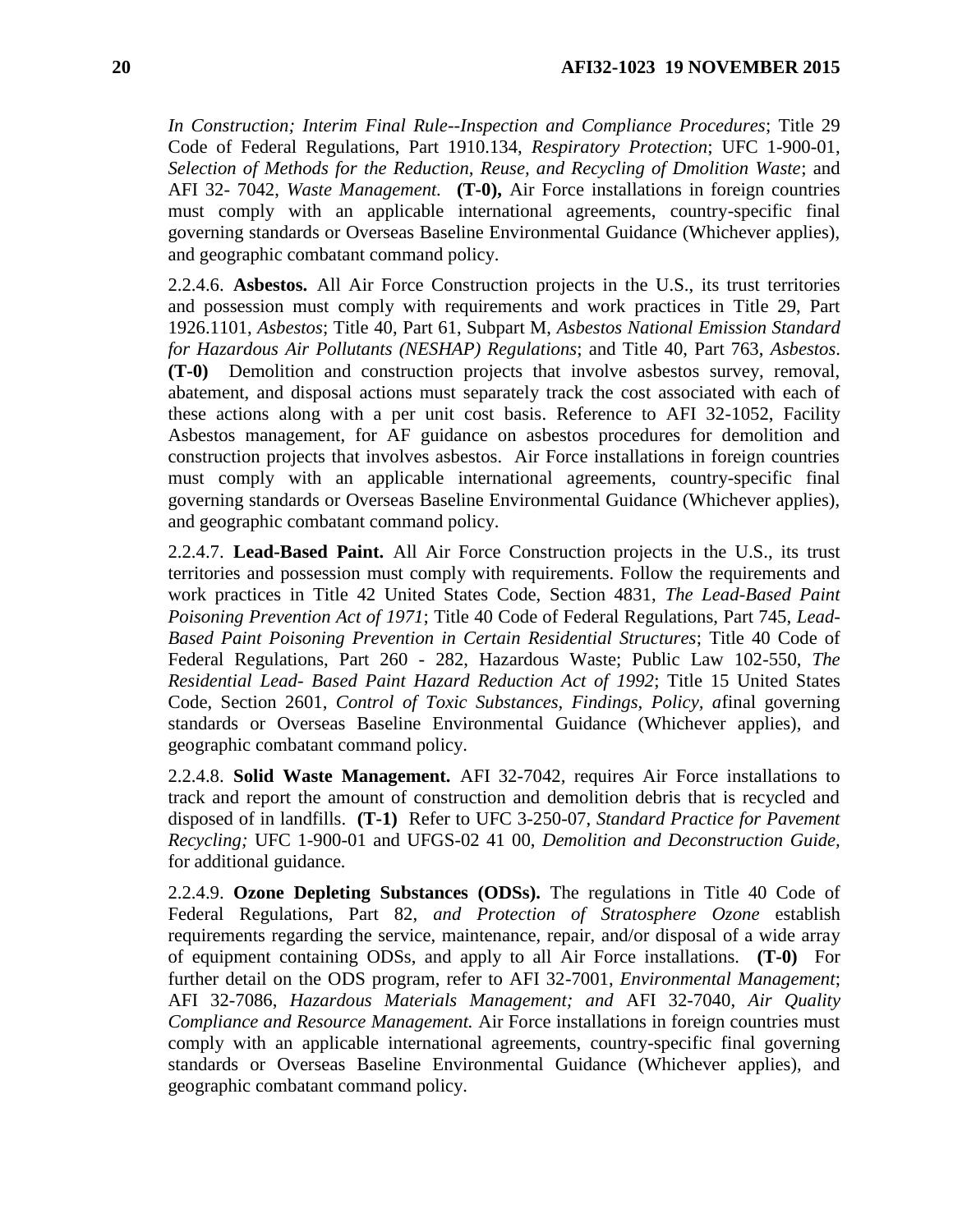2.2.4.10. **Storm Water Management During Construction.** Refer to AFI 32-7041, *Water Quality Compliance.*

2.2.4.11. **Site Contamination.** Each installation is responsible for identifying existing contamination at proposed MILCON sites to avoid unknowingly locating MILCON projects in areas with contamination. **(T-0).** New facilities should be sited and designed to minimize life-cycle costs to include those associated with impacts from existing contaminated sites. The installation is responsible for performing necessary environmental baseline surveys, accomplishing environmental impact analysis process requirements, and for otherwise informing itself about existing site conditions and their associated cost impacts in preparation for a MILCON project. The costs for anticipated removal and disposal of contamination within the MILCON footprint shall be included as part of the MILCON project and identified on the DD Form1391. If contamination is unexpectedly encountered during project execution, costs for removing and disposing of contamination within the project footprint can be paid by the MILCON project. Refer to AFI 32-1021, Planning and Programming Military Construction (MILCON) Projects and AFI 32-7020, The Environmental Restoration Program for more information. Refer to country-to-country agreements on non-US installations for environmental contamination scenarios. For installations in foreign countries, refer to DoDI 4715.08 for more information

### <span id="page-20-0"></span>**2.3. Design Management:**

2.3.1. **Design Funds (MILCON).** Use Planning and Design (P&D) funds to fund design services for MILCON. Refer to AFI 65-601 V1, paragraph 9.12 and the HAF-AFCEC PgMP, Management Controls, for further clarification on use of design funds. **(T-1)** In addition, refer to AFI 65-601 V1, paragraph 9.15 that governs, "Financing Efforts by Other than Military Construction Appropriations". For NAF funded projects, contact the organization funding the project for guidance.

2.3.2. **Design Reviews.** The DA is responsible for the technical adequacy of the project and will provide technical reviews. The DM, BCE, MAJCOM and customers are responsible for the functional adequacy of the project and will provide functional reviews.

2.3.2.1. **Bidability and Constructability.** Design reviews will include consideration of these issues to ensure clarity and accuracy of contract documents so the project can be successfully awarded and constructed with minimal modifications and duration and within budget. **(T-1)**

2.3.2.2. **Operability and Maintainability.** Design reviews will include consideration of these issues to ensure the completed facility can be run economically and reliably over its lifetime. **(T-1)***.*

2.3.2.3. Sustainable Design. Design reviews will include ensure sustainable design elements are life cycle cost effective IAW UFC 1-200-03, High Performance and Sustainable Building Requirements.

2.3.3. **Interior Design.** Refer to UFC 3-120-10, *Interior Design,* with Change 1.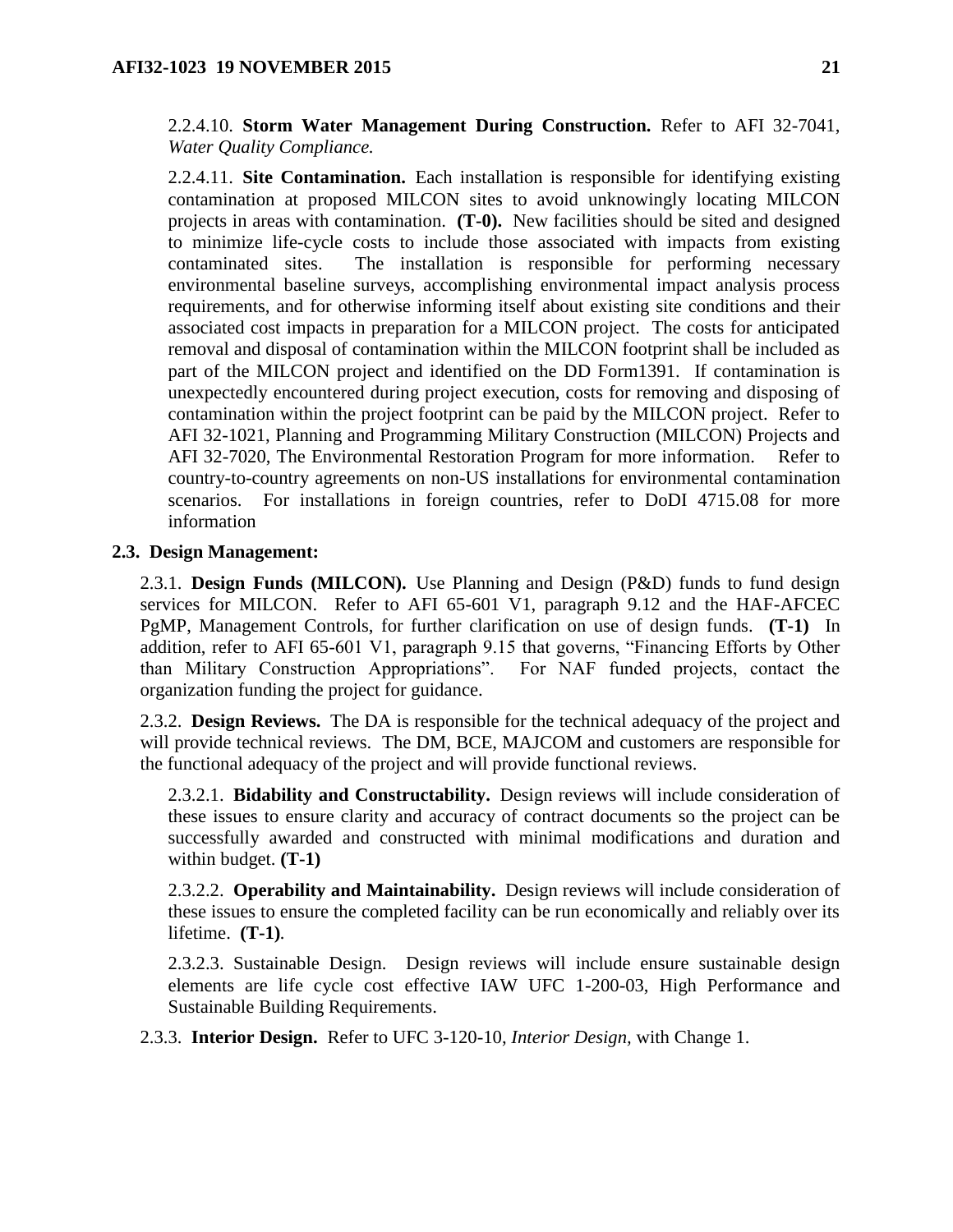2.3.4. **Landscape Architecture.** Refer to the *Master Landscape Construction Specifications,* UFC 3-201-02, *Landscape Architecture*, both available digitally at the WBDG website, and the applicable installation's Architectural Compatibility Plan.

### <span id="page-21-0"></span>**2.4. MILCON Design Instructions:**

2.4.1. **Planning and Design Instructions.** See HAF-AFCEC PgMP, Management Controls, for information regarding issuance of planning and design instructions.

2.4.2. **AFRC Program Managers (PM).** AFRC PMs issue the DI using the Air Force approved financial tracking database system.

## <span id="page-21-1"></span>**2.5. Guidance Unique to the Unspecified Minor Military Construction (UMMC) Program (P-341):**

### 2.5.1. **AF/A4C Roles and Responsibilities:**

2.5.1.1. The Facility Management Division (AF/A4CF) is the lead in AF/A4C for UMMC program development and execution.

2.5.1.2. AF/A4C validates and prioritizes candidate projects. AF/A4CF then:

2.5.1.2.1. Issues the Planning Instruction (PI) for the project to the DM/CM through ACES-PM authorizing the start of project design (the "PI" is annotated in ACES as "DI  $\#1$ ").

2.5.1.2.2. Sends the P-341 construction program authorization to the DM/CM.

2.5.1.2.3. Authorizes construction advertising via a DI through the ACES-PM system.

2.5.1.2.4. Evaluates cost variations and submits them to HAF/A4C for SAF/IEE approval.

2.5.1.2.5. Approves transfer of P-341 funds between projects.

### 2.5.2. DM **Roles and Responsibilities:**

2.5.2.1. Monitors design progress, manages and updates project data using the ACES-PM database system. **(T-2)**

2.5.2.2. Sends the final design cost estimates, bid opening, contract award reports and funds requests, due to construction changes to AF/A4CF through ACES-PM. **(T-2)**

2.5.2.3. After construction contract award, uses P-341 funds to support DA or A-E, Title II construction and inspection services, and any required A-E design services (engineering and design or post contract award services). **(T-2)**

### <span id="page-21-2"></span>**2.6. Congressional Authorization and Appropriations of MILCON Program:**

2.6.1. **Expiration of Authorizations and Appropriations.** Refer to AFI 65-601 V1, *Budget Guidance and Procedure.*

2.6.1.1. Authorizations for Air Force MILCON projects expire after 30 September of the second year after the FY of the original authorization (e.g., a project authorized in FY14 expires at the end of FY16), or on the date the President signs the new National Defense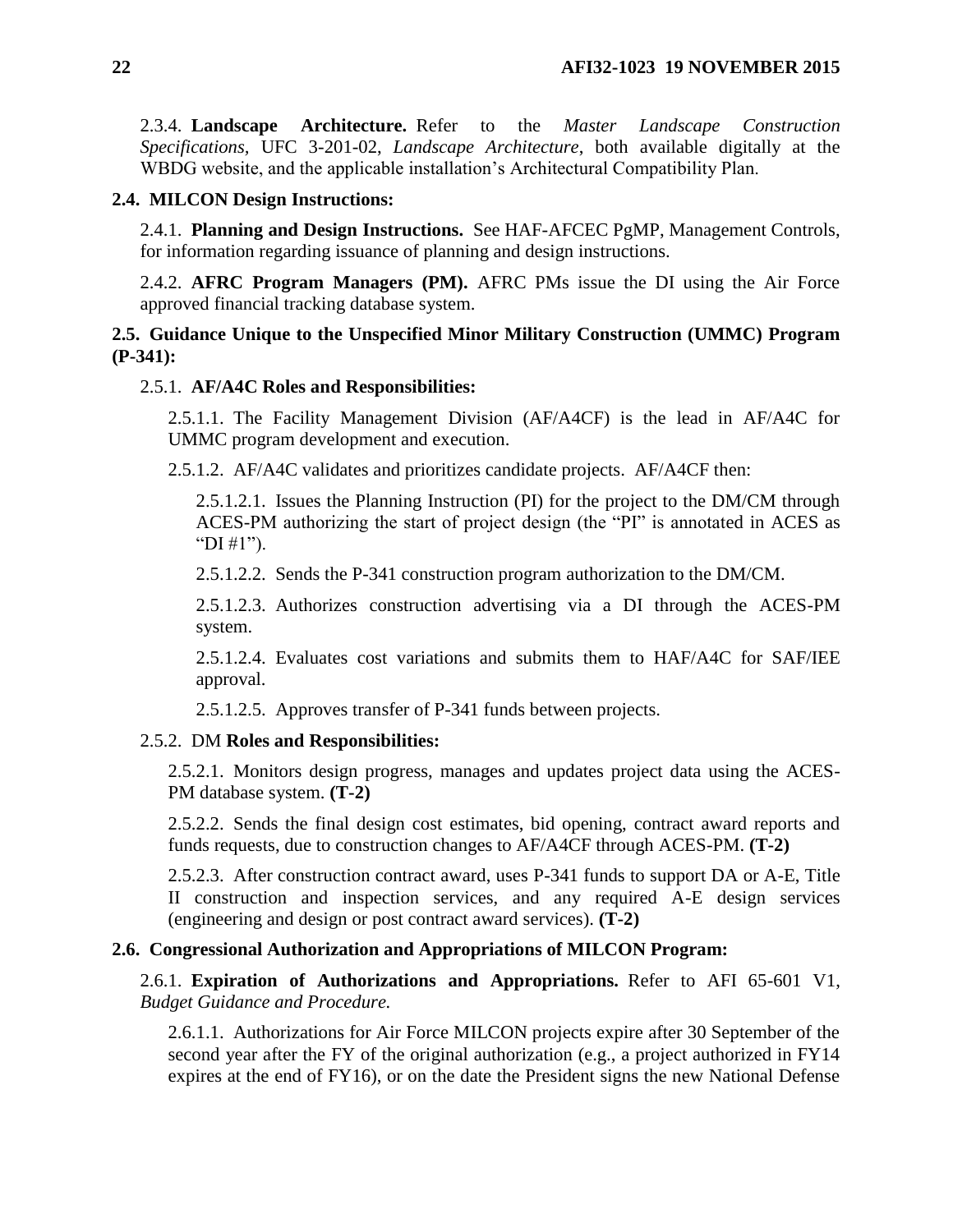Authorization Act in the third FY (FY17 from the previous example), whichever date is later.

2.6.1.2. Air Force should Congress to enact an extension of the authorization in the third year of the act or the authorization will expire. The DM/CM should submit requests for extension of authorization to AF/A4CF no later than 30 November each year. **(T-0)**

2.6.1.3. Partial awards (intended to keep an authorization from expiring) must involve construction placement rather than the purchase of government-furnished material or equipment and must include a significant portion (greater than 50%) of the product work. **T-1).**

2.6.1.4. Funds appropriated in an FY for a MILCON project may remain available for obligations beyond that FY to the extent provided in appropriation acts. MILCON appropriations generally are available for obligation for five FYs. Refer to AFI 65-601 V1 for use of expired funds.

## 2.6.2. **Cost and Scope Control:**

2.6.2.1. **MILCON** Congress approves each MILCON project at a specific authorized and appropriated cost and scope. **(T-0)** Title 10 United States Code, Section 2853, authorizes a cost increase or decrease of not more than 25 percent of the amount appropriated or 200 percent of the minor construction project ceiling, whichever is less. The project scope may be reduced by not more than 25 percent of that specified to Congress; however, there is no provision for an increase in the project scope identified on the DD Form 1391. It is imperative that managers understand that a cost variation shall not be used to increase project scope. The HAF-AFCEC PgMP, Management Controls, summarizes and updates the controls in place to manage the MILCON execution program. A copy of the HAF-AFCEC PgMP can be obtained from the WBDG website. MILCON program managers at all levels must be familiar with these controls to ensure proper authority and/or notification is sougin the appropriate situation. Use the tables in the HAF-AFCEC PgMP as an initial source for taking appropriate MILCON execution actions.

2.6.2.2. **Reprogramming and Notification**. Reprogramming and notification actions will be performed in accordance with all applicable requirements as outlined in the HAF-AFCEC PgMP; Management Controls. **(T-1).** AFCEC will prepare all documentation, coordinate with the MAJCOMs for project reprogramming, and submit requests to AF/A4CF for further action.

2.6.2.3. **Funding Changes.** Funding changes with expired funds involve special rules. Refer to AFI 65-601 V1 for further clarification on use of funds. Refer to HAF-AFCEC PgMP and the *AFCEC MILCON Change Order Management* Plan, available at the WBDG website for procedures regarding construction changes for additional guidance.

2.6.2.4. **Scope Changes.** Refer to AFI 65-601 V1 for further clarification on use of funds. Refer to the HAF-AFCEC PgMP, Management Controls, for additional guidance.

2.6.3. **Facility Acquisition Strategy.** As early as possible in the planning and programming stages of MILCON project development, the DM/CM is required to determine and document the key factors leading to the selection of the most cost effective and appropriate design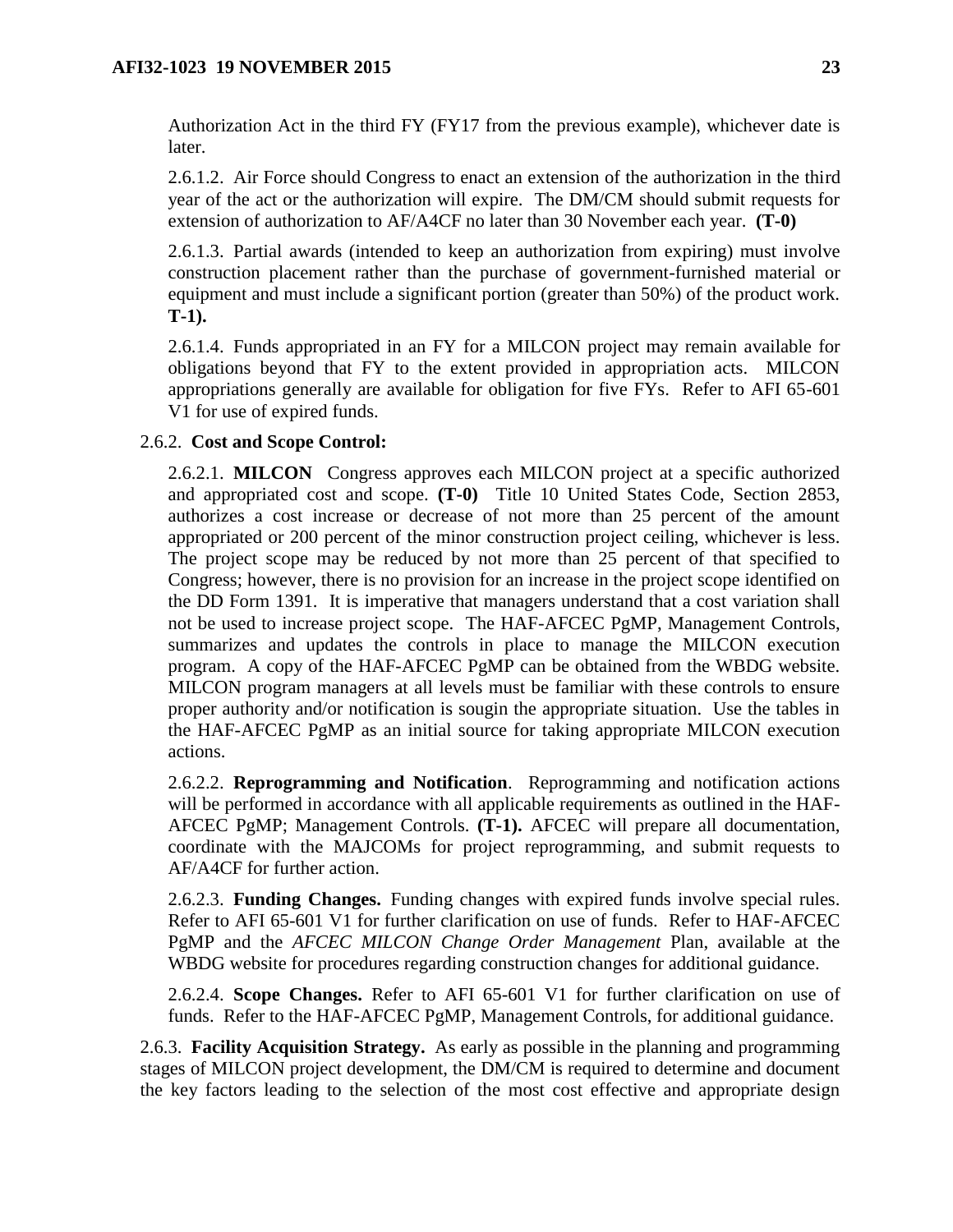delivery acquisition strategy for each MILCON project. **(T-1)** The acquisition strategy selected should be documented no later than during development of the PCR-II. Per AFI 32- 1021, *Planning and Programming Military Construction (MILCON) Projects,* for Design-Build (D-B) projects, inclusion of a 4% design after award cost shall be included on the DD Form 1391. This amount is funded with project construction funds.

2.6.4. **Funding and Project Management Guidance for Air Force Services Nonappropriated Fund Projects.** AFCEC/CF has technical authority for design and construction of NAF projects and administers the AFCEC Change Order Management Plan. The Air Force Services Agency (AFPC/AFSVA) is the office of primary responsibility for administering and managing AF central non-appropriated funds and approves funding for all change order requests prior to award contract modification. Refer to AFI 32-1022 and AFI 34-205 for additional guidance.

2.6.5. **Expedited Construction Project.** The use of MILCON funds (excludes Planning and Design funds) to absorb extra cost of expediting a project is authorized under certain conditions described in *Title 10 United States Code,* Section 2858, *Limitation on the Use of Funds for Expediting a Construction Project*.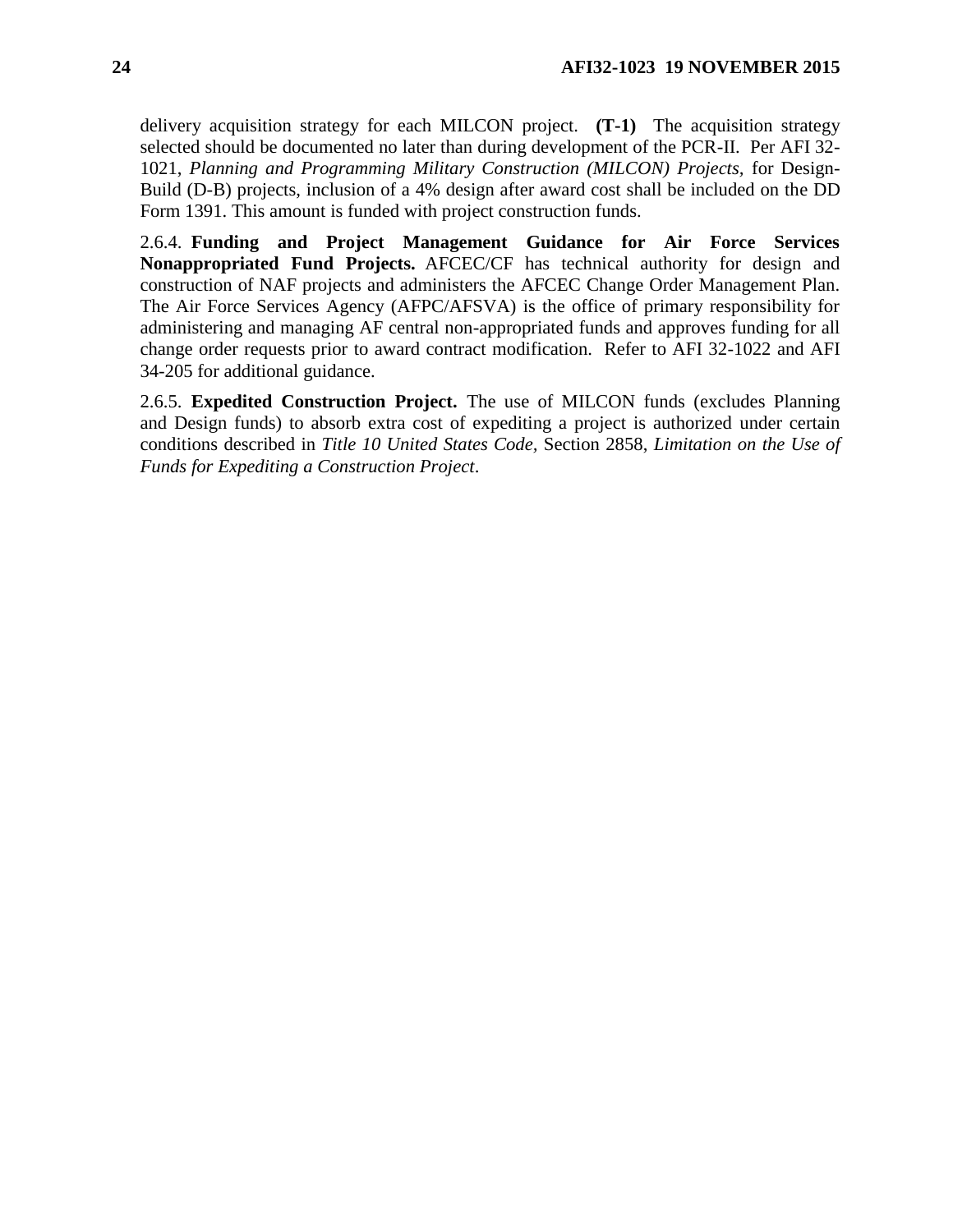### **Chapter 3**

### **CONSTRUCTION MANAGEMENT**

<span id="page-24-1"></span><span id="page-24-0"></span>**3.1. Scope:** This chapter applies to construction management as it applies to the Air Force MILCON construction process (For ANG  $&$  AFR, see 1.2.09. and 1.4.109.). It defines the roles and responsibilities of the construction management team and typical construction phases.

### <span id="page-24-2"></span>**3.2. Roles and Responsibilities:**

### 3.2.1. AF**/A4C:**

3.2.1.1. Processes MILCON construction funds requests from the Construction Manager (CM) and works with the requiring MAJCOM or AFCEC to identify and verify sources of funds.

3.2.1.2. Authorizes contract awards and cost and scope changes in accordance with the HAF-AFCEC PgMP.

3.2.1.3. Submits reports, cost variations, re-programming, scope changes and other congressional notifications to Congress through the SAF based on justifications from the requiring MAJCOM or AFCEC.

3.2.2. **AFCEC Construction Manager (CM): (T-2),** applies to all subparagraphs 3.2.2.1 to 3.2.2.24

3.2.2.1. Evaluates construction progress.

3.2.2.2. Reports progress and manages the SF-30 construction change request process. Keeps ACES-PM database system up-to-date or ensures others enter data in a timely manner.

3.2.2.3. Ensures the Construction Agent (CA) provides a government cost estimate with change request and secures approval prior to CA issuance to contractor. The CM verifies all construction changes are within the scope of work and is responsible for obtaining finalized SF30 construction change requests from the CA. The CM tracks and reports cost growth in ACES-PM.

3.2.2.4. Monitors construction progress in relation to the schedule approved and administered by the CA.

3.2.2.5. Reviews all changes for compliance with HAF-AFCEC PgMP that impact cost, schedule, functionality, appearance and maintainability, and coordinates changes with the BCE and Requiring/Using MAJCOM. Approves or disapproves changes affecting the functionality, and exterior appearance or maintainability. Ensures changes do not compromise fire, safety, environmental, and health levels established in original design compliance requirements, and ensures appropriate SMEs evaluate any questionable changes.

3.2.2.6. Reviews and approves or disapproves non-mandatory change requests, within funds available, in accordance with the HAF-AFCEC PgMP. Reviews change request promptly and restricts approval consideration to those requests necessary to meet the mission.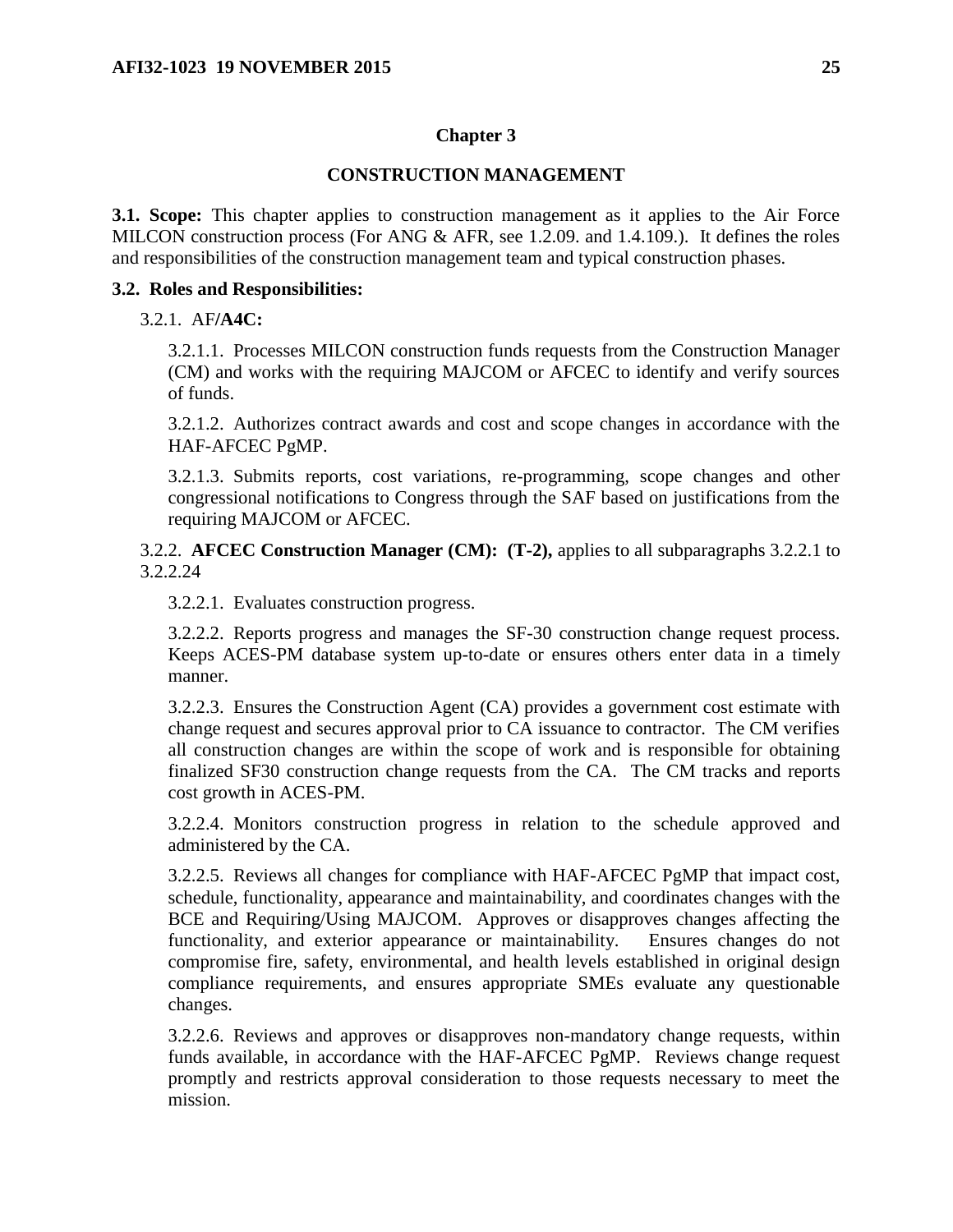3.2.2.7. Directs the CA to implement approved non – mandatory changes.

3.2.2.8. Makes a request (based on the CA's cost estimate) to AF/A4C through ACES-PM when the CA requires additional funds above the established current working estimate (CWE). On Air Force Services NAF projects, the CM must make the request to AFMC/SVXF.

3.2.2.9. Ensures construction meets Air Force standards and user needs.

3.2.2.10. Works with the CA to assist in correcting design errors and omissions.

3.2.2.11. Participates in Red Zone meetings with all participants to discuss, define, and achieve consensus on remaining construction activities, physical completion, and financial closeout of the project. Pulls excess funds at Red Zone

3.2.2.12. Makes site visits as appropriate.

3.2.2.13. Participates in pre-final and final inspections as required. Ensures the user to participate in the pre-final and final inspections, to help the BCE identify deficiencies to the CM.

3.2.2.14. Submits justification packages for cost and scope variations and reprogramming.

3.2.2.15. Ensures the CA delivers warranty and guarantee information to the BCE in transferring facility ownership responsibility.

3.2.2.16. Ensures CA delivers as-built drawings in requested media and format to the BCE within specified contract requirements.

3.2.2.17. Ensures the CA has the contractor conduct operations and maintenance training, any required Commissioning and delivers operations and maintenance manuals to the BCE at the Beneficial Occupancy Date (BOD), or as determined in MILCON Red Zone meeting.

3.2.2.18. Ensures CA conducts post-occupancy inspections.

3.2.2.19. Ensures CA prepares and submits interim and final DD Form 1354, *Transfer and Acceptance of Military Real Property*, which must be prepared in accordance with criteria and processes outlined in UFC 1-300-08, *Criteria for Transfer and Acceptance of DoD Real Property, with Change 2*. Initial DD Form 1354 is required within 10 days of acceptance of the date placed in service per reference AFI 32-9005, *Real Property Accountability and Reporting*.

3.2.2.20. Ensures the CA conducts end-of-warranty inspection with the user and BCE.

3.2.2.21. Coordinates and disseminates all lessons learned reports.

3.2.2.22. Monitors financial completion of a project to enable withdrawal of unused funds in a timely manner.

3.2.2.23. Requests withdrawal of funds at project completion when all outstanding claims have been paid or found to have no merit by the CA.

3.2.2.24. During settlement of an appeals proceeding, submits the request and justification for additional funds to AF/A4C.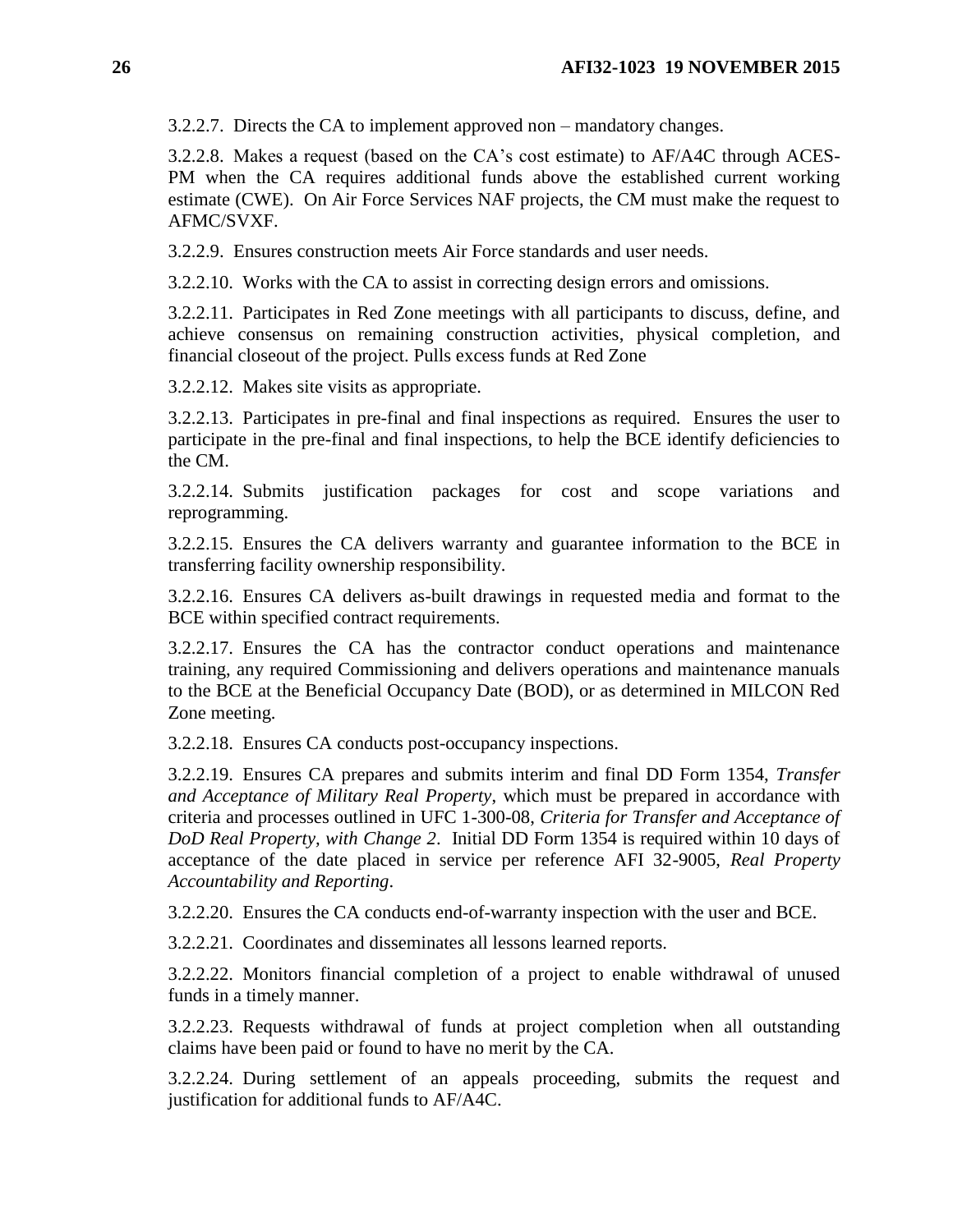3.2.2.25. Ensures coordination of the project with the Environmental Planning Functional (EPF, that is, the installation EIAP POC or AFCEC EIAP POC), ensuring that the EPF is invited and notified of the planning charrette for the MILCON project. The CM will notify the EPF of any changes in design or any other issues that may impact environmental analysis.

## 3.2.3. **Requiring/Using MAJCOM:**

3.2.3.1. Works with the BCE to ensure timely delivery of government-furnished property/equipment.

3.2.3.2. Attends final and post-occupancy inspection, as required.

3.2.3.3. Reviews scope variations and reprogramming packages.

3.2.4. **BCE:** BCE shall ensure appropriate staff representation to accomplish the following activities:

3.2.4.1. Participates in the pre-bid and site visits, and the pre-construction conference.

3.2.4.2. Reviews and approves material submittals for exterior/interior finishes, including systems furniture. Reviews equipment submittals for maintainability and compatibility with other base systems in compliance with the installation's Architectural Compatibility Plan. Sends recommendations to the CM and MAJCOM. Other than systems furniture, government-furnished property/equipment is a user responsibility. **(T-1)**

3.2.4.3. Ensures base agencies facilitate timely start of construction. **(T-1)**

3.2.4.4. Coordinates all environmental permits and certifications with environmental flight and governing bodies. Sends all required documentation to the CM. **(T-1)**

3.2.4.5. Reports any observed construction quality problems through the CM. Verifies facility systems meet requirements before the BOD. Advises the CM of design and construction deficiencies. Verifies deficiencies are corrected and promptly elevates unresolved issues to the CM for resolution. **(T-1)**

3.2.4.6. Reports any observed potential hazards and dangerous conditions to the CA, and notifies the CM of schedule slippages or phasing deviations that impact the need date. Refer to the *AFCEC MILCON Change Order Management Plan*, available digitally at the WBDG website and HAF-AFCEC PgMP for procedures regarding construction changes. **(T-1)**

3.2.4.7. Invites the user to accompany BCE personnel on site visits to ensure construction meets user needs. **(T-1)**

3.2.4.8. Serves as the CA's point of contact for government-furnished property/equipment. **(T-1)**

3.2.4.9. Promptly sends user's change requests to the appropriate office for approval and monitors status. **(T-1)**

3.2.4.10. Participates in the pre-final and final inspections, and receives from the CA operations and maintenance manuals, training on equipment, warranty and guarantee information, and as-built drawings. **(T-1)**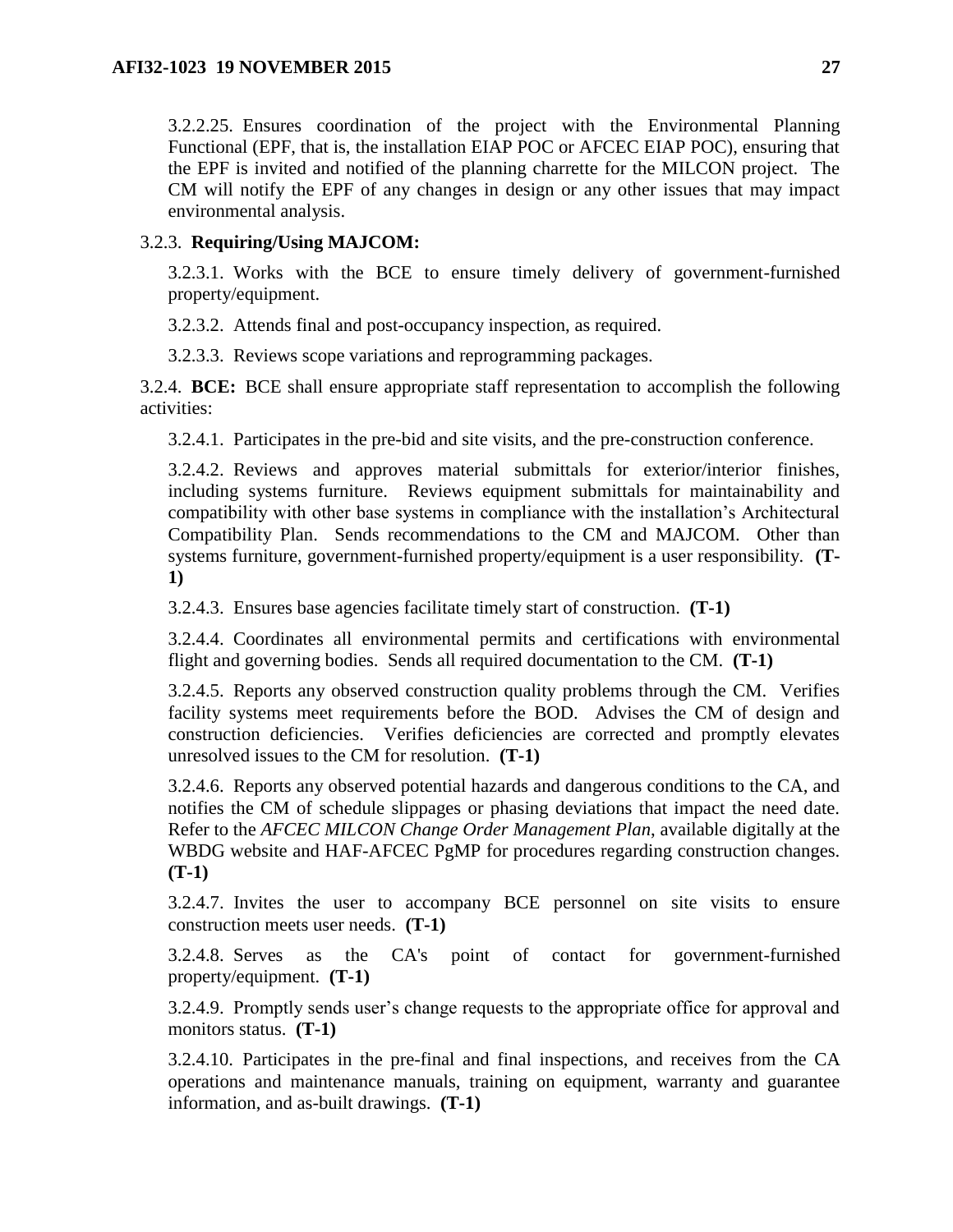3.2.4.11. Ensures that newly constructed facilities are not modified within 12 months of the BOD unless the modification meets the requirements outlined in AFI 32-1032, *Planning and Programming Appropriated Funded Maintenance, Repair, and Construction Projects*. **(T-1)**

#### <span id="page-27-0"></span>**3.3. Construction Phases:**

3.3.1. **Construction Management Plan (CMP).** As determined by the CM, a CMP will be developed to identify and prescribe organizational responsibilities, management procedures, and approval processes in detail. **(T-1)**

3.3.2. **Red Zone Meeting:** Red Zone Meetings are required for all MILCON projects. **(T-1)** The Red Zone approach begins with a meeting held at 80 percent of construction completion. As a minimum, participants will include the contractor, CM, CA, BCE, facility user, and other stakeholders including the communications squadron. At the meeting, participants will discuss, define and achieve consensus on actions necessary to complete construction, support user occupancy, perform financial closeout and document the fiscal closeout of the project in the Real Property Records. Drafting of the final DD Form 1354 should be initiated during the Red Zone meeting.

3.3.3. **Construction Acceptance.** Acceptance occurs after resolving punch list items, delivery of As-Built drawings, and providing required O&M training.

3.3.3.1. **Applicable Programs.** Additional information can be found in UFC 1-300-08, *Criteria for Transfer and Acceptance of Military Real Property*.

3.3.3.2. **Commissioning.** All new facilities and major renovation projects will include commissioning to the extent practicable. Refer to UFC 3-410-01, *Heating, Ventilating, and Air Conditioning Systems,* for additional guidance.

### 3.3.4. **Joint Occupancy:**

3.3.4.1. **Approval.** The CM may recommend approval of joint occupancy to the CA when it is advantageous to the government.

3.3.4.2. **Joint Occupancy Date.** The CM, working with the using MAJCOM and the CA, jointly determine the joint occupancy date.

3.3.4.3. **Facility Maintenance Responsibility.** When agreeing to joint occupancy, the Air Force assumes responsibility for maintenance and repair of items not under warranty and for operations of portions of the facility occupied by the Air Force during joint occupancy.

3.3.4.4. **Contractor Occupancy after Joint Occupancy.** When the Air Force agrees to let a contractor continue to occupy or use a facility after it has accepted the facility, for any purpose other than to finish correcting deficiencies, the Air Force treats the contractor as a tenant and receives payment in accordance with AFI 65-601 V1, for logistical support that the Air Force provides to the contractor. **(T-1)**

### 3.3.5. **Construction Quality:**

3.3.5.1. **Responsibilities.** The CM and the CA share the primary responsibility for delivering the user a quality facility. **(T-1)** If CM responsibilities have been delegated to the BCE, then that office shares the responsibility with the CA. The CM ensures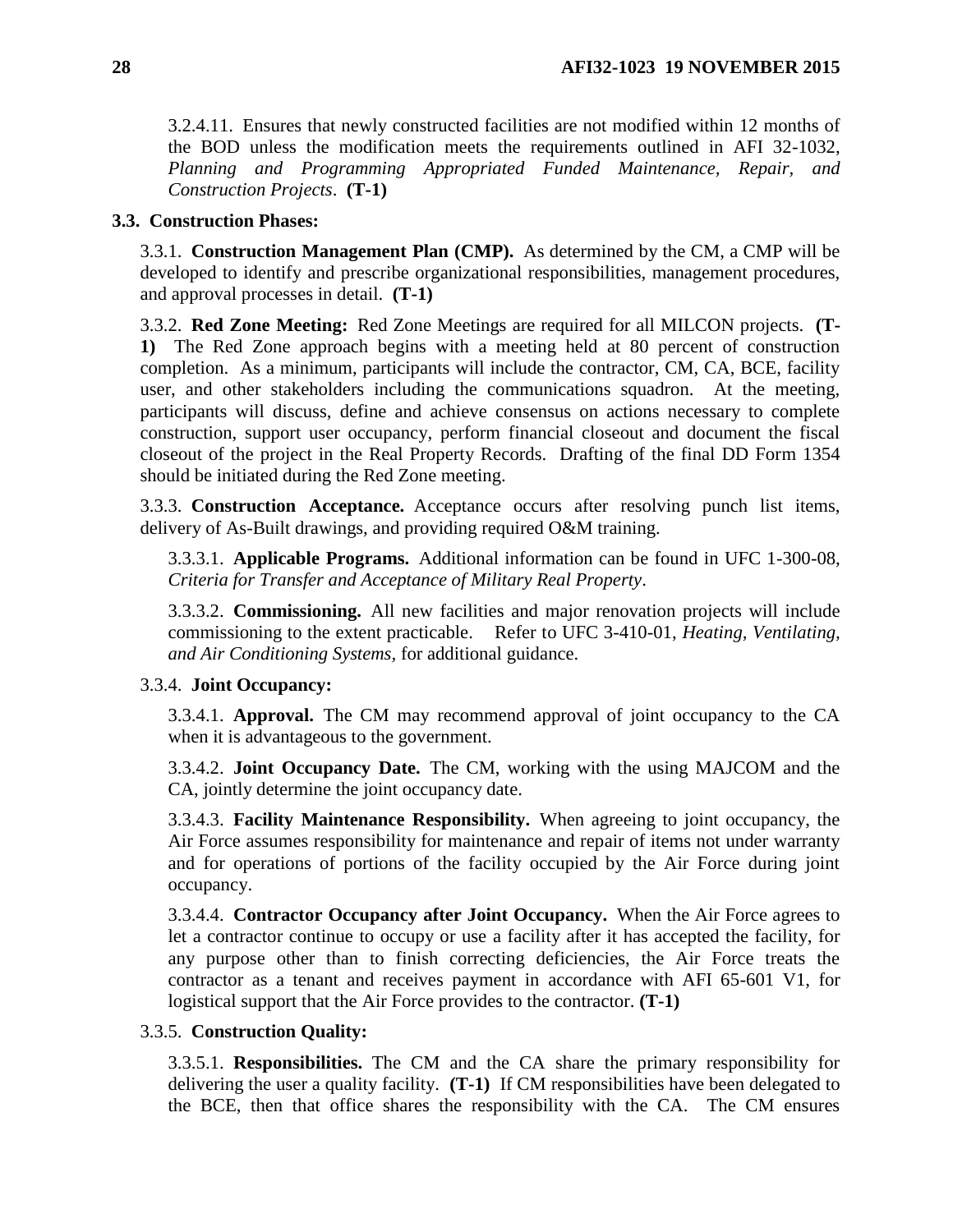installation level specialists in fire, safety, environment and health are provided access to the project site during the construction and quality evaluation processes. The CM ensures appropriate SMEs are involved in approving criteria equivalencies and alternatives. The contractor is responsible for inspecting, testing, and documenting those tests and inspections that are required by the contract to control material quality and workmanship. CA has primary responsibility to assure and verify the quality.

3.3.5.2. **Quality Assurance (QA).** The contractor is required by the terms of the contract to employ a Quality Control (QC) representative adhering to UFGS Division 1. The CA, through the QA program, oversees the Contractor Quality Control (CQC) program. **(T-1)** Government personnel (from the CA for MILCON and from the BCE otherwise) perform QA performance assessment. Government Agencies contracting for design and construction services are required by Federal Acquisition Regulations (FAR) to perform quality assurance prior to acceptance and payment for the work, either through use of Government personnel directly performing inspection or contract support under the direction of Government personnel. Refer to DoD Contracting Officer's Representative (COR) Handbook dated March 22, 2012 for additional information and requirements for QA and QA Surveillance Plan (QASP). A QASP is mandatory for contracts, task orders, or delivery orders over the simplified acquisition threshold, including services contracts and construction contracts.

#### 3.3.6. **Post-Occupancy Inspections:**

3.3.6.1. **Requirement.** The post-occupancy evaluation team conducts post-occupancy inspections 9 to 11 months after the contractor completes construction. **(T-1)**

3.3.6.2. **Responsibilities.** The CM will schedule post-occupancy inspections with all stake holders. **(T-1)** The CM sends items of interest concerning criteria to AF/A4CF. BCE personnel check one-year warranty items even when a post-occupancy evaluation team inspection does not take place. BCE personnel will coordinate with the DA any corrective action for discrepancies discovered during the one-year warranty check.

> JOHN B. COOPER, Lieutenant General, USAF DCS/Logistics, Engineering & Force Protection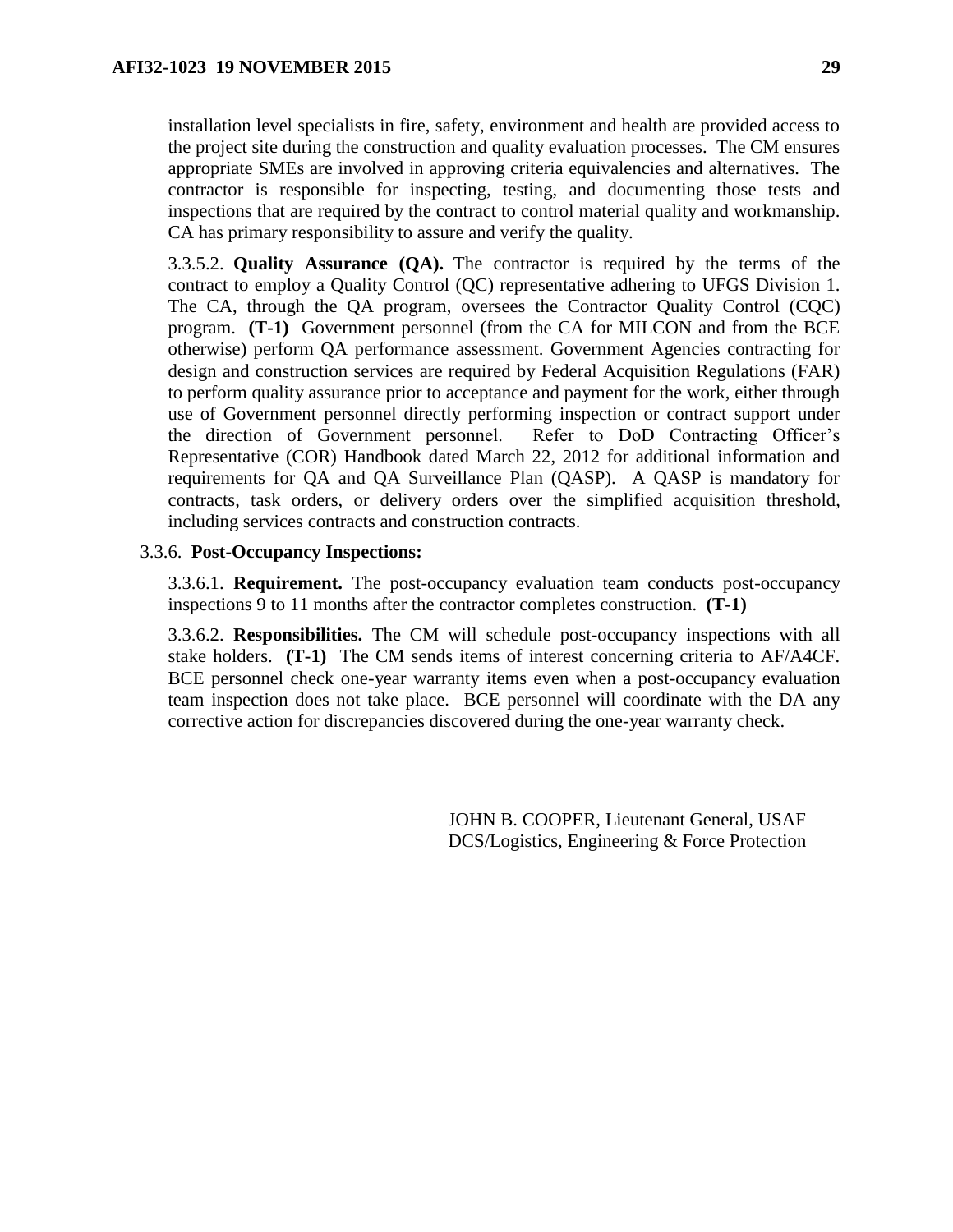### **Attachment 1**

### **GLOSSARY OF REFERENCES AND SUPPORTING INFORMATION**

### <span id="page-29-0"></span>*References*

10 CFR Part 433, *Energy Efficiency Standards for the Design and Construction of New Federal Commercial and Multi-Family High-Rise Residential Buildings*, current edition

10 CFR Part 434, *Energy Code for New Federal Commercial and Multi-Family High Rise Residential Buildings*, current edition

10 CFR Part 435, *Energy Efficiency Standards for New Federal Low-Rise Residential Buildings*, current edition

10 CFR Part 436, *Federal Energy Management and Planning Programs*, current edition

10 USC Chapter 1803, *Facilities for Reserve Components,* §§'s 18231 through 18240

10 USC § 2807, *Architectural and Engineering Services and Construction Design*

10 USC § 2853, *Authorized Cost and Scope of Work Variations*

10 USC § 2858, *Limitation on the Use of Funds for Expediting a Construction Project*

10 USC § 2860, *Availability of Appropriations*

10 USC § 2685, *Adjustment of or Surcharge on Selling Prices in Commissary Stores to Provide Funds for Construction and Improvement of Commissary Store Facilities*

10 USC § 2855*, Law Applicable to Contracts for Architectural and Engineering Services and Construction Design*

10 USC § 2915, *New Construction: Use of Renewable Forms of Energy and Energy Efficient Products*

10 USC § 9540, *Architectural and Engineering Services*

14 CFR Part 77, *Objects Affecting the Navigable Airspace*, current edition

15 USC § 2601, *Control of Toxic Substances, Findings, Policy, and Intent*

15 USC § 272 *Utilization of Consensus Technical Standards by Federal Agencies*

29 CFR Part 1910, *Occupational Safety and Health Standards*, current edition

29 CFR Part 1910.134, *Respiratory Protection*, current edition

29 CFR Part 1926, *Safety and Health Regulations for Construction*, current edition

29 CFR Part 1926.62, *Lead Exposure In Construction; Interim Final Rule--Inspection and Compliance Procedures,* current edition

29 USC § 651, *Occupational Safety and Health Act of 1970*

32 CFR Part 989, *Environmental Impact Analysis Process*, current edition

40 CFR Part 1500-1508, *National Enronmental Policy Act*, current edition

40 CFR Part 302, *Designation, Reportable Quantities, and Notification*, current edition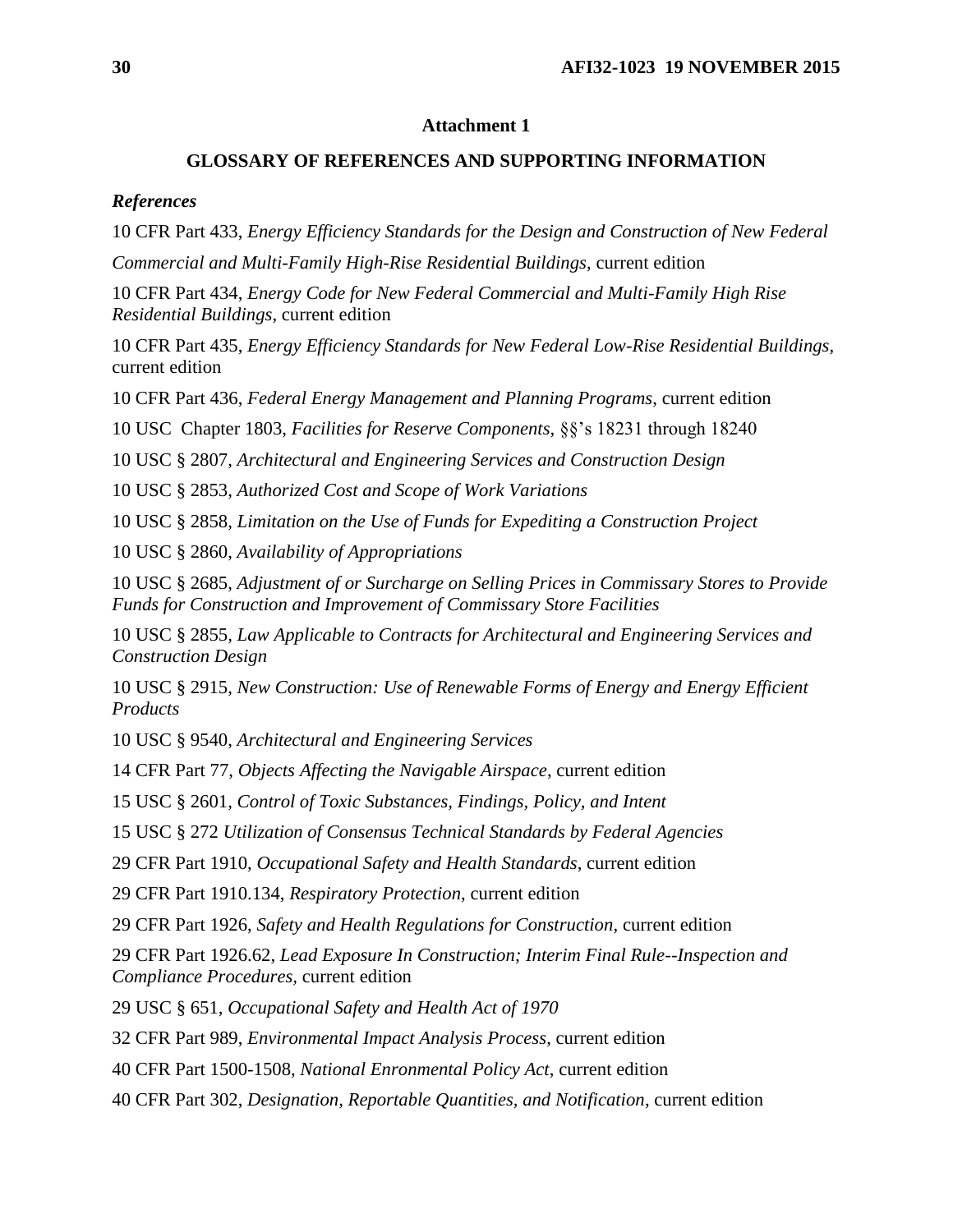### **AFI32-1023 19 NOVEMBER 2015 31**

40 CFR Part 745, *Lead-Based Paint Poisoning Prevention in Certain Residential Structures*, current edition

40 USC §§ 1101 - 1104, *Selection of Architects and Engineers*

40 CFR Part 82, *Protection of Stratosphere Ozone*, current edition

42 USC Chapter 133, *Pollution Prevention*

42 USC § 6901, *Solid Waste Disposal/Resource Conservation and Recovery Act and Major Amendments*

42 USC § 6911, *Office of Solid Waste; Authorities of the Administrator*

42 USC § 8252 et seq, *National Energy Conservation Policy Act*

42 USC § 4831, *Lead-Based Paint Poisoning Prevention Act of 1971*

42 USC § 9601, *The Comprehensive Environmental Response, Compensation, and Liability Act*  (CERCLA)

42 USC § 4151 *Architectural Barriers Act*

AFFARS, Part 5336, *Construction and Architect-Engineer Contracts*, current edition

AFMAN 32-1084, *Facility Requirements*

AFI 25-201, *Support Agreements Procedures*

AFI 32-1012, Reserve Component Facility Programs

AFI 32-1021, *Planning and Programming Military Construction (MILCON) Projects*

AFI 32-1022, *Planning and Programming Non-appropriated Fund Facility Construction Projects*

AFI 32-1024, *Standard Facility Requirements*

AFI 32-1032, *Planning and Programming Appropriated Funded Maintenance, Repair, and Construction Projects*

AFI 32-6002, *Family Housing Planning, Programming, Design, and Construction*

AFI 32-7006, *Environmental Program in Foreign Countries*

AFI 32-7040, *Air Quality Compliance and Resource Management*

AFI 32-7041, *Water Quality Compliance*

AFI 32-7042, *Waste Management*

AFI 32-7061, *The Environmental Impact Analysis Process*

AFI 32-7062, *Air Force Comprehensive Planning*

AFI 32-7063, *Air Installation Compatible Use Zone Program*

AFI 32-7064, *Integrated Natural Resources Management*

AFI 32-7065, *Cultural Resources Management Program*

AFI 32-7066, *Environmental Baseline Surveys (EBS) in Real Estate Transactions*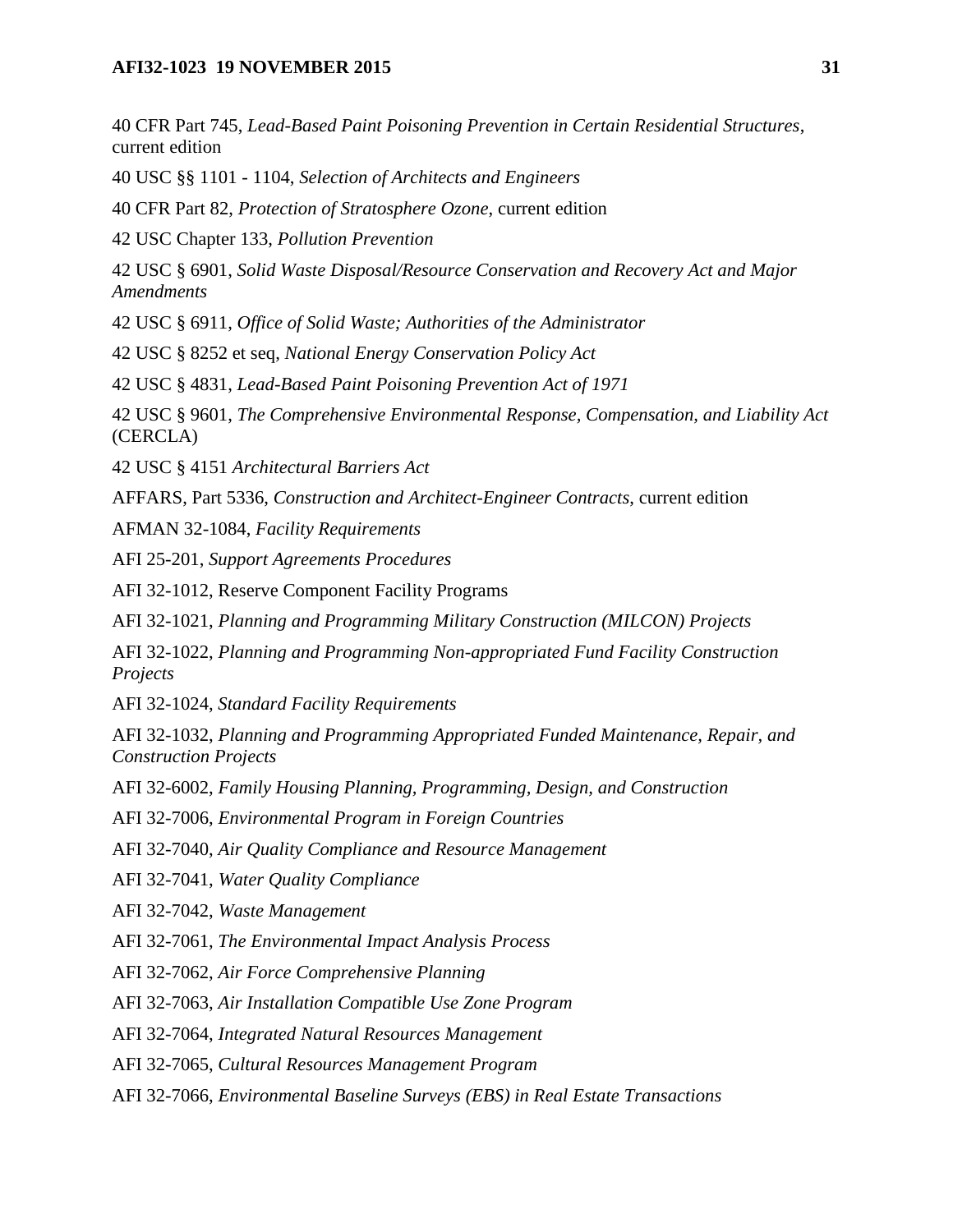- AFI 32-7080, *Pollution Prevention Program*
- AFI 32-7086, *Hazardous Materials Management*
- AFI 33-360, Publications and Forms Management
- AFI 34-205, *Services Non-appropriated Fund Facility Projects*
- AFI 65-501, *Economic Analysis*
- AFI 65-601 V1, *Budget Guidance and Procedures*
- AFI 90-1701, *Energy Management*
- AFI 32-10141 *Planning and Programming Fire Safety Deficiency Correction Projects*
- AFMAN 32-1084, *Facility Requirements*
- AFMAN 33-363, *Management of Records*
- AFMAN 65-506, *Economic Analysis*
- AFMAN 91-201, *Explosives Safety Standards*
- AFPAM 32-1010, *Land Use Planning*
- AFPD 32-10, *Installations and Facilities*
- AFPD 32-70, *Environmental Quality*
- AFPD 33-3, *Information Management*
- AFPD 90-17, *Energy Management*
- AFRCH 32-1001, Facility Space *Standard*
- ANGI 32-1023*, Criteria and Standards for Air National Guard Design and Construction*
- ANGH 32-1084, *Facility Space Standards*
- *Air Force Corporate Facilities Standards*
- US Army Corps of Engineers (USACE) Engineering and Construction Bulletin ECB No. 2003- 19, *Directory of Expertise on Design Construction Commissioning*
- DFARS, Subpart 216.306, *Cost-Plus-Fixed-Fee Contracts*
- DFARS, Subpart 236.6, *Architect-Engineer Services*
- DoD Directive 4270.5, *Military Construction*
- DoD Directive 6050.7, *Environmental Effects Abroad of Major Department of Defense Actions*, 31 March 1979
- DoD Directive 6055.09-STD, *DoD Ammunition and Explosives Safety Standards*
- DoD Directive 6055.9E, *Explosives Safety Management and the DoD Explosives Safety Board*
- DoD Instruction 4170.11, *Installation Energy Management*
- DoD Instruction 4715.03, *Natural Resources Conservation Program*
- *DoD Instruction 4715.05-G, Overseas Environmental Baseline Guidance Document, 1 May 07*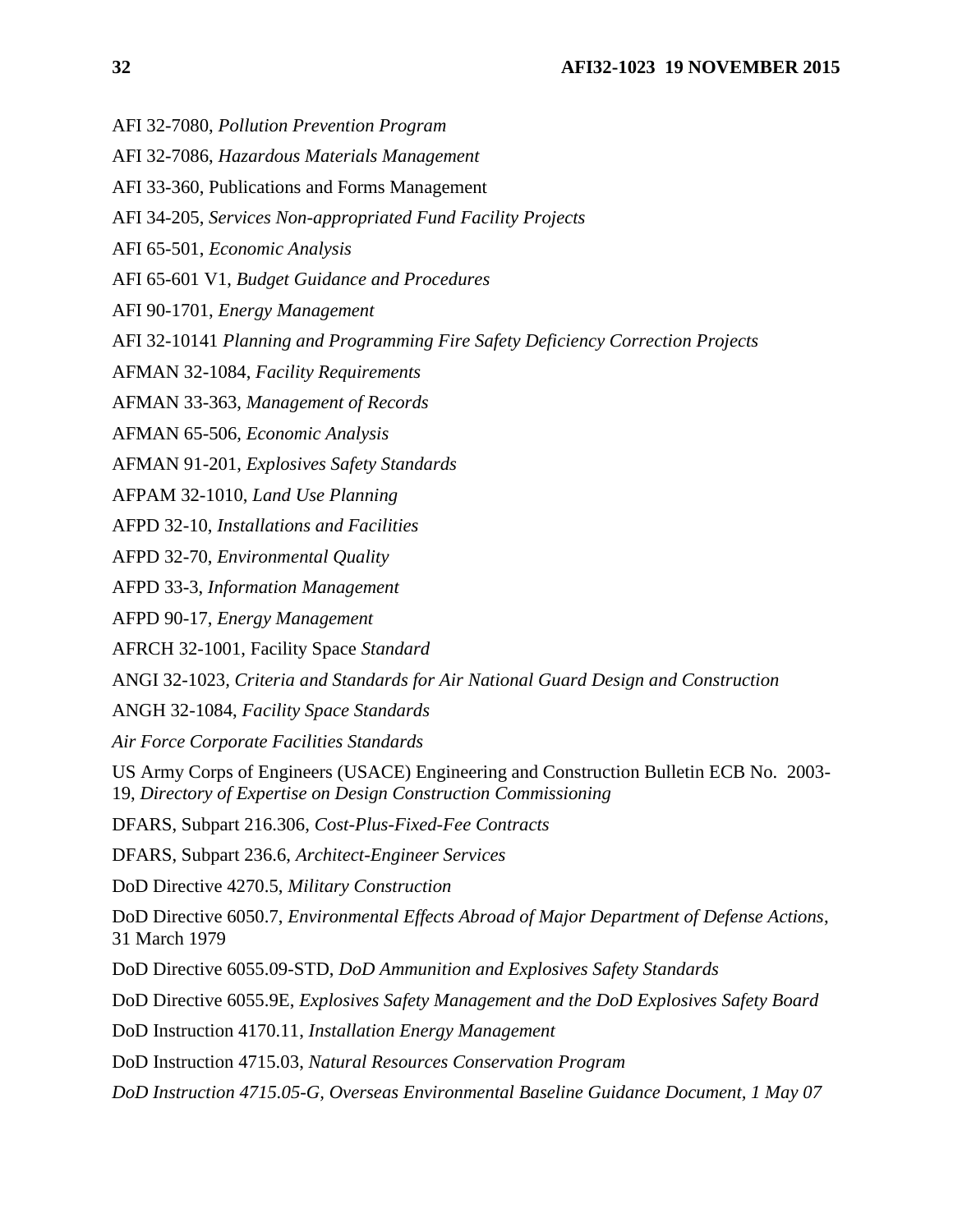### **AFI32-1023 19 NOVEMBER 2015 33**

*DoD Instruction 4715.08, Remediation of Environmental Contamination Outside the United States, I Nov 13*

DoD Instruction 6015.17, *Planning and Acquisition of Military Health Facilities*

DoD Instruction 7700.20, *Commissary Surcharge, Nonappropriated Fund (NAF), and Privately Financed Construction Policy*

EO 11988, *Floodplains Management, Feb 2011*

EO 11990, *Protection of Wetlands, May 1977*

EO 12114, *Environmental Effects Abroad of Major Federal Actions, Jan 1979*

EO 13327, *Federal Real Property Asset Management, Feb 2004*

EO 13423, *Strengthening Federal Environmental, Energy, and Transportation Management, May 2007*

EO 13514 *Federal Leadership in Environmental, Energy, and Economic Performance Energy Independence and Security Act (EISA) of 2007Energy Policy Act of 2005 (EPAct05), July 2013*

MIL-STD-3007F, *Standard Practice for Unified Facilities Criteria and Unified Facilities Guide Specifications*

NIST Handbook 135, *Life-Cycle Costing Manual for the Federal Energy Management Program*

PL 102-550, *The Residential Lead-Based Paint Hazard Reduction Act of 1992*

*Generic Project Management Plan (PMP)*

*HAF (A7CF) - AFCEC Program Management Plan for Air Force MILCON Execution, (HAF-AFCEC PgMP)*

*AFCEC, MILCON Change Order Management Plan*

UFC 1-200-01, *General Building Requirement, with Change 1*

UFC 1-200-02, *High Performance and Sustainable Building Requirements*

UFC 1-300-08, *Criteria for Transfer and Acceptance of Military Real Property, with Change 2*

UFC 1-900-01, *Selection of Methods for the Reduction, Reuse, and Recycling of Demolition Waste*

UFC 3-120-10, *Interior Design, with Change 1*

UFC 3-190-06, *Protective Coatings and Paints*

UFC 3-201-02, *Landscape Architecture, with Change 1*

UFC 3-210-10, *Low Impact Development*

UFC 3-250-07, *Standard Practice for Pavement Recycling*

UFC 3-260-01, *Airfield and Heliport Planning and Design*

UFC 3-410-01, *Heating, Ventilating, and Air Conditioning Systems*

UFC 3-440-01, *Active Solar Preheat Systems, with Change 1*

UFC 3-600-01, *Fire Protection Engineering for Facilities, with Change 3*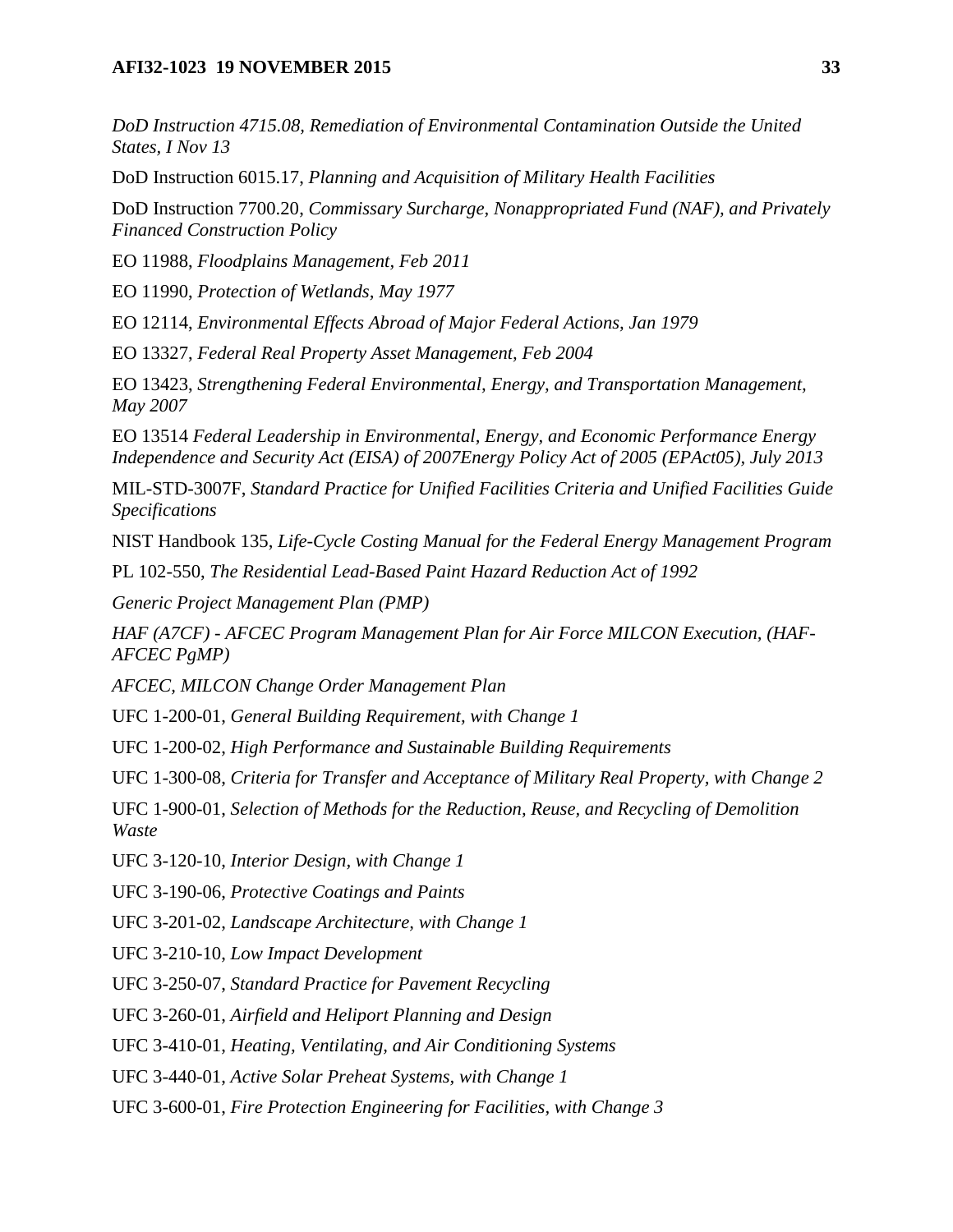UFC 4-010-01, *DoD Minimum Antiterrorism Standards for Buildings, with Change 1*

UFC 4-022-01, *Security Engineering: Entry Control Facilities/Access Control Points*

UFC 4-510-01, *Design: Medical Military Facilities, with Change 1*

UFGS 26 27 13.10 30, *Electric Meters*

UFGS 33 12 33.00 30, *Water Meters*

UFGS 33 51 13.00 30, *Natural-Gas Metering*

UFGS-02 41 00, *Demolition and Deconstruction*

*United States Air Force Project Managers Guide for Design and Construction*

#### *Prescribed Forms*

There are no forms prescribed by this directive.

#### *Adopted Forms*

AF Form 847, *Recommendation for Change of Publication*

AF Form 332, *Base Civil Engineer Work Request*

AF Form 1477, *Construction Inspection Record*

DD Form 1354, *Transfer and Acceptance of DoD Real Property*

DD Form 1391, FY *Military Construction Project Data*

#### *Abbreviations and Acronyms*

**AAFES**—Army and Air Force Exchange Service; now known as the "Exchange"

**ACES-PM–Automated Civil Engineering System**—Project Management (or the Current Air Force Civil Engineering Information Management System)

**ADP**—Area Development Plan

**A-E**—Architect-Engineer

**AFFARS**—Air Force Federal Acquisition Regulation Supplement

**AFRC**—Air Force Reserve Command

**ANG**—Air National Guard

**NGB**—National Guard Bureau

**USPEO**—United States Property and Fiscal Officer

**AFSVA**—Air Force Services Agency

**AMRS**—Advanced Meter Reading System

**ASTM**—American Society for Testing and Materials

**AT**—Antiterrorism

**BCE**—Base Civil Engineer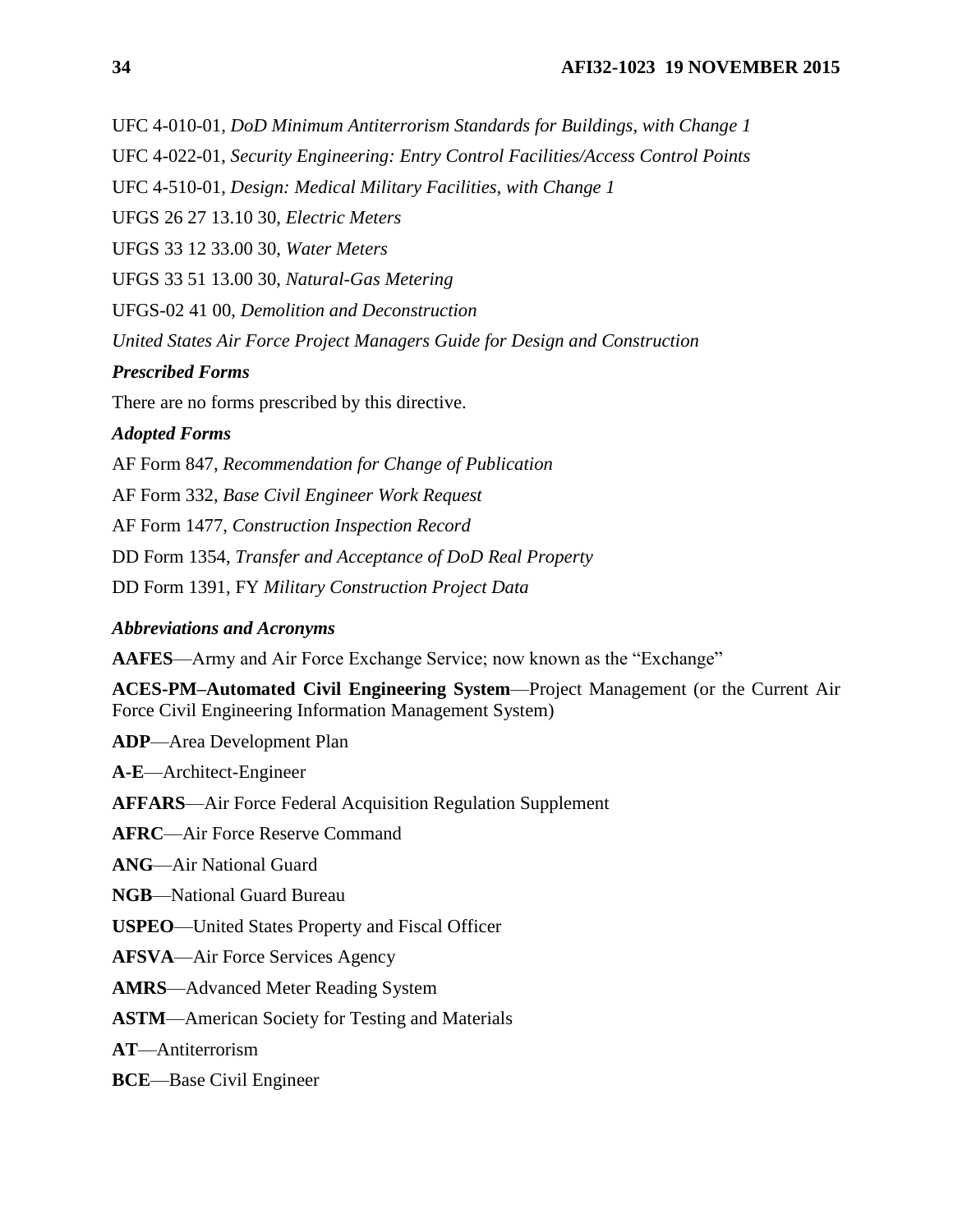#### **AFI32-1023 19 NOVEMBER 2015 35**

- **BCP**—Base Comprehensive Plan
- **BOD**—Beneficial Occupancy Date
- **BRAC**—Base Realignment and Closure
- **CA**—Construction Agent
- **CCB**—Construction Criteria Base
- **CCD**—Customer Concept Document
- **CERCLA**—Comprehensive Environmental Response, Compensation, and Liability Act
- **CFR**—Code of Federal Regulations
- **CONUS**—Continental United States
- **CQC**—Contractor Quality Control
- **CWE**—current working estimate
- **DA/CA**—Design Agent/Construction Agent
- **D-B**—Design-Build
- **DeCA**—Defense Commissary Agency
- **DFARS**—Defense FAR Supplement
- **DI**—Design Instruction
- **DLA** —Defense Logistics Agency
- **DM/CM**—Design Manager/Construction Manager
- **DoD**—Department of Defense
- **DoDEA**—Department of Defense Education Activity
- **EA**—Environmental Assessment
- **EBS**—Environmental Baseline Surveys
- **EIAP**—Environmental Impact Analysis Process
- **EISA**—Energy Independence and Security Act of 2007
- **EO**—Executive Order
- **EPA**—Environmental Protection Agency
- **EPF**—Environmental Planning Function
- **ETL**—Engineering Technical Letter
- **ESEP**—Engineering Senior Executive Panel
- **FAR**—Federal Acquisition Regulation
- **FBO**—Federal Business Opportunities
- **FEMP**—Federal Energy Management Program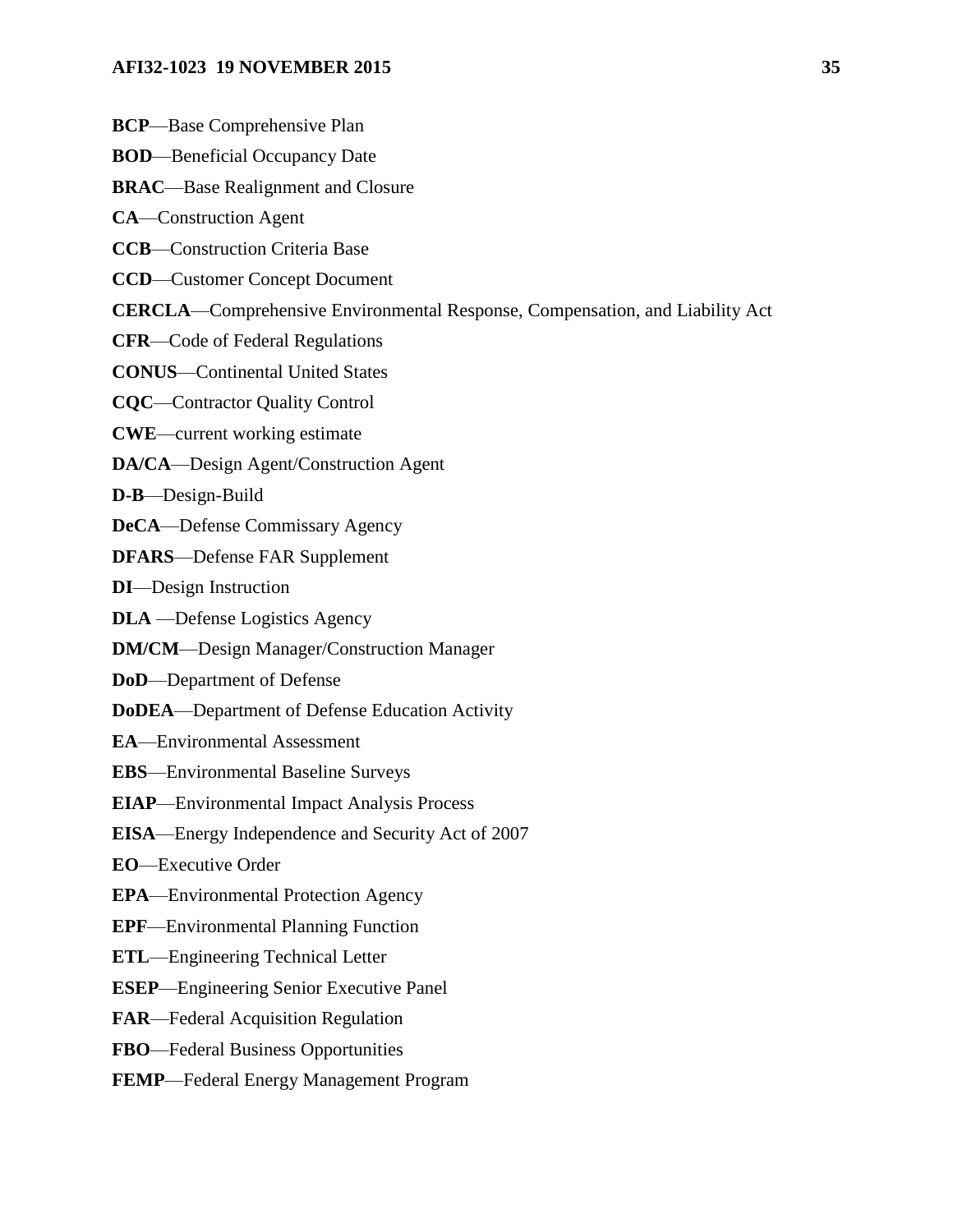**FOA**—Field Operating Agency

**FONSI**—Finding of No Significant Impact

**FY**—Fiscal Year

**GPP**—Green Procurement Program

**HFD**—Health Facilities Division

**IDIQ**—Indefinite Delivery/Indefinite Quantity

**LBP**—Lead-Based Paint

**MAJCOM**—Major Command

**MFH**—Military Family Housing

**MILCON**—Military Construction

**MTF**—Medical Treatment Facility

**NAF**—Nonappropriated Funds

**NAVFAC**—Naval Facilities Engineering Command

**NEPA**—National Environmental Policy Act

**NIST**—National Institute of Standards and Technology

**OASD/TMA**—Office of the Assistant Secretary of Defense (Health Affairs)/TRICARE Management Activity

**ODS**—Ozone Depleting Substances

**OPR**—Office of Primary Responsibility

**OSHA**—Occupational Safety and Health Administration

**P&D**—Planning and Design

**P-341 Funds**—Construction Funds for Minor Construction Projects

**PA**—Programmed Amount

**PB**—Project Book

**PCR-I & PCR-II—Planning Charrette Report Levels I & II** 

**PDT**—Project Delivery Team

**PI**—Planning Instruction

**PgMP HAF (A7CF)**—AFCEC Program Management Plan for Air Force MILCON Execution

**PMP**—Project Management Plan

**POM**—Program Objective Memorandum

**QC**—Quality Control

**RD**—Requirements Document

**SME**—Subject Matter Expert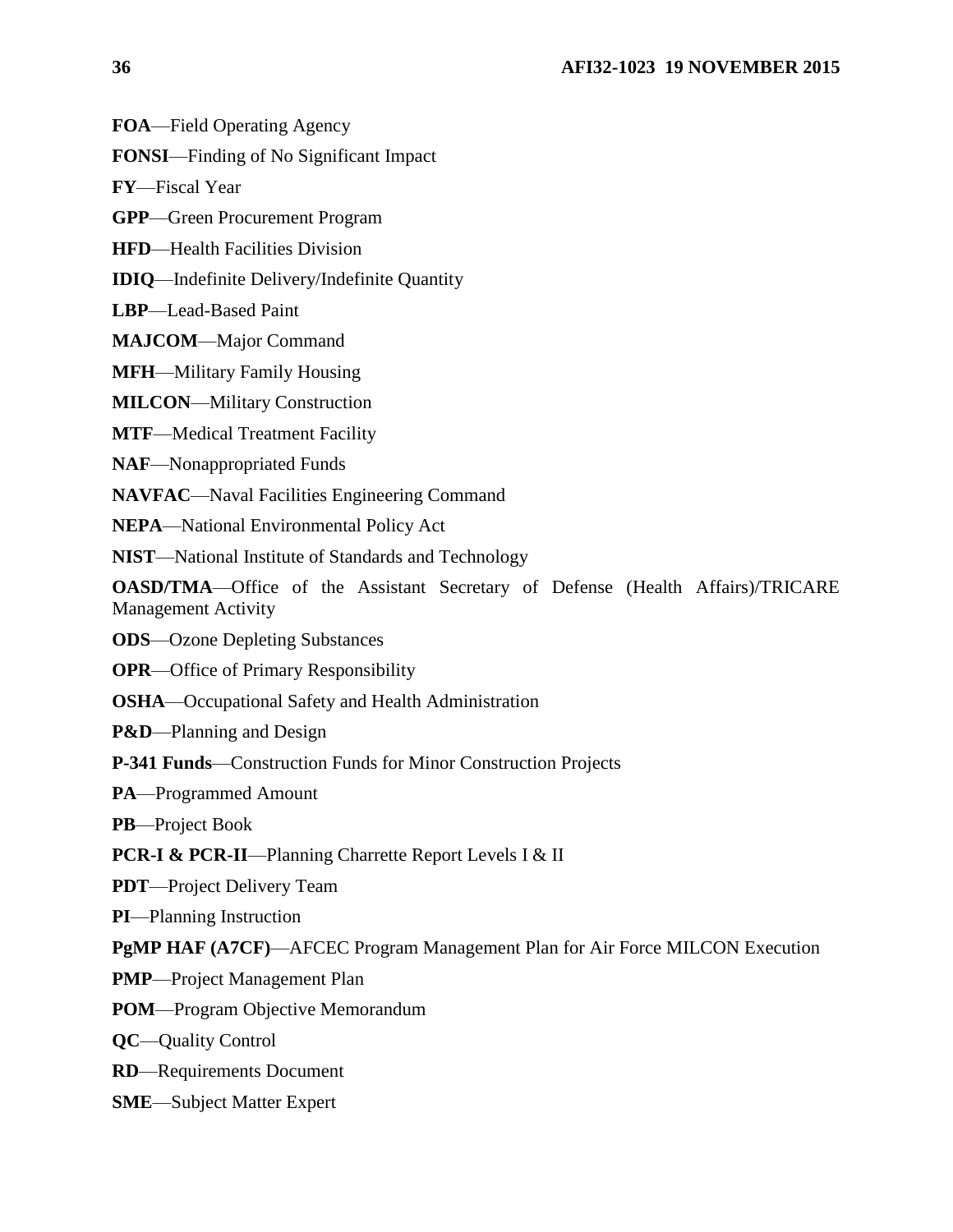### **AFI32-1023 19 NOVEMBER 2015 37**

**SECAF**—Secretary of the Air Force

**UFC**—Unified Facilities Criteria

**UFGS**—Unified Facilities Guide Specifications

**UMMC**—Unspecified Minor Military Construction

**USACE**——U.S. Army Corps of Engineers

**USGBC**—United States Green Building Council

**VE**—Value Engineering

**WBDG**—Whole Building Design Guide

### *Terms*

**A**—**E Slate** – A ranked list of A-E finalists under consideration for contract.

**ACES**—**PM**–Automated Civil Engineering System-Project Management (or the Current Air Force Civil Engineering Information Management System): ACES-PM is the current acronym for the data management system currently used by the Air Force. However, ACES-PM will eventually be replaced by NextGen IT/Tririga (or a similar replacement system).

**Construction Agent (CA)**—The DoD component responsible for the technical execution of project construction. For Air Force MILCON projects, the CA is either U.S. Army Corps of Engineers (USACE), Naval Facilities Engineering Command (NAVFAC), or, for approved projects, AFCEC. The AFCEC/CFEK office is the CA for the United Kingdom.

**Construction Manager (CM)**—The Air Force organization designated to manage construction, provide Air Force interface with the CA, and provide updates on construction milestones to the Air Staff and major commands for specific projects.

**Construction Management Plan (CMP)**—Plan developed to identify and prescribe organizational responsibilities, management procedures, and approval processes in detail.

**Contracting Officer (CO):** — "Contracting Officer" means a person with authority to enter into, administrative, and/or terminate contracts and make related determinations and findings. The term includes certain authorized representatives of the contracting officer acting within the limits of their authority as delegated by the contracting officer. "Administrative Contracting Officer (ACO)" refers to a contracting officer who is administering contracts. "Termination contracting officer (TCO)" refers to a contracting officer who is setting terminated contracts. A single contracting officer may be responsible for duties of any or all of these areas.

**Design Agent (DA)—The DoD component responsible for technical execution of project design.** For Air Force MILCON projects, the DA is either U.S. Army Corps of Engineers (USACE), Naval Facilities Engineering Command (NAVFAC), or, for approved projects, AFCEC. The AFCEC/CFEK office is the DA for the United Kingdom.

**Design Manager (DM)—The Air Force organization designated to manage the design, provide** Air Force interface with the Design Agent, and provide updates on design milestones to the Air Staff and MAJCOMs for specific projects.

**Deviation—A** deviation provides authority to deviate from a specific technical criteria requirement in a Unified Facility Criteria (UFC), model building code, or other facility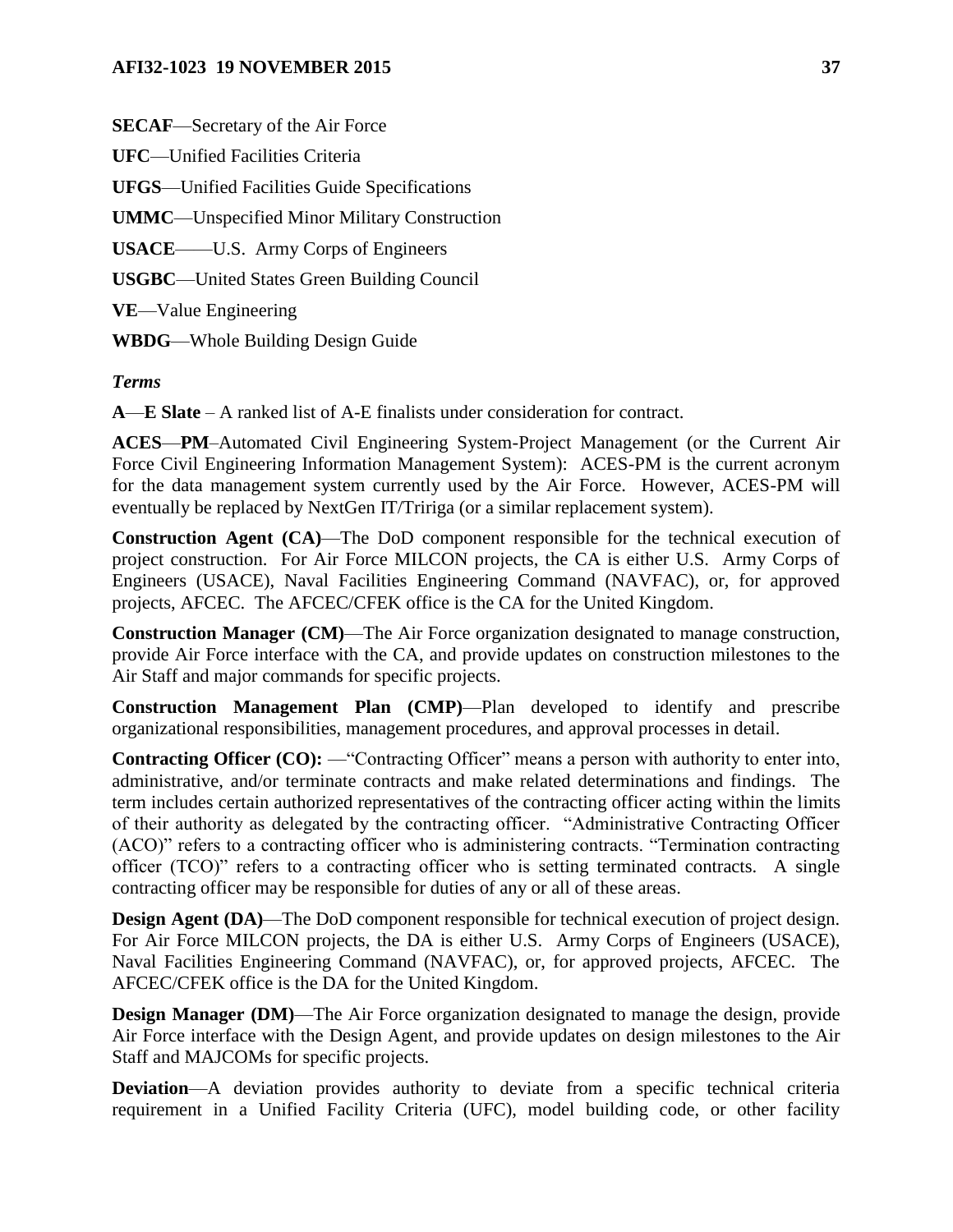engineering criteria document for an indefinite period of time. Deviations are valid for a specific project in a specific facility and are not generic approvals to deviate from criteria. Deviations are often described as long term, or permanent criteria deviations. Refer to most recent version of MIL-STD-3007F, *Standard Practice for Unified Facilities Criteria and Unified Facilities Guide Specification.*

**HAF(A4CF) - AFCEC Program Management Plan for Air Force MILCON Execution (HAF-AFCEC PgMP)**—The purpose of this plan is to provide the contextual framework for the working relationship between Headquarters Air Force (HAF) Civil Engineer, Facilities Management Division (A4CF) and the Air Force Civil Engineer Center (AFCEC) for Military Construction (MILCON). This plan applies to all Air Force MILCON where AFCEC is designated as the Design Manager/Construction Manager (DM/CM) or Design Agent/Construction Agent (DA/CA).

**Inspection**—The CA and contractors' inspection duties include, but are not limited to, such items as checking layout of the construction in the field and safety compliance; inspecting workmanship and materials to determine conformity with contract documents. They also include reviewing laboratory tests and analyses of materials; completing and submitting field and progress reports; and checking monthly and final estimates as a basis for payment.

**Military Construction Program (MILCON)**—The program approved annually by the Congress in the DoD Authorization and Military Construction Acts, plus individual projects authorized pursuant to standing project authority provided by Congress in Title 10 of the United States Code.

**Planning Charrette Reports Levels I and II (PCR-I and PCR-II)**—These documents serve the same purpose as those formerly designated as Requirements Documents Levels I and II (RD-I and RD-II). The final version of the HAF-AFCEC PgMP eliminated the terms RD-I and RD-II. The purpose of the PCR-I is to document the methodology used by the initial planning charrette team to establish the cost and scope of the preliminary draft DD Form 1391. The PCR-II is the result of a follow-on planning charrette which uses the PCR-I and draft Form 1391 as a basis to produce a more comprehensive document to validate the requirements in the PCR-I and to develop the intermediate draft Form 1391. The PCR-II provides the follow-on designer a basis for understanding and further developing the project requirements through the phases of design. **Note:** See HAF-AFCEC PgMP; Appendix B for design and construction codes, planning and design activities.

**Project Delivery Team (PDT)—The project delivery team consists of all project stakeholders** and contributing participants through each stage of the MILCON delivery process. The PDT produces optimum project results from an integrated approach over the entire delivery process. All team members provide an essential perspective and role throughout the process as their contributions are leveraged from conceptual requirement planning through construction completion. A PDT should include the primary stakeholders (facility user/customer, installation engineers, and operators), project architects/engineers, interior designers, planners, value engineers, environmental engineers, energy managers, contracting officers, constructors, and DA/CA-agents. For NAF projects, the funding organization is also part of the team determining the execution strategy.